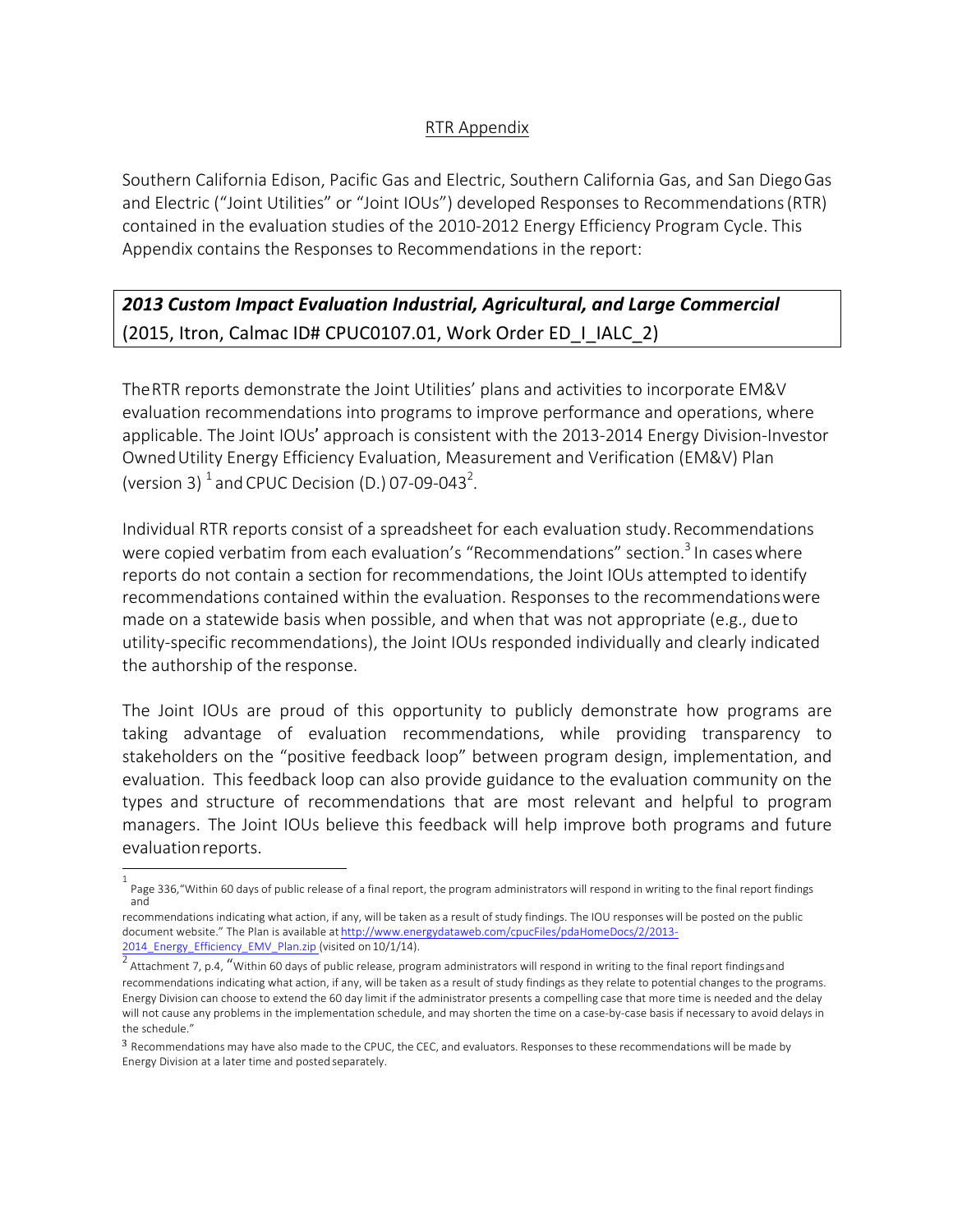|                |                 | <b>EM&amp;V Impact, Process, Market Assessment Study Recommendations</b>                                                                                                                                                                                                                                                                                                                                                                                                                                                                                                                                                                                                                                                                                                                                      |                                                                                                                                                                                                                                                                                                                                                                                                                                                                                                                                            |                    |                                                          |                                                                                                                                                                                                                                                                                                                                                                                                                                                                                                                                                                                                                                                                                                                                                                                       |
|----------------|-----------------|---------------------------------------------------------------------------------------------------------------------------------------------------------------------------------------------------------------------------------------------------------------------------------------------------------------------------------------------------------------------------------------------------------------------------------------------------------------------------------------------------------------------------------------------------------------------------------------------------------------------------------------------------------------------------------------------------------------------------------------------------------------------------------------------------------------|--------------------------------------------------------------------------------------------------------------------------------------------------------------------------------------------------------------------------------------------------------------------------------------------------------------------------------------------------------------------------------------------------------------------------------------------------------------------------------------------------------------------------------------------|--------------------|----------------------------------------------------------|---------------------------------------------------------------------------------------------------------------------------------------------------------------------------------------------------------------------------------------------------------------------------------------------------------------------------------------------------------------------------------------------------------------------------------------------------------------------------------------------------------------------------------------------------------------------------------------------------------------------------------------------------------------------------------------------------------------------------------------------------------------------------------------|
| Study Title:   |                 | 2013 Custom Impact Evaluation Industrial, Agricultural, and Large Commercial (published 7/17/15)                                                                                                                                                                                                                                                                                                                                                                                                                                                                                                                                                                                                                                                                                                              |                                                                                                                                                                                                                                                                                                                                                                                                                                                                                                                                            |                    |                                                          |                                                                                                                                                                                                                                                                                                                                                                                                                                                                                                                                                                                                                                                                                                                                                                                       |
| Program:       |                 | <b>Non-res Custom</b>                                                                                                                                                                                                                                                                                                                                                                                                                                                                                                                                                                                                                                                                                                                                                                                         |                                                                                                                                                                                                                                                                                                                                                                                                                                                                                                                                            |                    |                                                          |                                                                                                                                                                                                                                                                                                                                                                                                                                                                                                                                                                                                                                                                                                                                                                                       |
| Author:        |                 | Itron                                                                                                                                                                                                                                                                                                                                                                                                                                                                                                                                                                                                                                                                                                                                                                                                         |                                                                                                                                                                                                                                                                                                                                                                                                                                                                                                                                            |                    |                                                          |                                                                                                                                                                                                                                                                                                                                                                                                                                                                                                                                                                                                                                                                                                                                                                                       |
|                |                 |                                                                                                                                                                                                                                                                                                                                                                                                                                                                                                                                                                                                                                                                                                                                                                                                               |                                                                                                                                                                                                                                                                                                                                                                                                                                                                                                                                            |                    |                                                          |                                                                                                                                                                                                                                                                                                                                                                                                                                                                                                                                                                                                                                                                                                                                                                                       |
| Available at:  |                 | EnergyDataWeb.com (WO ED_I_IALC_2) or Calmac (#CPU0107.01)                                                                                                                                                                                                                                                                                                                                                                                                                                                                                                                                                                                                                                                                                                                                                    |                                                                                                                                                                                                                                                                                                                                                                                                                                                                                                                                            |                    |                                                          |                                                                                                                                                                                                                                                                                                                                                                                                                                                                                                                                                                                                                                                                                                                                                                                       |
|                |                 |                                                                                                                                                                                                                                                                                                                                                                                                                                                                                                                                                                                                                                                                                                                                                                                                               |                                                                                                                                                                                                                                                                                                                                                                                                                                                                                                                                            |                    |                                                          | PG&E                                                                                                                                                                                                                                                                                                                                                                                                                                                                                                                                                                                                                                                                                                                                                                                  |
|                |                 |                                                                                                                                                                                                                                                                                                                                                                                                                                                                                                                                                                                                                                                                                                                                                                                                               |                                                                                                                                                                                                                                                                                                                                                                                                                                                                                                                                            | Recommen<br>dation | <b>Disposition</b><br>(Accepted,<br><b>Reiected</b> , or | <b>Disposition Notes</b>                                                                                                                                                                                                                                                                                                                                                                                                                                                                                                                                                                                                                                                                                                                                                              |
|                | Item # Page     | <b>Findings</b>                                                                                                                                                                                                                                                                                                                                                                                                                                                                                                                                                                                                                                                                                                                                                                                               | <b>Best Practice / Recommendations</b>                                                                                                                                                                                                                                                                                                                                                                                                                                                                                                     | <b>Recipient</b>   | Other)                                                   | (e.g. Description of specific program change or Reason for rejection or Under further review)                                                                                                                                                                                                                                                                                                                                                                                                                                                                                                                                                                                                                                                                                         |
|                |                 |                                                                                                                                                                                                                                                                                                                                                                                                                                                                                                                                                                                                                                                                                                                                                                                                               |                                                                                                                                                                                                                                                                                                                                                                                                                                                                                                                                            |                    |                                                          |                                                                                                                                                                                                                                                                                                                                                                                                                                                                                                                                                                                                                                                                                                                                                                                       |
| $\overline{1}$ | 16-2.<br>6-3    | All PAs had projects with negative and/or<br>zero GRRs, and these served to lower the<br>weighted realization rate considerably. Out                                                                                                                                                                                                                                                                                                                                                                                                                                                                                                                                                                                                                                                                          | Improve PA program requirements, manuals,<br>training, and quality control procedures in<br>order to screen out ineligible projects. A more                                                                                                                                                                                                                                                                                                                                                                                                |                    | All IOUs Accepted                                        | PG&E - We are currently implementing a database that will include guidance on<br>baseline selection, including an ISP when applicable. This database will help keep<br>custom program stakeholders abreast of CPUC directives.                                                                                                                                                                                                                                                                                                                                                                                                                                                                                                                                                        |
|                |                 | of 189 M&V points, 31 projects, or 16<br>percent of the sample, had a GRR of zero or<br>lower. The discrepancy factors that led to<br>these low realization rates were identified in measures is a pressing issue in need of<br>Chapter 3, and 23 of the cases were due to<br>one of two factors - inappropriate baseline<br>or ineligible measures.<br>There is clearly a need for the PAs to<br>improve in the areas of estimation accuracy<br>and quality control for all projects, but in<br>particular there is a need to focus on<br>projects where the ex-post savings are zero<br>or even negative. Baseline selection and<br>eligibility screening are pretty basic steps in<br>the development of ex-ante savings<br>estimates and represent relatively easy-to-<br>implement areas for improvement | thorough PA review of ex-ante documentation<br>for eligibility and program rules is needed.<br>Screening of routine maintenance and repair<br>attention.                                                                                                                                                                                                                                                                                                                                                                                   |                    |                                                          | We have created a Custom Implementation Team, on which a several QA/QC<br>engineers will review a large subset of custom projects early on for eligibilty and<br>baseline issues, among other things. This will serve as an additional layer of expert<br>quality control, as well as provide valuable feedback to reviewers and engineers<br>assembling project documenation and savings claims.<br>We are also creating a custom rulebook which contains feedback from various<br>dispositions and policies. This rulebook will help technical reviewers, third parties,<br>and customers understand custom policies and standardize submission of custom<br>projects. One of these rules, for example, is that routine maintenance and repair<br>measures are ineligible.          |
| <b>2</b>       | $6-2,$<br>$6-3$ |                                                                                                                                                                                                                                                                                                                                                                                                                                                                                                                                                                                                                                                                                                                                                                                                               | Regarding eligibility, the evaluation team<br>recommends that the PAs clearly document<br>the energy efficiency action that is being<br>performed and ensure the installed measures<br>meet program payback requirements. As<br>recommended in the previous evaluation<br>cycles, the PAs should adjust the set of<br>qualifying measures/technologies that are<br>eligible for incentives and annually review the<br>list of qualifying measures for each program to<br>eliminate eligibility for those that became<br>standard practice. |                    | All IOUs Accepted                                        | PG&E - We have made it standard practice to describe the energy efficiency<br>measures in detail in the project files. While we have done this to some degree in<br>the past, we have not done it to the level of detail that we do now.<br>We will continue to check that the project meets all rules of the program,<br>including payback requirements if they are a part of the program design. Our<br>custom programs typically do not have strict payback requirements, however we<br>are looking into adding mechanisms to screen measures or projects based on<br>payback criteria. We do adjust the qualifying measures as well as the incentive<br>rates for measures, and we do conduct ISP studies with some regularity to<br>invalidate measures that are considered ISP. |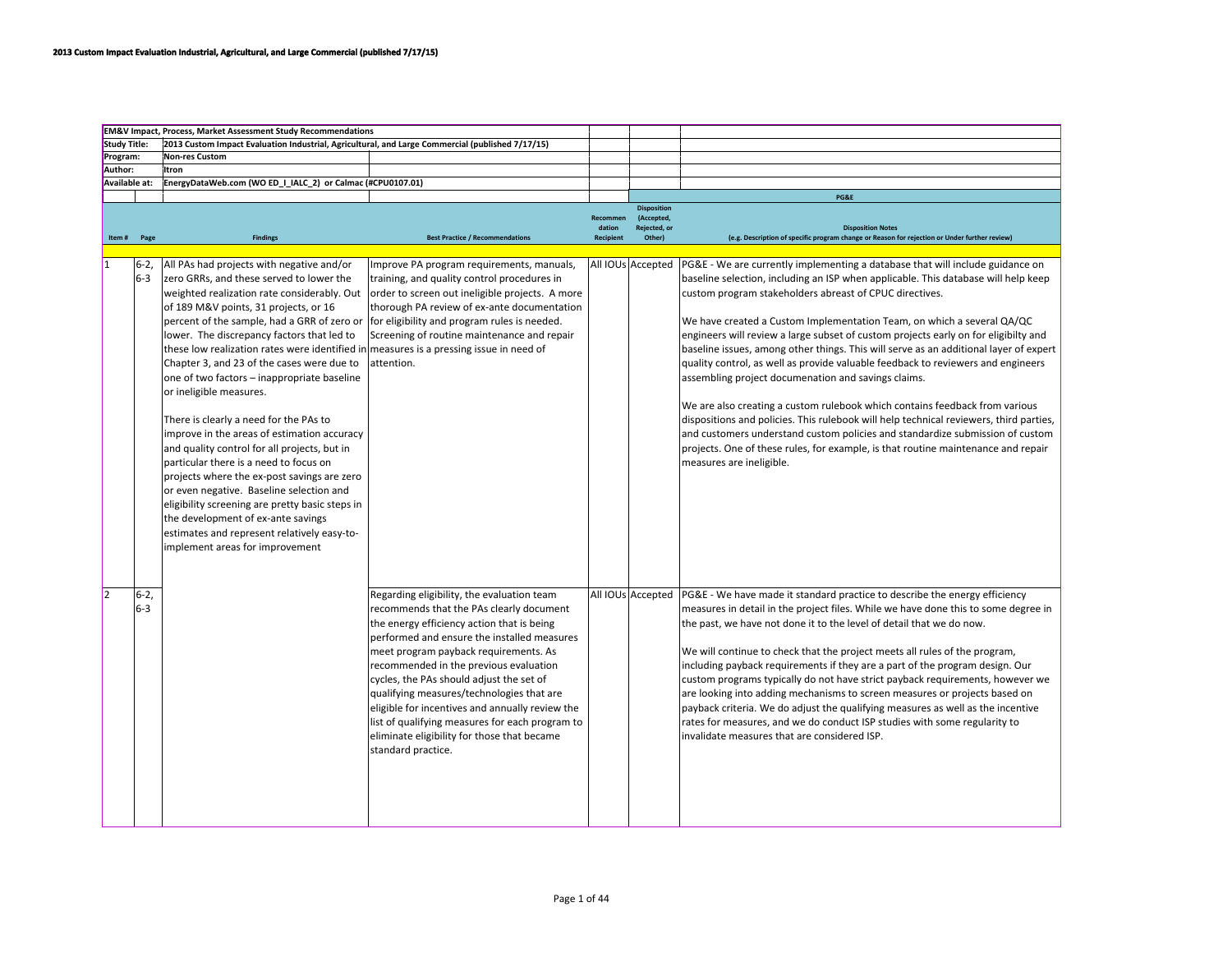|                                      | <b>SCE</b>                                                                                                                                                                                                                                                                                                                                                                                                                                                                                                                                                                                                                                                                                                                                                                                                                                                                                                                                                                                                                           |                                      | SDG&E                                                                                                                                                                                                                                                                                                                                                                                                    |                                      | SCG                                                                                                                                                                                                                                                                                                                                                                                                                                                                                                                                                                                                                                                                                                                                                                                                                             |
|--------------------------------------|--------------------------------------------------------------------------------------------------------------------------------------------------------------------------------------------------------------------------------------------------------------------------------------------------------------------------------------------------------------------------------------------------------------------------------------------------------------------------------------------------------------------------------------------------------------------------------------------------------------------------------------------------------------------------------------------------------------------------------------------------------------------------------------------------------------------------------------------------------------------------------------------------------------------------------------------------------------------------------------------------------------------------------------|--------------------------------------|----------------------------------------------------------------------------------------------------------------------------------------------------------------------------------------------------------------------------------------------------------------------------------------------------------------------------------------------------------------------------------------------------------|--------------------------------------|---------------------------------------------------------------------------------------------------------------------------------------------------------------------------------------------------------------------------------------------------------------------------------------------------------------------------------------------------------------------------------------------------------------------------------------------------------------------------------------------------------------------------------------------------------------------------------------------------------------------------------------------------------------------------------------------------------------------------------------------------------------------------------------------------------------------------------|
| <b>Disposition</b>                   |                                                                                                                                                                                                                                                                                                                                                                                                                                                                                                                                                                                                                                                                                                                                                                                                                                                                                                                                                                                                                                      | <b>Disposition</b>                   |                                                                                                                                                                                                                                                                                                                                                                                                          | <b>Disposition</b>                   |                                                                                                                                                                                                                                                                                                                                                                                                                                                                                                                                                                                                                                                                                                                                                                                                                                 |
| (Accepted,<br>Rejected, or<br>Other) | <b>Disposition Notes</b><br>(e.g. Description of specific program change or Reason for rejection or Under further<br>reviewl                                                                                                                                                                                                                                                                                                                                                                                                                                                                                                                                                                                                                                                                                                                                                                                                                                                                                                         | (Accepted,<br>Rejected, or<br>Other) | <b>Disposition Notes</b><br>(e.g. Description of specific program change or Reason for rejection or Under<br>further review]                                                                                                                                                                                                                                                                             | (Accepted,<br>Rejected, or<br>Other) | <b>Disposition Notes</b><br>(e.g. Description of specific program change or Reason for rejection or Under<br>further review)                                                                                                                                                                                                                                                                                                                                                                                                                                                                                                                                                                                                                                                                                                    |
|                                      |                                                                                                                                                                                                                                                                                                                                                                                                                                                                                                                                                                                                                                                                                                                                                                                                                                                                                                                                                                                                                                      |                                      |                                                                                                                                                                                                                                                                                                                                                                                                          |                                      |                                                                                                                                                                                                                                                                                                                                                                                                                                                                                                                                                                                                                                                                                                                                                                                                                                 |
| Accepted                             | SCE has implemented several project quality improvement<br>efforts. In particular, a project narrative is required for high<br>impact projects. The purpose the narrative is to summarize<br>key customer and project opportunity details that<br>demonstrate the influence and development of the project.<br>Through this process, projects that do not support either<br>influence or estimated savings, are excluded from the<br>program participation process.<br>For Third Party; The PFS standardization initiative was<br>executed to improve the Project Feasibility Study document<br>and overall project quality for SCE Third Party Pay-for-<br>Performance programs. Standardizing the PFS Template<br>allows implementers the ability to systematically capture<br>program and technical reporting parameters and facilitates a<br>more comprehensive project review at all levels (Contract<br>Manager> Tech Reviewer > CS Staff). The standardized PFS<br>template provides a more streamlined review of the project | Accepted                             | In response to similar recommendations made in the<br>2013 ESPI Scorecard, SDG&E created a working group<br>dedicated to improve these items. Since that, our ESPI<br>rating has improved.                                                                                                                                                                                                               | Accepted                             | SCG - These results have been reviewed and are used to<br>continually improve program performance.<br>In regards to the ex-ante documentation, minor<br>modification of the procedures and processes were<br>made to produce a more thorough PA review. A<br>significant revision of the process was done to address<br>the eligibility and program rules in October 1, 2014.<br>Maintainance and repairs are not eligible measures in<br>SCG calculated programs (custom). SCG screens out<br>maintanance and repairs through Account Executive<br>training and its application process, program eligibility<br>screening questionnaire and project history form.<br>This will be further addressed in proposed CPUC<br>changes to the ex ante review process. SW IOU manual<br>for calculated programs explicitly states that |
| Accepted                             | to the technical reviewers and improves compliance with<br>Commission Staff mandates noted during the Ex-Ante Review<br>(EAR) process.<br>SCE does not have stated program payback requirements.<br>SCE believes strongly that payback requirements are<br>considered as a customer driven decision point for financial<br>investment and vary specific to the customer's needs.                                                                                                                                                                                                                                                                                                                                                                                                                                                                                                                                                                                                                                                     | Other                                | SDG&E's EEBI program does have payback requirements Other<br>for projects. Regarding the qualifying measures, the<br>program manual calls out specific measures that are<br>known that are not eligible due to standard practice.<br>Due to the nature of the custom program, SDG&E is<br>frequently reviewing for those measures that may need<br>to be evaluated for standard practice categorization. |                                      | maintainance and repairs are ineligible measures.<br>SCG - SCG does not have a formal payback requirements<br>but SCG does look at it on a case-by-case basis.<br>Customers' decisions to engage in a particular project is<br>dependent on many variables in addition to simple<br>payback, including but not limited to hurdle rates,<br>internal rates of return, return rates of competing<br>projects, limited capital project budget/resources.                                                                                                                                                                                                                                                                                                                                                                           |
|                                      |                                                                                                                                                                                                                                                                                                                                                                                                                                                                                                                                                                                                                                                                                                                                                                                                                                                                                                                                                                                                                                      |                                      |                                                                                                                                                                                                                                                                                                                                                                                                          |                                      |                                                                                                                                                                                                                                                                                                                                                                                                                                                                                                                                                                                                                                                                                                                                                                                                                                 |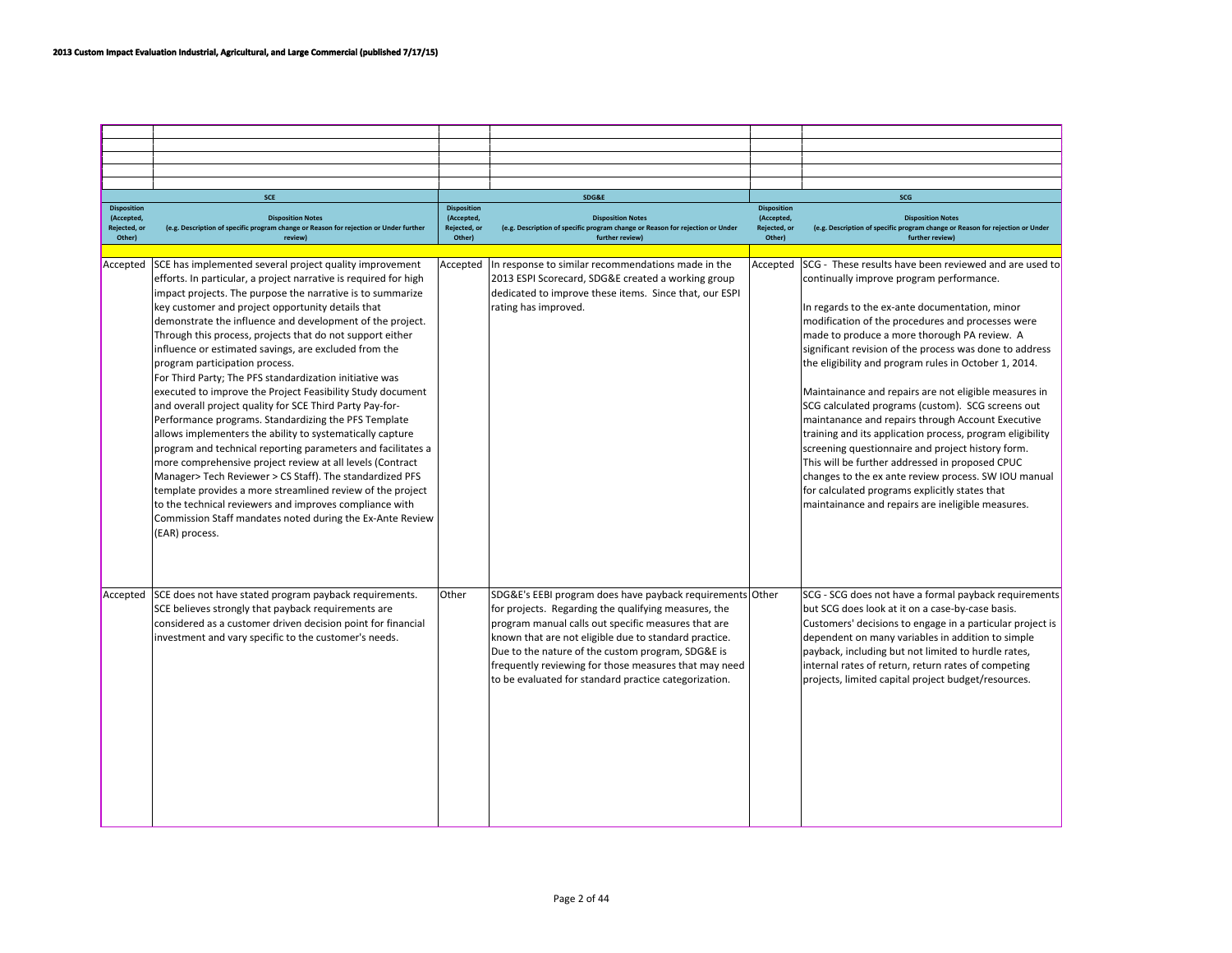|        |              |                 |                                                                                                                                                                                                                                                                                                                                                                                                                                                                                                                                                                                                      |                     |                                  | PG&E                                                                                                                                                                                                                                                                                                                                                                                                                                                                                                                      |
|--------|--------------|-----------------|------------------------------------------------------------------------------------------------------------------------------------------------------------------------------------------------------------------------------------------------------------------------------------------------------------------------------------------------------------------------------------------------------------------------------------------------------------------------------------------------------------------------------------------------------------------------------------------------------|---------------------|----------------------------------|---------------------------------------------------------------------------------------------------------------------------------------------------------------------------------------------------------------------------------------------------------------------------------------------------------------------------------------------------------------------------------------------------------------------------------------------------------------------------------------------------------------------------|
|        |              |                 |                                                                                                                                                                                                                                                                                                                                                                                                                                                                                                                                                                                                      | <b>Recommen</b>     | <b>Disposition</b><br>(Accepted, |                                                                                                                                                                                                                                                                                                                                                                                                                                                                                                                           |
| Item # | Page         | <b>Findings</b> | <b>Best Practice / Recommendations</b>                                                                                                                                                                                                                                                                                                                                                                                                                                                                                                                                                               | dation<br>Recipient | Reiected, or<br>Other)           | <b>Disposition Notes</b><br>(e.g. Description of specific program change or Reason for rejection or Under further review)                                                                                                                                                                                                                                                                                                                                                                                                 |
|        | $6-2$<br>6-3 |                 | It is recommended that the PAs carefully<br>review each of the 31 FSRs listed in Table 3-6 to<br>identify the specific reasons that led to zero or<br>negative savings, and use those lessons learned<br>to improve related project practices. An array<br>of different factors led to very low site-level<br>GRRs, but some common reasons include: like-<br>for-like replacement of equipment, improper<br>application of ISP, baseline changed from ER to<br>ROB/NR, improper application or<br>interpretation of code requirements, and<br>failure to apply the non-regressive baseline<br>rule. |                     | All IOUs Accepted                | <b>PG&amp;E</b> - We will be reviewing the FSRs to identify project issues and key takeaways,<br>many of which are mentioned in this report. We are also working to share the FSRs<br>themselves with the respective project teams, so positive and negative feedback<br>can be shared and iterated upon to improve the quality of custom projects.<br>All of the factors identified in this recommendation that led to low project-level<br>GRRs are addressed in either our custom rulebook and enhanced QA/QC process. |
|        |              |                 |                                                                                                                                                                                                                                                                                                                                                                                                                                                                                                                                                                                                      |                     |                                  |                                                                                                                                                                                                                                                                                                                                                                                                                                                                                                                           |
|        | $6-2$<br>6-3 |                 | It is recommended that the PAs make greater<br>efforts to address the same types of projects<br>that received low GRRs in this evaluation, given<br>the significant downward effect that these<br>projects had on the ex-post gross savings<br>estimate.                                                                                                                                                                                                                                                                                                                                             |                     | All IOUs Accepted                | PG&E - We will review the FSRs to identify project issues and key takeaways, many<br>of which are mentioned in this report. We are also working to share the FSRs<br>themselves with the respective project teams, so positive and negative feedback<br>can be shared and iterated upon to improve the quality of custom projects.<br>All of the factors identified in this recommendation that led to low project-level<br>GRRs are addressed in either our custom rulebook and enhanced QA/QC process.                  |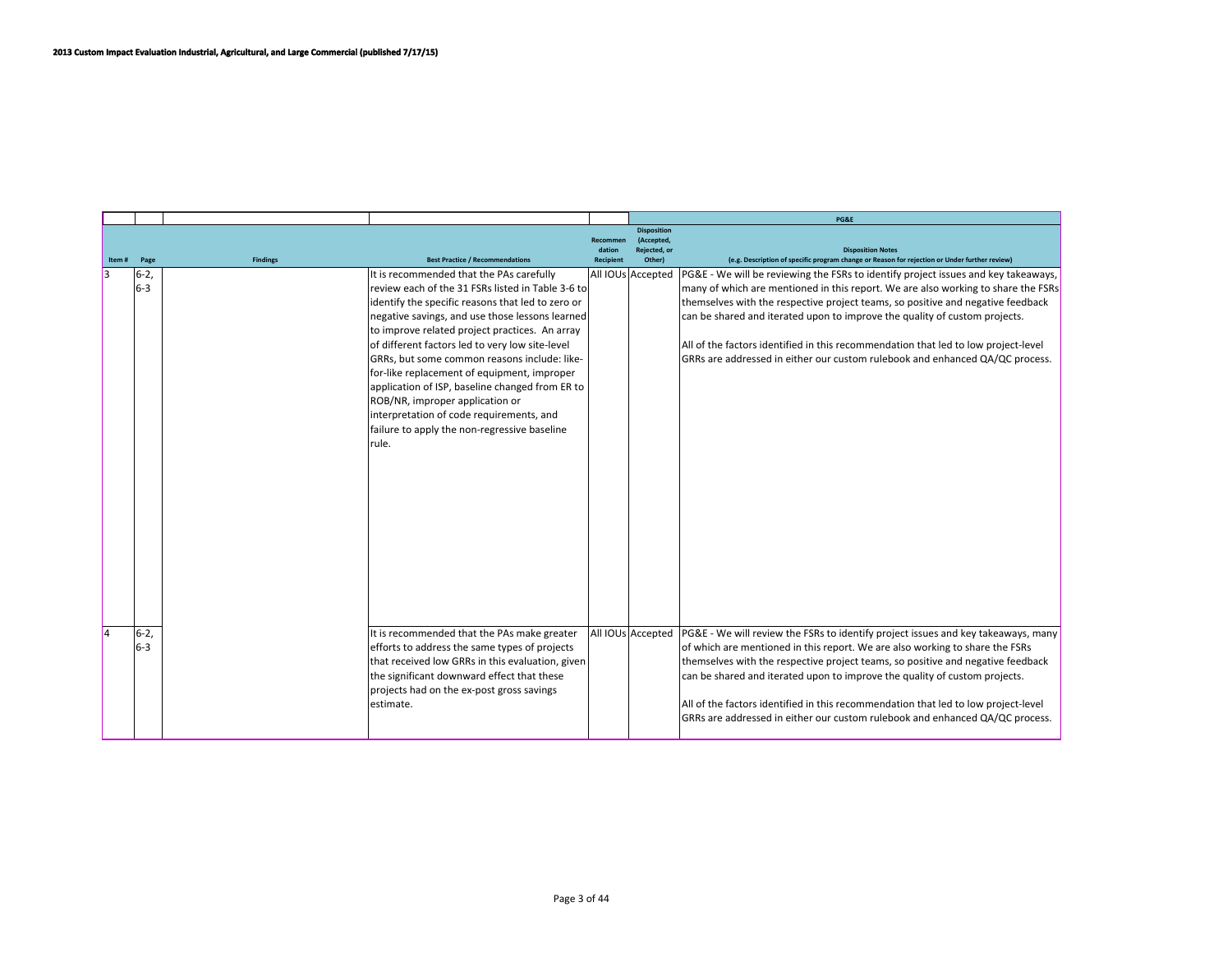|                                                            | <b>SCE</b>                                                                                                                         |                                                            | SDG&E                                                                                                                        | <b>SCG</b>                                                 |                                                                                                                              |  |
|------------------------------------------------------------|------------------------------------------------------------------------------------------------------------------------------------|------------------------------------------------------------|------------------------------------------------------------------------------------------------------------------------------|------------------------------------------------------------|------------------------------------------------------------------------------------------------------------------------------|--|
| <b>Disposition</b><br>(Accepted,<br>Rejected, or<br>Other) | <b>Disposition Notes</b><br>(e.g. Description of specific program change or Reason for rejection or Under further<br><b>review</b> | <b>Disposition</b><br>(Accepted,<br>Rejected, or<br>Other) | <b>Disposition Notes</b><br>(e.g. Description of specific program change or Reason for rejection or Under<br>further review) | <b>Disposition</b><br>(Accepted,<br>Rejected, or<br>Other) | <b>Disposition Notes</b><br>(e.g. Description of specific program change or Reason for rejection or Under<br>further review) |  |
| Other                                                      | SCE engineering group has begun socializing the ineligibility of Accepted                                                          |                                                            | There were 4 FSRs for SDG&E and these are being                                                                              | Accepted                                                   | SCG - These results have been reviewed and are used to                                                                       |  |
|                                                            | "like for like" measures with third party reviewers and will                                                                       |                                                            | reviewed and are already being incorporated where                                                                            |                                                            | continually improve program performance.                                                                                     |  |
|                                                            | continue to do so going forward. When project ISP                                                                                  |                                                            | applicable.                                                                                                                  |                                                            |                                                                                                                              |  |
|                                                            | documentation is insufficient we have asked reviewers not to                                                                       |                                                            |                                                                                                                              |                                                            | SCG made modification of the procedures and processes                                                                        |  |
|                                                            | approve the projects until additional ISP justification is                                                                         |                                                            |                                                                                                                              |                                                            | were made to produce a more thorough PA review of                                                                            |  |
|                                                            | provided from project developers.                                                                                                  |                                                            |                                                                                                                              |                                                            | the Final Status Reports (FSRs). A significant revision of                                                                   |  |
|                                                            | Baseline applied to new construction projects at time of                                                                           |                                                            |                                                                                                                              |                                                            | the process was done to address the FSRs in October 1,                                                                       |  |
|                                                            | application, is set in alignment with active code compliance                                                                       |                                                            |                                                                                                                              |                                                            | 2014.                                                                                                                        |  |
|                                                            | standards issued by CEC or ISP, or as dictated by Local<br>Jurisdictions, or applicable Governing Bodies. The                      |                                                            |                                                                                                                              |                                                            |                                                                                                                              |  |
|                                                            | recommendation suggests PAs evaluate projects subject to                                                                           |                                                            |                                                                                                                              |                                                            |                                                                                                                              |  |
|                                                            | future criteria that do not exist at time of application. When                                                                     |                                                            |                                                                                                                              |                                                            |                                                                                                                              |  |
|                                                            | a customer commits to exceed code in place at the time of                                                                          |                                                            |                                                                                                                              |                                                            |                                                                                                                              |  |
|                                                            | appliaction it is unreasonable to reduce incentives if code has                                                                    |                                                            |                                                                                                                              |                                                            |                                                                                                                              |  |
|                                                            | changed in ther interim. This calls for further discussion to                                                                      |                                                            |                                                                                                                              |                                                            |                                                                                                                              |  |
|                                                            | resolve this fundamental issue.                                                                                                    |                                                            |                                                                                                                              |                                                            |                                                                                                                              |  |
|                                                            |                                                                                                                                    |                                                            |                                                                                                                              |                                                            |                                                                                                                              |  |
|                                                            | Furthermore it is contradictory to transformation efforts, if                                                                      |                                                            |                                                                                                                              |                                                            |                                                                                                                              |  |
|                                                            | customers adopt efficient technologies due to our direct                                                                           |                                                            |                                                                                                                              |                                                            |                                                                                                                              |  |
|                                                            | influence at time of project application, but become Industry                                                                      |                                                            |                                                                                                                              |                                                            |                                                                                                                              |  |
|                                                            | Standard practice at time of post installation evaluation.                                                                         |                                                            |                                                                                                                              |                                                            |                                                                                                                              |  |
|                                                            |                                                                                                                                    |                                                            |                                                                                                                              |                                                            |                                                                                                                              |  |
|                                                            |                                                                                                                                    |                                                            |                                                                                                                              |                                                            |                                                                                                                              |  |
|                                                            |                                                                                                                                    |                                                            |                                                                                                                              |                                                            |                                                                                                                              |  |
|                                                            |                                                                                                                                    |                                                            |                                                                                                                              |                                                            |                                                                                                                              |  |
| Accepted                                                   | Commission staff are providing SCE with immediate feedback Accepted                                                                |                                                            | SDGE is already considering this for applicable projects                                                                     | Accepted                                                   | SCG - These results have been reviewed and are used to                                                                       |  |
|                                                            | on 2014 Custom projects with low or zero GRRs. This                                                                                |                                                            |                                                                                                                              |                                                            | continually improve program performance.                                                                                     |  |
|                                                            | realtime feedback is presented immediately to program and                                                                          |                                                            |                                                                                                                              |                                                            |                                                                                                                              |  |
|                                                            | engineering teams. Having an estimated impact on the                                                                               |                                                            |                                                                                                                              |                                                            | SCG made modification of the procedures and processes                                                                        |  |
|                                                            | population savings would also help socialize the impact of                                                                         |                                                            |                                                                                                                              |                                                            | were made to produce a more thorough PA review of                                                                            |  |
|                                                            | these projects.                                                                                                                    |                                                            |                                                                                                                              |                                                            | the Final Status Reports (FSRs). A significant revision of                                                                   |  |
|                                                            |                                                                                                                                    |                                                            |                                                                                                                              |                                                            | the process was done to address the FSRs in October 1,                                                                       |  |
|                                                            |                                                                                                                                    |                                                            |                                                                                                                              |                                                            | 2014.                                                                                                                        |  |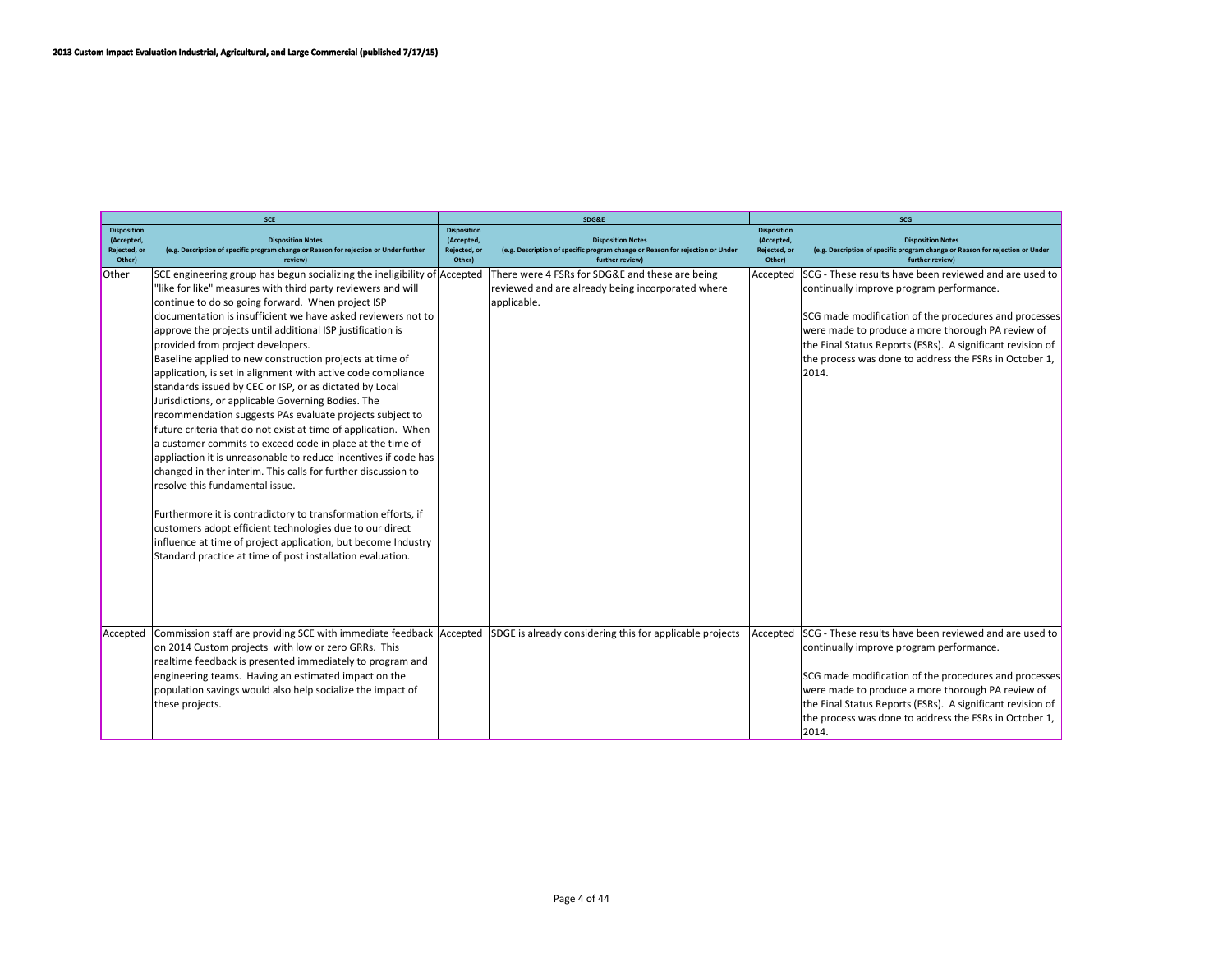|       |                    |                                                                                                                                                                                                                                                                                                                                                                                                                                                                                                                                                                                                                                                                                                                                                                                                                                                                                                                                                 |                                                                                                                                                                                                                                                                                                                                                                                                                                                                                                                                                                                                                                                                                                                                                                                                                                                                                                                                                                                                    |                            |                                  | PG&E                                                                                                                                                                                                                                                                                                                                                                                                                                                                                                                                                                                                                                                                                                                                                                                                                                                                                                                                                                                                                                                                                                                                                                                                                                                               |
|-------|--------------------|-------------------------------------------------------------------------------------------------------------------------------------------------------------------------------------------------------------------------------------------------------------------------------------------------------------------------------------------------------------------------------------------------------------------------------------------------------------------------------------------------------------------------------------------------------------------------------------------------------------------------------------------------------------------------------------------------------------------------------------------------------------------------------------------------------------------------------------------------------------------------------------------------------------------------------------------------|----------------------------------------------------------------------------------------------------------------------------------------------------------------------------------------------------------------------------------------------------------------------------------------------------------------------------------------------------------------------------------------------------------------------------------------------------------------------------------------------------------------------------------------------------------------------------------------------------------------------------------------------------------------------------------------------------------------------------------------------------------------------------------------------------------------------------------------------------------------------------------------------------------------------------------------------------------------------------------------------------|----------------------------|----------------------------------|--------------------------------------------------------------------------------------------------------------------------------------------------------------------------------------------------------------------------------------------------------------------------------------------------------------------------------------------------------------------------------------------------------------------------------------------------------------------------------------------------------------------------------------------------------------------------------------------------------------------------------------------------------------------------------------------------------------------------------------------------------------------------------------------------------------------------------------------------------------------------------------------------------------------------------------------------------------------------------------------------------------------------------------------------------------------------------------------------------------------------------------------------------------------------------------------------------------------------------------------------------------------|
|       |                    |                                                                                                                                                                                                                                                                                                                                                                                                                                                                                                                                                                                                                                                                                                                                                                                                                                                                                                                                                 |                                                                                                                                                                                                                                                                                                                                                                                                                                                                                                                                                                                                                                                                                                                                                                                                                                                                                                                                                                                                    | Recommen                   | <b>Disposition</b><br>(Accepted. |                                                                                                                                                                                                                                                                                                                                                                                                                                                                                                                                                                                                                                                                                                                                                                                                                                                                                                                                                                                                                                                                                                                                                                                                                                                                    |
| Item# | Page               | <b>Findings</b>                                                                                                                                                                                                                                                                                                                                                                                                                                                                                                                                                                                                                                                                                                                                                                                                                                                                                                                                 | <b>Best Practice / Recommendations</b>                                                                                                                                                                                                                                                                                                                                                                                                                                                                                                                                                                                                                                                                                                                                                                                                                                                                                                                                                             | dation<br><b>Recipient</b> | Rejected, or<br>Other)           | <b>Disposition Notes</b><br>(e.g. Description of specific program change or Reason for rejection or Under further review)                                                                                                                                                                                                                                                                                                                                                                                                                                                                                                                                                                                                                                                                                                                                                                                                                                                                                                                                                                                                                                                                                                                                          |
| 5     | $6-3,$             | The operating conditions discrepancy factor                                                                                                                                                                                                                                                                                                                                                                                                                                                                                                                                                                                                                                                                                                                                                                                                                                                                                                     | Increase focus on: a) accuracy of operating                                                                                                                                                                                                                                                                                                                                                                                                                                                                                                                                                                                                                                                                                                                                                                                                                                                                                                                                                        |                            | All IOUs Accepted                | PG&E - We do adjust savings calculations based on results found in the post-field                                                                                                                                                                                                                                                                                                                                                                                                                                                                                                                                                                                                                                                                                                                                                                                                                                                                                                                                                                                                                                                                                                                                                                                  |
|       | $6 - 4$            | accounted for 30 percent of all downward<br>evaluation GRR result adjustments. Some<br>aspects of operating conditions estimation<br>can be addressed through improvement in<br>program implementation activities and<br>quality control.<br>Evaluated operating conditions were often<br>found to be different than described in<br>program project documentation. Per<br>evaluation guidelines, measures are<br>evaluated as-found, and the ex-post savings<br>analyses were performed for the as-<br>observed/verified conditions, including back<br>casting where relevant to current<br>operations and did not include any<br>forecasting<br>Another key issue is that evaluators discover<br>that the production period observed in the<br>post-retrofit case is often too short (one<br>week or less) and not typical of the<br>production or operating variations that the<br>equipment will be subject to over the<br>course of a year | conditions, b) use of pre- and post-installation<br>data and information, and c) keeping project<br>documentation and tracking claims up to date<br>with field information. The PAs should ensure<br>the use of site-specific inputs whenever<br>possible. Also assumptions used should reflect<br>conservative values supported by strong<br>evidence from secondary sources.<br>PAs should consider increased use of, and<br>improve incorporation of, data collection and<br>monitoring to ensure a meaningful and<br>accurate set of inputs or assumptions<br>surrounding operations. Post-retrofit<br>inspections should fully incorporate verification<br>of measures, proper installation and operation,<br>and any observed or otherwise known changes<br>or deficiencies. PA staff should check that pre-<br>installation and post-installation reports are<br>well organized and complete, with measure<br>counts, changes in operation, efficiency values,<br>and operating parameters. |                            |                                  | inspection. However, the post-field inspection only represents conditions at a<br>snapshot in time; the "actual" conditions can and do change over the course of<br>time. We only claim savings based on conditions discovered ex ante; we cannot<br>and do not project savings based on conditions that we speculate will be found ex<br>post. We do use site-specific inputs when feasible, and we use values we believe<br>lto be conservative.<br>Energy Insight, our new CRM, has been structured to improve the incorporation of<br>project data and information in a reader-friendly manner. As mentioned<br>throughout our comments, we have an enhanced QA/QC process to ensure that<br>critical measure information is captured within each project.                                                                                                                                                                                                                                                                                                                                                                                                                                                                                                     |
| l6    | $6 - 3$<br>$6 - 4$ |                                                                                                                                                                                                                                                                                                                                                                                                                                                                                                                                                                                                                                                                                                                                                                                                                                                                                                                                                 | The evaluation team recommends that the PAs All IOUs Other<br>ensure that savings calculations are based on<br>actual equipment-use schedules and reflect<br>any changes to the post-installation operating<br>parameters (such as flow rates, temperatures<br>and set points, system pressures, production<br>rates, and power measurements). The PAs<br>should always include a quality control check<br>on equipment operating hours, especially<br>identifying any idle periods and removing those<br>as necessary in the ex-ante energy savings<br>models.<br>Consideration should be given to selecting an<br>appropriate and representative time period to<br>use for data collection and savings<br>determination. Increased use of selective<br>parameter measurement using uncertainty<br>analysis and short term monitoring is also<br>recommended.                                                                                                                                     |                            |                                  | PG&E - We do adjust savings calculations based on results found in the post-field<br>inspection. However, the post-field inspection only represents conditions at a<br>snapshot in time; the "actual" conditions can and do change over the course of<br>time. We only claim savings based on conditions discovered ex ante; we cannot<br>and do not project savings based on conditions that we speculate will be found ex<br>post. We do use site-specific inputs when feasible, and we do always use<br>conservative values.<br>We recognize the need to balance the accuracy of the energy savings claim with<br>timely customer incentive payments. Customers who have been properly<br>influenced by the program and its incentives (i.e. non-freeriders) cannot afford to<br>defer the incentive payment for months while M&V is conducted. We look<br>forward to working with the CPUC and custom project stakeholders as to what<br>might constitute an "appropriate and representative" time period.<br>We recommend a study on the program costs of M&V, including use of a selective<br>parameter measurement using uncertainty analysis, to compare the increased<br>accuracy of additional M&V with the administrative costs of performing that M&V. |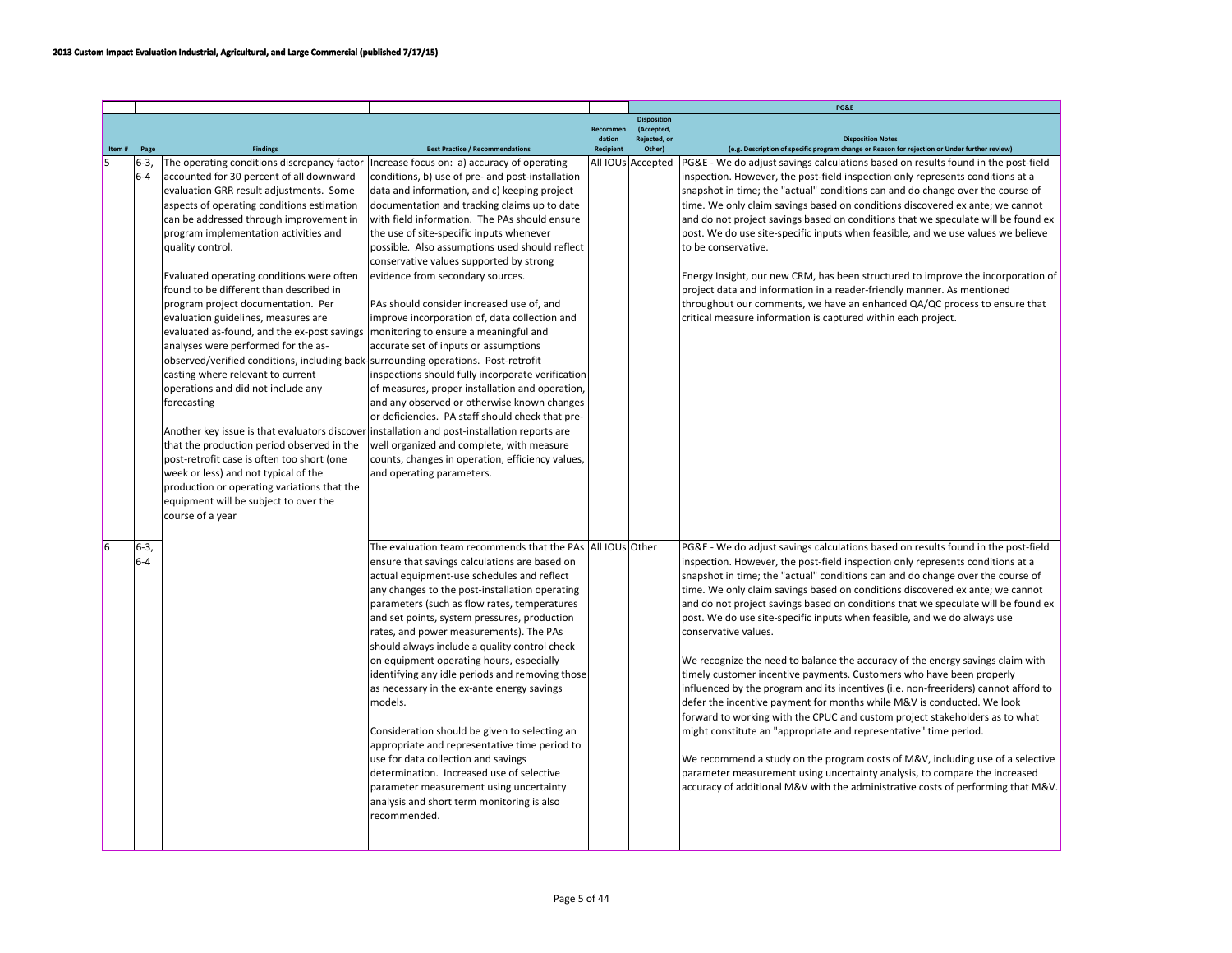|                            | SCE                                                                                                                                                                                                                                                                                                                                                                                                                                                                                                                                                                                                                                                                                                                                                                                                                                                                                                                                                                                                                                                                                                                                                                                                                                                                                                                                                                                                                                                          |                            | SDG&E                                                                                                                                                                                                                                  |                            | SCG                                                                                                                                                                                                                                                                                                                                                                                                                                                                                                                                                                                                                                                                                                                                                                                                                           |
|----------------------------|--------------------------------------------------------------------------------------------------------------------------------------------------------------------------------------------------------------------------------------------------------------------------------------------------------------------------------------------------------------------------------------------------------------------------------------------------------------------------------------------------------------------------------------------------------------------------------------------------------------------------------------------------------------------------------------------------------------------------------------------------------------------------------------------------------------------------------------------------------------------------------------------------------------------------------------------------------------------------------------------------------------------------------------------------------------------------------------------------------------------------------------------------------------------------------------------------------------------------------------------------------------------------------------------------------------------------------------------------------------------------------------------------------------------------------------------------------------|----------------------------|----------------------------------------------------------------------------------------------------------------------------------------------------------------------------------------------------------------------------------------|----------------------------|-------------------------------------------------------------------------------------------------------------------------------------------------------------------------------------------------------------------------------------------------------------------------------------------------------------------------------------------------------------------------------------------------------------------------------------------------------------------------------------------------------------------------------------------------------------------------------------------------------------------------------------------------------------------------------------------------------------------------------------------------------------------------------------------------------------------------------|
| <b>Disposition</b>         |                                                                                                                                                                                                                                                                                                                                                                                                                                                                                                                                                                                                                                                                                                                                                                                                                                                                                                                                                                                                                                                                                                                                                                                                                                                                                                                                                                                                                                                              | <b>Disposition</b>         |                                                                                                                                                                                                                                        | <b>Disposition</b>         |                                                                                                                                                                                                                                                                                                                                                                                                                                                                                                                                                                                                                                                                                                                                                                                                                               |
| (Accepted,<br>Rejected, or | <b>Disposition Notes</b><br>(e.g. Description of specific program change or Reason for rejection or Under further                                                                                                                                                                                                                                                                                                                                                                                                                                                                                                                                                                                                                                                                                                                                                                                                                                                                                                                                                                                                                                                                                                                                                                                                                                                                                                                                            | (Accepted,<br>Rejected, or | <b>Disposition Notes</b><br>(e.g. Description of specific program change or Reason for rejection or Under                                                                                                                              | (Accepted,<br>Rejected, or | <b>Disposition Notes</b><br>(e.g. Description of specific program change or Reason for rejection or Under                                                                                                                                                                                                                                                                                                                                                                                                                                                                                                                                                                                                                                                                                                                     |
| Other)                     | review)                                                                                                                                                                                                                                                                                                                                                                                                                                                                                                                                                                                                                                                                                                                                                                                                                                                                                                                                                                                                                                                                                                                                                                                                                                                                                                                                                                                                                                                      | Other)                     | further review)                                                                                                                                                                                                                        | Other)                     | further review)                                                                                                                                                                                                                                                                                                                                                                                                                                                                                                                                                                                                                                                                                                                                                                                                               |
| Accepted                   | Our Quality Control checklist has been distributed throughout<br>the company for stakeholder use in project development and<br>review. Checklist item 18, which we are enforcing, states<br>'did the M&V plan follow the customized guidelines<br>document and detail: What will be measured, whether pre<br>and/or post M&V will occur, the duration (e.g. two weeks of<br>logging) and time interval of measurement (e.g. 15 min<br>increments), the accuracy & uncertainty of measurement<br>equipment, and how the data will be used in the calcs?" We<br>also must acknowledge that customer operating conditions<br>can change over time, especially by the time the impact<br>evaluation is performed, and the IOU has no control over this.<br>Recommended activity is in part beyond traditional breadth<br>and scope of the new construction program projects.<br>Potentially delaying incentive payment to allow for<br>occupancy and building ramp up is often not practical for the<br>customers, who commonly rely on the incentives to fund the<br>projects and may not be able to afford the extended wait<br>period. Nonetheless our new construction program has<br>incorporated CPUC guidance regarding default schedules. As<br>a result we are now aiming to capture data from the<br>customer reflecting site specific conditions, trued up at<br>installation verification, while still within customer program<br>engagement period. | Accepted                   | SDG&E has already increased our focus on operating<br>conditions through QC, changes in documentation and<br>additional process re-evaluation.                                                                                         | Accepted                   | SCG - SCG made modification of the procedures and<br>processes were made to produce a more thorough<br>process to verify exisiting conditions and production<br>hours. A significant revision of the review process was<br>done in October 1, 2014.<br>SCG has continuously ensure the use of site-specific<br>inputs when possible.<br>Starting in 2014, assumptions reflects conservative<br>values supported by strong evidence from secondary<br>sources.<br>In 2006, SCG's larger projects (greater than 200k<br>therms) are subjected to M&V review of the energy<br>savings and continue to be subject to this requirement.<br>As of April 1, 2015, SCG has various levels of review of<br>calcuation parameters based on the size of the project<br>for all projects through the Post-Installation review<br>process. |
| Accepted                   | Projects will continue to be trued up at the post installation<br>phase per the inspections performed. Where possible, we<br>obtain the latest EMS schedules, or short term M&V in<br>accordance with our customized guidelines document that is<br>updated regularly. However, even with this information or<br>with a full year of M&V, the operating conditions may change<br>again by the time of the impact evaluation.<br>Recommended activity is in part beyond traditional breadth<br>and scope of the new construction program projects.<br>Potentially delaying incentive payment to allow for occupancy<br>and building ramp up to point of stabilization, often not<br>practical for the customers, especially since they commonly<br>rely on the incentives to fund the projects and may not be<br>able to afford the extended wait period. Nonetheless our new<br>construction program has incorporated CPUC guidance,<br>resulting in movement from a compliance format program<br>based on generic energy modeling schedules created by CEC,<br>to more of a performance program. As a result we are now<br>aiming to capture data from the customer reflecting site<br>specific conditions, trued up at installation verification, while<br>still within customer program engagement period.                                                                                                                                                | Accepted                   | To the extent possible, SDG&E already takes significant<br>efforts to assure that operating perameters are<br>accurate. However, it is sometimes difficult to balance<br>DEER required methodology inputs against actual<br>operation. | Accepted                   | SCG - In 2006, SCG's larger projects (greater than 200k<br>therms) are subjected to M&V review of the energy<br>savings and continue to be subject to this requirement.<br>As of April 1, 2015, SCG has various levels of review of<br>calcuation parameters based on the size of the project<br>for all projects through the Post-Installation review<br>process.                                                                                                                                                                                                                                                                                                                                                                                                                                                            |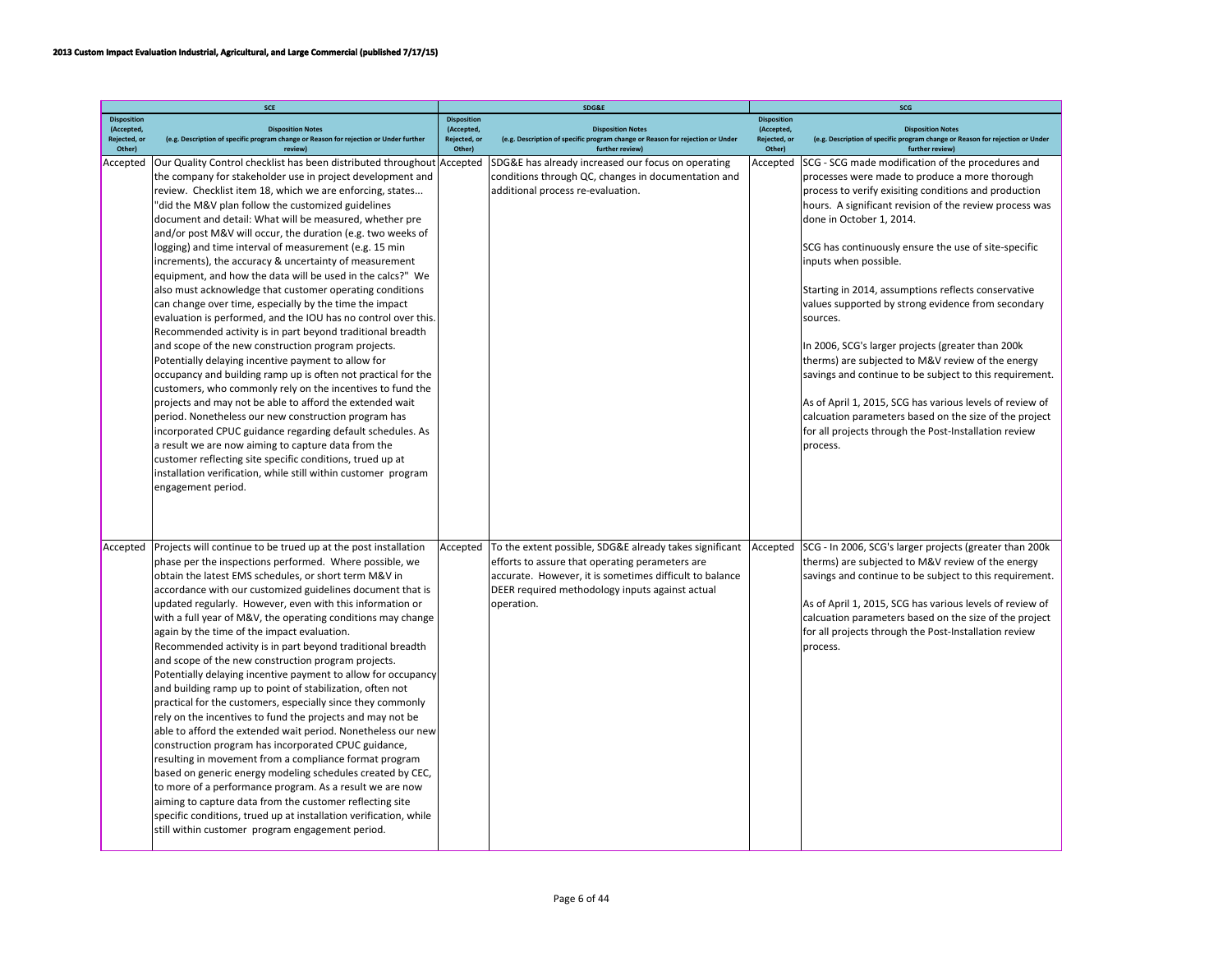|       |          |                 |                                                                     |                           |                            | PG&E                                                                                             |
|-------|----------|-----------------|---------------------------------------------------------------------|---------------------------|----------------------------|--------------------------------------------------------------------------------------------------|
|       |          |                 |                                                                     |                           | <b>Disposition</b>         |                                                                                                  |
|       |          |                 |                                                                     | <b>Recommen</b><br>dation | (Accepted,<br>Rejected, or | <b>Disposition Notes</b>                                                                         |
| Item# | Page     | <b>Findings</b> | <b>Best Practice / Recommendations</b>                              | <b>Recipient</b>          | Other)                     | (e.g. Description of specific program change or Reason for rejection or Under further review)    |
|       | $6-4$    |                 | To help mitigate this issue, the PAs should wait   All IOUs   Other |                           |                            | PG&E - We typically propose an M&V period and detail the length in the M&V plan                  |
|       |          |                 | for measure operation to stabilize and become                       |                           |                            | submitted pre-installation. We do extend M&V periods depending on the                            |
|       |          |                 | typical prior to truing-up the ex-ante models                       |                           |                            | variability in production levels.                                                                |
|       |          |                 | and making a savings claim.                                         |                           |                            |                                                                                                  |
|       |          |                 |                                                                     |                           |                            | We recognize the need to balance the accuracy of the energy savings claim with                   |
|       |          |                 |                                                                     |                           |                            | timely customer incentive payments. Customers who have been properly                             |
|       |          |                 |                                                                     |                           |                            | influenced by the program and its incentives (i.e. non-freeriders) cannot afford to              |
|       |          |                 |                                                                     |                           |                            | defer the incentive payment for months while M&V is conducted.                                   |
|       |          |                 |                                                                     |                           |                            |                                                                                                  |
|       |          |                 |                                                                     |                           |                            | We recommend a study on the program costs of M&V to compare the increased                        |
|       |          |                 |                                                                     |                           |                            | accuracy of additional M&V with the administrative costs of performing that M&V.                 |
|       |          |                 |                                                                     |                           |                            |                                                                                                  |
|       |          |                 |                                                                     |                           |                            |                                                                                                  |
|       |          |                 |                                                                     |                           |                            |                                                                                                  |
|       |          |                 |                                                                     |                           |                            |                                                                                                  |
|       |          |                 |                                                                     |                           |                            |                                                                                                  |
|       |          |                 |                                                                     |                           |                            |                                                                                                  |
| lя    | $6-4$    |                 | As stated in previous evaluation cycles, the PAs All IOUs Other     |                           |                            | PG&E - We recognize the need to balance the accuracy of the energy savings claim                 |
|       |          |                 | should use longer-term pre- and post-                               |                           |                            | with timely customer incentive payments. Customers who have been properly                        |
|       |          |                 | installation M&V activities and true-up the                         |                           |                            | influenced by the program and its incentives (i.e. non-freeriders) cannot afford to              |
|       |          |                 | savings estimates to reflect most recent                            |                           |                            | defer the incentive payment for months while M&V is conducted.                                   |
|       |          |                 | measure operation. The PAs should also                              |                           |                            |                                                                                                  |
|       |          |                 | normalize for production fluctuations between                       |                           |                            | We recommend a study on the program costs of M&V to compare the increased                        |
|       |          |                 | pre- and post-installation periods.                                 |                           |                            | accuracy of additional M&V with the administrative costs of performing that M&V.                 |
|       |          |                 |                                                                     |                           |                            |                                                                                                  |
|       |          |                 | In some cases, PAs should delay claiming                            |                           |                            | We do not claim savings for projects that are not complete, and we do update                     |
|       |          |                 | energy savings for projects if the installation is                  |                           |                            | savings estimates and claims when on-site conditions have changed.                               |
|       |          |                 | not complete or if operations are very unstable                     |                           |                            |                                                                                                  |
|       |          |                 | or unrepresentative of expected ex-post                             |                           |                            |                                                                                                  |
|       |          |                 | conditions. The PAs should also ensure that                         |                           |                            |                                                                                                  |
|       |          |                 | savings estimates are always updated in the                         |                           |                            |                                                                                                  |
|       |          |                 | project documentation and tracking systems                          |                           |                            |                                                                                                  |
|       |          |                 | when operation conditions are found to have                         |                           |                            |                                                                                                  |
|       |          |                 | significantly changed.                                              |                           |                            |                                                                                                  |
|       |          |                 |                                                                     |                           |                            |                                                                                                  |
| l9    | $6 - 4.$ |                 | For projects entailing the use of simulation                        |                           |                            | All IOUs Accepted   PG&E - We do adjust savings calculations, including the rerunning of models, |
|       | $6-5$    |                 | models, the evaluation team recommends that                         |                           |                            | based on results found in the post-field inspection. We try to true-up after steady-             |
|       |          |                 |                                                                     |                           |                            |                                                                                                  |
|       |          |                 | these models be re-run after the equipment is                       |                           |                            | state operations, although "steady-state" can and does change over the course of                 |
|       |          |                 | commissioned and building loads represent                           |                           |                            | ltime.                                                                                           |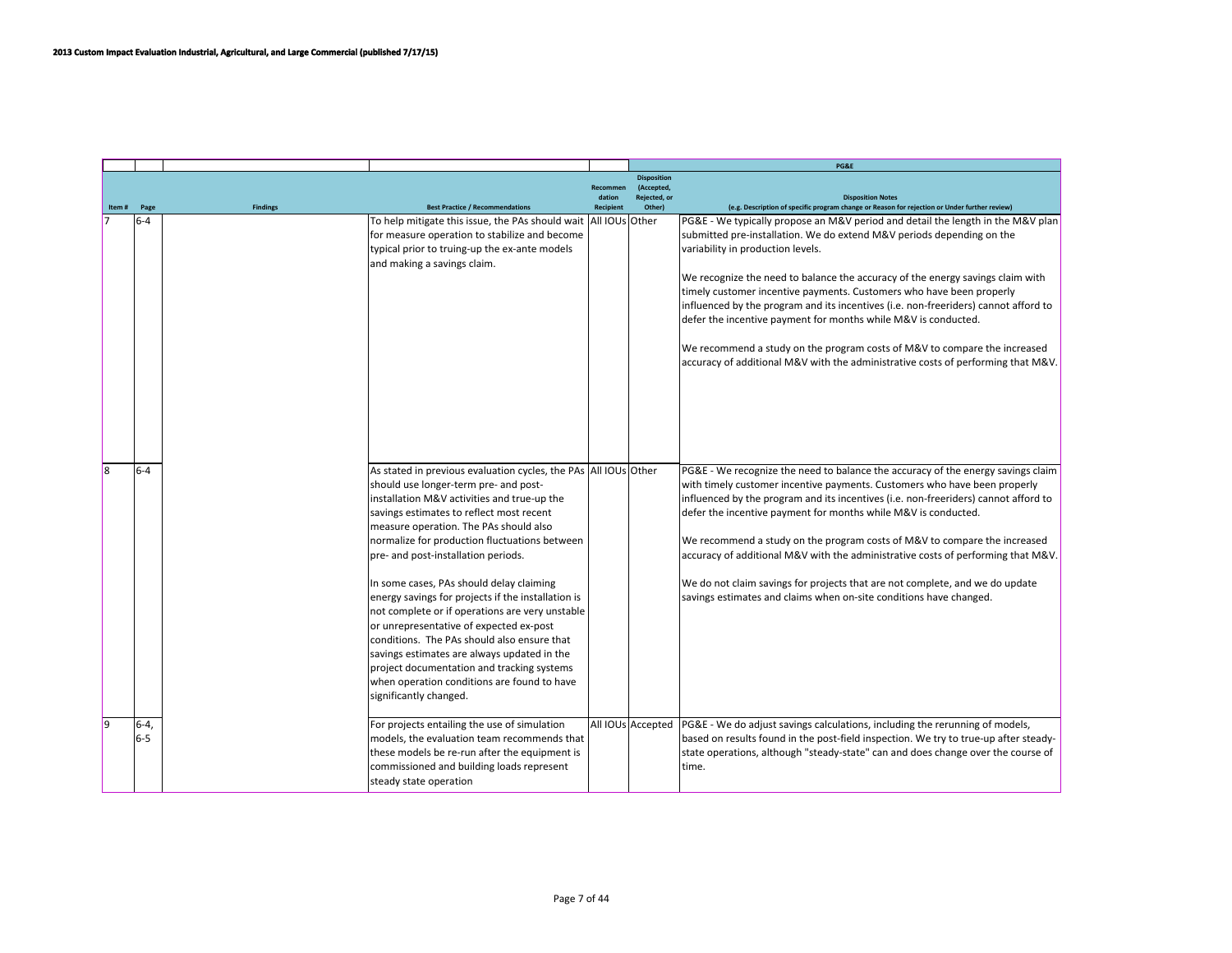| <b>SCE</b>                                                 |                                                                                                                                                                                                                                                                                                                                                                                                                                                                                                                                                                                                                                                                                                                                                                                                                                                                                                                                |                                                            | SDG&E                                                                                                                                                                                                          | SCG                                                        |                                                                                                                                                                                                                                                                                                                                                                                                                                                                                                                      |  |
|------------------------------------------------------------|--------------------------------------------------------------------------------------------------------------------------------------------------------------------------------------------------------------------------------------------------------------------------------------------------------------------------------------------------------------------------------------------------------------------------------------------------------------------------------------------------------------------------------------------------------------------------------------------------------------------------------------------------------------------------------------------------------------------------------------------------------------------------------------------------------------------------------------------------------------------------------------------------------------------------------|------------------------------------------------------------|----------------------------------------------------------------------------------------------------------------------------------------------------------------------------------------------------------------|------------------------------------------------------------|----------------------------------------------------------------------------------------------------------------------------------------------------------------------------------------------------------------------------------------------------------------------------------------------------------------------------------------------------------------------------------------------------------------------------------------------------------------------------------------------------------------------|--|
| <b>Disposition</b><br>(Accepted,<br>Rejected, or<br>Other) | <b>Disposition Notes</b><br>(e.g. Description of specific program change or Reason for rejection or Under further<br>review)                                                                                                                                                                                                                                                                                                                                                                                                                                                                                                                                                                                                                                                                                                                                                                                                   | <b>Disposition</b><br>(Accepted,<br>Rejected, or<br>Other) | <b>Disposition Notes</b><br>(e.g. Description of specific program change or Reason for rejection or Under<br>further review)                                                                                   | <b>Disposition</b><br>(Accepted,<br>Rejected, or<br>Other) | <b>Disposition Notes</b><br>(e.g. Description of specific program change or Reason for rejection or Under<br>further review)                                                                                                                                                                                                                                                                                                                                                                                         |  |
| Other                                                      | Waiting additional time for stabilization may not be possible<br>for some of our customers, especially since they need the<br>incentive to fund the project and may not be able to afford<br>the additional wait period.<br>Recommended activity is in part beyond traditional breadth<br>and scope of the new construction program projects.<br>Potentially delaying incentive payment to allow for occupancy<br>and building ramp up is often not practical for the customers,<br>who commonly rely on the incentives to fund the projects<br>and may not be able to afford the extended wait period.<br>Nonetheless our new construction program has incorporated<br>CPUC guidance regarding default schedules. As a result we<br>are now aiming to capture data from the customer reflecting<br>site specific conditions, trued up at installation verification,<br>while still within customer program engagement period. | Other                                                      | SDG&E would welcome further discussions with both<br>ExAnte and Ex Post teams to determine the optimium<br>timeframe for evaluation.                                                                           | Accepted                                                   | SCG - In 2006, SCG's larger projects (greater than 200k<br>therms) are subjected to M&V review of the energy<br>savings and continue to be subject to this requirement.<br>SCG allows for troubleshooting, fine-tuning stable<br>operating conditions to occur prior to an M&V period.<br>As of April 1, 2015, SCG has various levels of review of<br>calcuation parameters based on the size of the project<br>for all projects through the Post-Installation review<br>process.                                    |  |
| Accepted                                                   | Projects will continue to be trued up at the post installation<br>phase per the inspections performed. We will re-emphasize<br>for reviewers to re-verify the operating conditions at the IR<br>phase to ensure they are still in alignment with the PA<br>documentation. If installation is found to still be underway<br>during our post-installation review, the reviewer will stop<br>work until the installation is completed.                                                                                                                                                                                                                                                                                                                                                                                                                                                                                            | <b>Other</b>                                               | SDG&E would welcome further discussions with both<br>ExAnte and Ex Post teams to determine the optimium<br>timeframe for evaluation. SDG&E no longer claims any<br>savings for projects that are not complete. | lOther                                                     | SCG - In 2006, SCG's larger projects (greater than 200k<br>therms) are subjected to M&V review of the energy<br>savings and continue to be subject to this requirement.<br>SCG needs clarification on what a longer-term M&V<br>activites entails. SCG's standard time period for its M&V<br>activities is three months; However, there are instances<br>where on a case-by-case basis there would be longer<br>periods for its M&V acitivites. Also, SCG aligns this time<br>period with the customer's operations. |  |
| Accepted                                                   | SCE runs simulation models using currrent information in the<br>post installation review process.                                                                                                                                                                                                                                                                                                                                                                                                                                                                                                                                                                                                                                                                                                                                                                                                                              | Accepted                                                   | For modeled projects, re-running simulation models is<br>reasonable.                                                                                                                                           | Accepted                                                   | SCG - SCG runs simulation models using currrent<br>information in the post installation review process.                                                                                                                                                                                                                                                                                                                                                                                                              |  |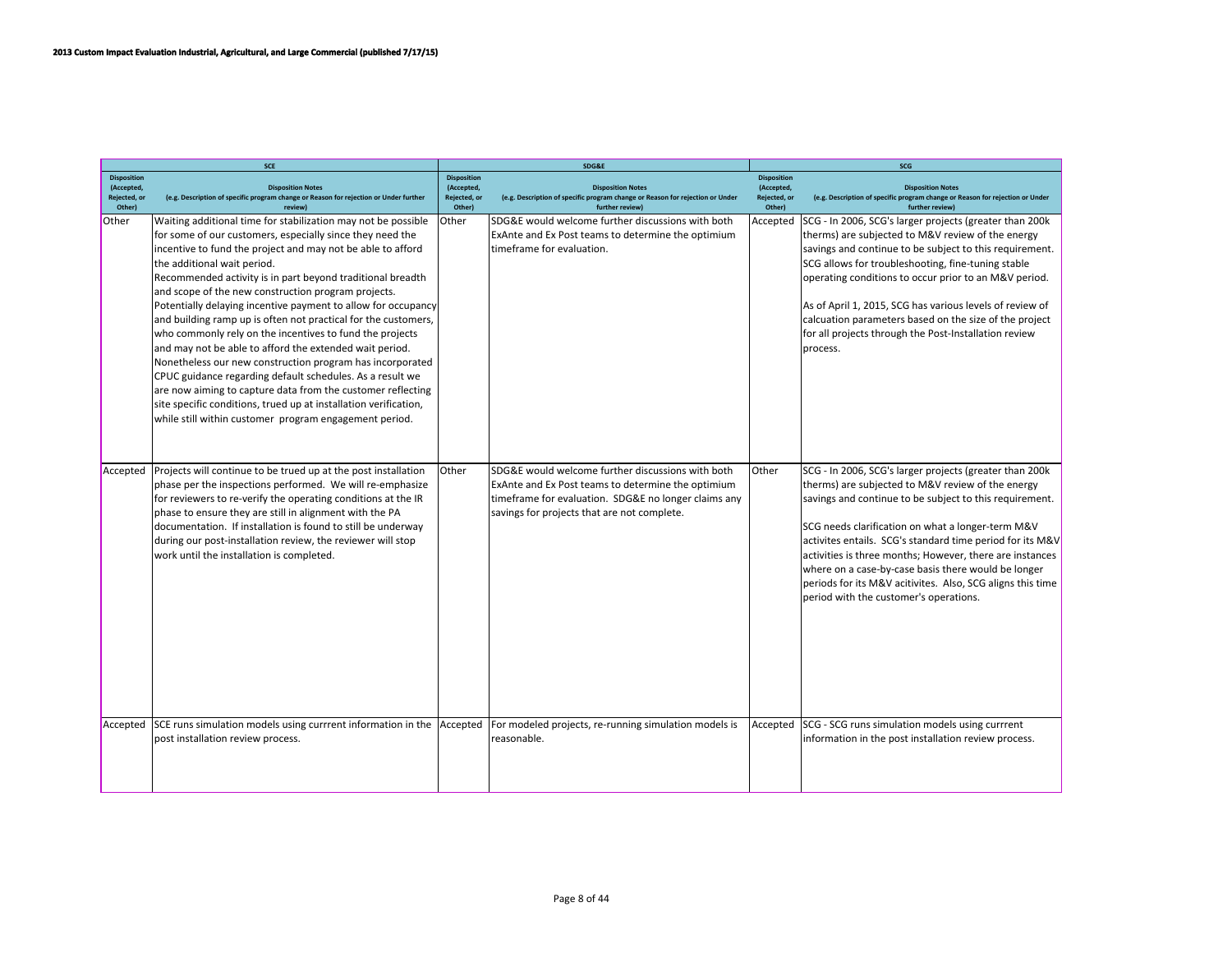|       |        |                                             |                                                                                           |                           |                            | PG&E                                                                                          |
|-------|--------|---------------------------------------------|-------------------------------------------------------------------------------------------|---------------------------|----------------------------|-----------------------------------------------------------------------------------------------|
|       |        |                                             |                                                                                           |                           | <b>Disposition</b>         |                                                                                               |
|       |        |                                             |                                                                                           | <b>Recommen</b><br>dation | (Accepted,<br>Rejected, or | <b>Disposition Notes</b>                                                                      |
| Item# | Page   | <b>Findings</b>                             | <b>Best Practice / Recommendations</b>                                                    | Recipient                 | Other)                     | (e.g. Description of specific program change or Reason for rejection or Under further review) |
| 10    | $6-4,$ |                                             | For pump efficiency improvement projects, use                                             |                           | All IOUs Accepted          | PG&E - We do use actual pump efficiency tests in some subprograms, like APEP. In              |
|       | $6-5$  |                                             | actual pump efficiency tests, not estimates.                                              |                           |                            | other cases, we do not typically conduct pump efficiency tests due to time and                |
|       |        |                                             |                                                                                           |                           |                            | cost constraints. We will continue to work with the CPUC and custom project                   |
|       |        |                                             | PAs should ensure incorporation of needed                                                 |                           |                            | stakeholders to establish cost effective levels of M&V for each size of project.              |
|       |        |                                             | aspects of pre- and post-installation review, as                                          |                           |                            |                                                                                               |
|       |        |                                             | specifically related to operating conditions, into                                        |                           |                            | We do incorporate guidance into future iterations of program manuals. We do                   |
|       |        |                                             | program manuals by addendum and in their                                                  |                           |                            | provide guidance on inspection protocols and have organized inspection results                |
|       |        |                                             | next revisions. PAs should delineate                                                      |                           |                            | within Energy Insight. We do hold regular trainings with internal staff and technical         |
|       |        |                                             | expectations for post-retrofit inspection                                                 |                           |                            | reviewers and will continue to do so. Additionally, the custom team will be                   |
|       |        |                                             | paperwork and require inspectors to identify,                                             |                           |                            | working with a third-party professional training company to facilitate and improve            |
|       |        |                                             | collect and record pertinent measure operating                                            |                           |                            | training practices.                                                                           |
|       |        |                                             | parameters, as well as quantities in both pre-                                            |                           |                            |                                                                                               |
|       |        |                                             | installation and post-installation efforts. PAs                                           |                           |                            | Finally, we would welcome an example pre and post installation inspection report              |
|       |        |                                             | should consider holding multiple trainings,                                               |                           |                            | so we can see what CPUC expectations are surrounding data collection and                      |
|       |        |                                             | regularly (e.g., quarterly), with internal staff,                                         |                           |                            | strategize to deliver upon those expectations in the most cost-effective manner               |
|       |        |                                             | implementers, and PA technical reviewers, to                                              |                           |                            | possible.                                                                                     |
|       |        |                                             | ensure improvement and enhanced                                                           |                           |                            |                                                                                               |
|       |        |                                             | documentation. Examples of thorough,                                                      |                           |                            |                                                                                               |
|       |        |                                             | complete pre- and post-installation reports                                               |                           |                            |                                                                                               |
|       |        |                                             | could be provided in order to set standards for                                           |                           |                            |                                                                                               |
|       |        |                                             | acceptable data collection and reporting, and                                             |                           |                            |                                                                                               |
|       |        |                                             | thereby work to ensure comprehensive and                                                  |                           |                            |                                                                                               |
|       |        |                                             |                                                                                           |                           |                            |                                                                                               |
|       |        |                                             | consistent M&V practices well beyond a                                                    |                           |                            |                                                                                               |
|       |        |                                             | cursory verification that new equipment was                                               |                           |                            |                                                                                               |
|       |        |                                             | present at a given site.                                                                  |                           |                            |                                                                                               |
|       |        |                                             |                                                                                           |                           |                            |                                                                                               |
| 11    |        |                                             |                                                                                           |                           |                            |                                                                                               |
|       | $6-5,$ |                                             | Improper baseline specification resulted in a Increase efforts to ensure conformance with |                           | All IOUs Accepted          | PG&E - This recommendation is identical to one received in the 2010-12 Impact                 |
|       | $6-6$  | substantial number of adjustments,          | CPUC baseline policies and make a greater                                                 |                           |                            | Evaluation; due to the short period of time between the final release of these                |
|       |        | resulting in significant impacts to ex-ante | effort to examine existing equipment RUL. The                                             |                           |                            | studies, we restate our original position here:                                               |
|       |        | savings claims for both electric and gas    | PAs should mount a concerted effort to adopt                                              |                           |                            |                                                                                               |
|       |        | projects. These adjustments arose from      | baseline specification practices in conformance                                           |                           |                            | [Restate from 2010-12] PG&E - ISP studies are conducted for certain technologies              |
|       |        | improper project baseline specification,    | with Decision 11-07-030 and CPUC policy.                                                  |                           |                            | and, where applicable, used to sunset measures such as POCs, wine tank                        |
|       |        | improper baseline operation, or crediting   | Conformance with these guidelines and                                                     |                           |                            | insulation, and server virtualization. ISP Studies are also used to establish the             |
|       |        | new or replacement equipment with           | accurate specification of project baseline type,                                          |                           |                            | baseline for customers' custom applications. For example, the Data Center                     |
|       |        | improved efficiencies when, in reality, the | such as early retirement, normal replacement,                                             |                           |                            | Baseline, Healthcare Baseline, and Waste Water Treatment Plant Baseline Studies               |
|       |        | new equipment efficiency did not exceed     | replace on burnout, system optimization, new                                              |                           |                            | are conducted on a regular basis to establish ISP. PG&E has implemented                       |
|       |        | industry standard practice.                 | construction, and add-on measure would                                                    |                           |                            | enhanced QA and QC elements related to customized projects. We instituted a                   |
|       |        |                                             | eliminate many of these issues. The PAs should                                            |                           |                            | significant process improvement called the "Initial Custom Project Package Review             |
|       |        | There was generally good agreement on       | amend program rules to eliminate incentive                                                |                           |                            | Checklist for Core, 3P, GP." The collaborative efforts between PG&E's Engineering             |
|       |        | project type and project baseline when      | eligibility for measures that are not more                                                |                           |                            | Services, Project Office and CPUC resulted in a comprehensive checklist for                   |
|       |        | comparing PA and evaluator selections. ER   | efficient than code or ISP (or what would                                                 |                           |                            | external and internal reviewers. Examples of checklist requirements include                   |
|       |        | and ROB projects were the most commonly     | otherwise be required to meet performance                                                 |                           |                            | project scope, baseline, EUL, RUL, ISP, Showstoppers, etc. If the projects do not             |
|       |        | overturned project types across all PAs     | requirements). Careful consideration must be                                              |                           |                            | meet the checklist requirements, Project Office Program Managers return the                   |
|       |        |                                             | given to avoid regressive baselines (baselines                                            |                           |                            | projects to the technical reviewers for further work. Please see the Appendix for a           |
|       |        |                                             | that are less efficient than current operations).                                         |                           |                            | copy of the Checklist. This is an ongoing effort between the joint IOUs and the               |
|       |        |                                             | If the efficiency of the pre-existing equipment                                           |                           |                            | CPUC as it relates to custom programs. PG&E trains all stakeholders in updated                |
|       |        |                                             | is higher than the replacement equipment                                                  |                           |                            | requirements that are aligned with the ex ante review process. For QC, PG&E has               |
|       |        |                                             | baseline, then the PAs should select the pre-                                             |                           |                            | implemented a checklist used for custom projects that is used to catch common                 |
|       |        |                                             | existing equipment as the baseline.                                                       |                           |                            | errors during the project development and review processes.                                   |
|       |        |                                             |                                                                                           |                           |                            |                                                                                               |
|       |        |                                             |                                                                                           |                           |                            |                                                                                               |
|       |        |                                             |                                                                                           |                           |                            |                                                                                               |
|       |        |                                             |                                                                                           |                           |                            |                                                                                               |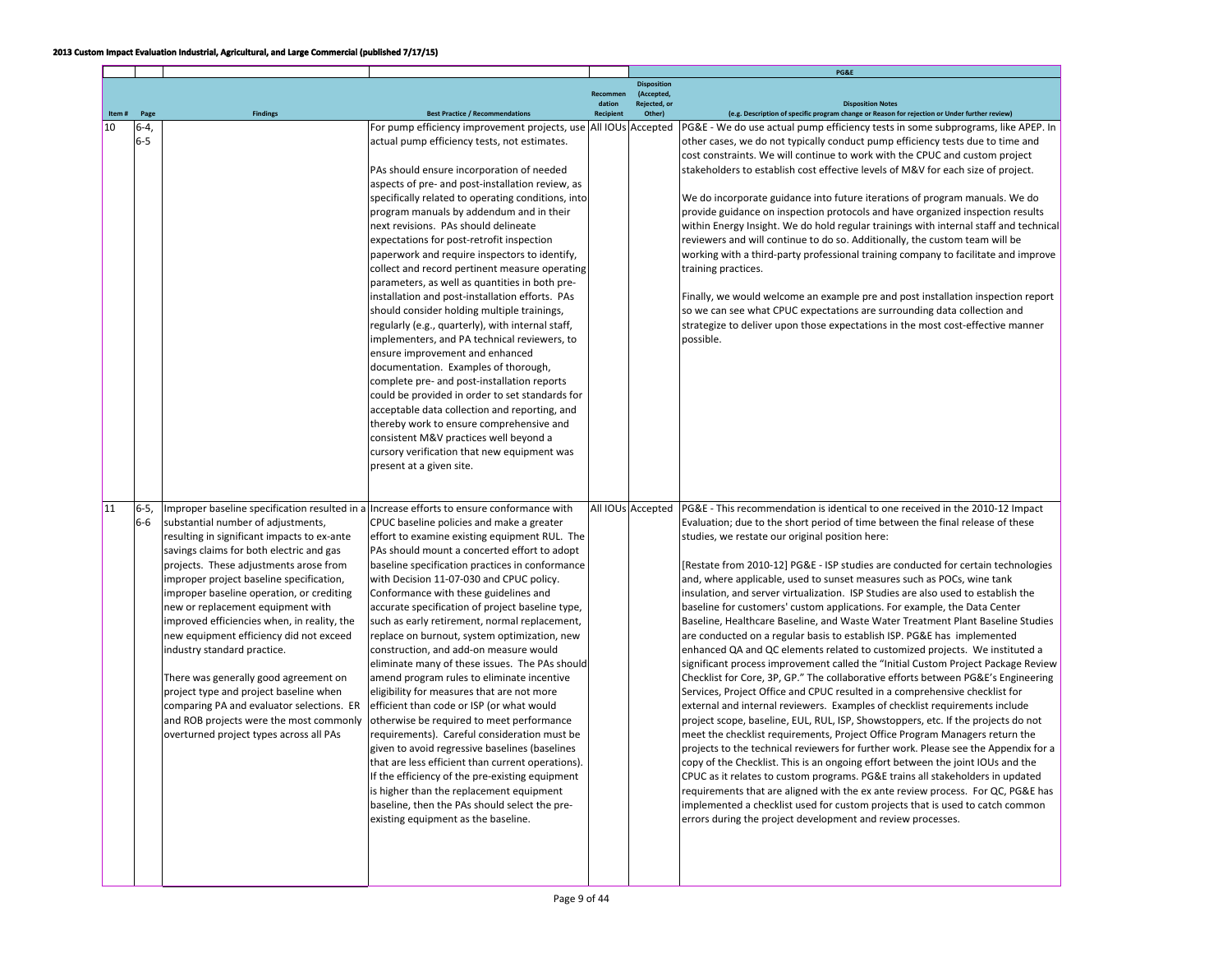|                                                            | SCE                                                                                                                                                                                                                                                                                                                              |                                                            | SDG&E                                                                                                                                                                                                                                                                                  | SCG                                                        |                                                                                                                                                                                           |  |
|------------------------------------------------------------|----------------------------------------------------------------------------------------------------------------------------------------------------------------------------------------------------------------------------------------------------------------------------------------------------------------------------------|------------------------------------------------------------|----------------------------------------------------------------------------------------------------------------------------------------------------------------------------------------------------------------------------------------------------------------------------------------|------------------------------------------------------------|-------------------------------------------------------------------------------------------------------------------------------------------------------------------------------------------|--|
| <b>Disposition</b><br>(Accepted,<br>Rejected, or<br>Other) | <b>Disposition Notes</b><br>(e.g. Description of specific program change or Reason for rejection or Under further<br>review)                                                                                                                                                                                                     | <b>Disposition</b><br>(Accepted,<br>Rejected, or<br>Other) | <b>Disposition Notes</b><br>(e.g. Description of specific program change or Reason for rejection or Under<br>further review)                                                                                                                                                           | <b>Disposition</b><br>(Accepted,<br>Rejected, or<br>Other) | <b>Disposition Notes</b><br>(e.g. Description of specific program change or Reason for rejection or Under<br>further review)                                                              |  |
| Other                                                      | The energy advisor program is planning to perform more post-Accepted<br>installation inspections so that more projects include both a<br>pre and post test in the documentation.                                                                                                                                                 |                                                            | SDG&E has worked closely with the implementor to<br>refine the level of documentation for pre and post<br>installation. For the smaller pump projects, these are<br>likely to fall under the threshold required for low impact<br>measures thus requiring a lower rigor of evaluation. | Accepted                                                   | SCG - SCG will use actual pump efficiency tests or<br>deemed efficiency increase from 68% to 75% as a place<br>holder until an IST verifies the pre and post pump<br>efficiency.          |  |
| Accepted                                                   | SCE developed a 3 hour training on installation types and<br>EUL/RUL and is currently delivering this throughout the<br>company. This is to increase understanding of CPUC<br>requirements and to ensure that all stakeholders, including<br>account managers, are assigning the correct installation types<br>for each measure. | Accepted                                                   | Improper baselines have already improved for SDG&E,<br>however, we will continue to focus on this issue.                                                                                                                                                                               | Accepted                                                   | SCG - SCG has implemented enhanced QA/QC elements<br>related to customized projects to conform with CPUC<br>baseline policies. And SCG will continue to do so for all<br>future projects. |  |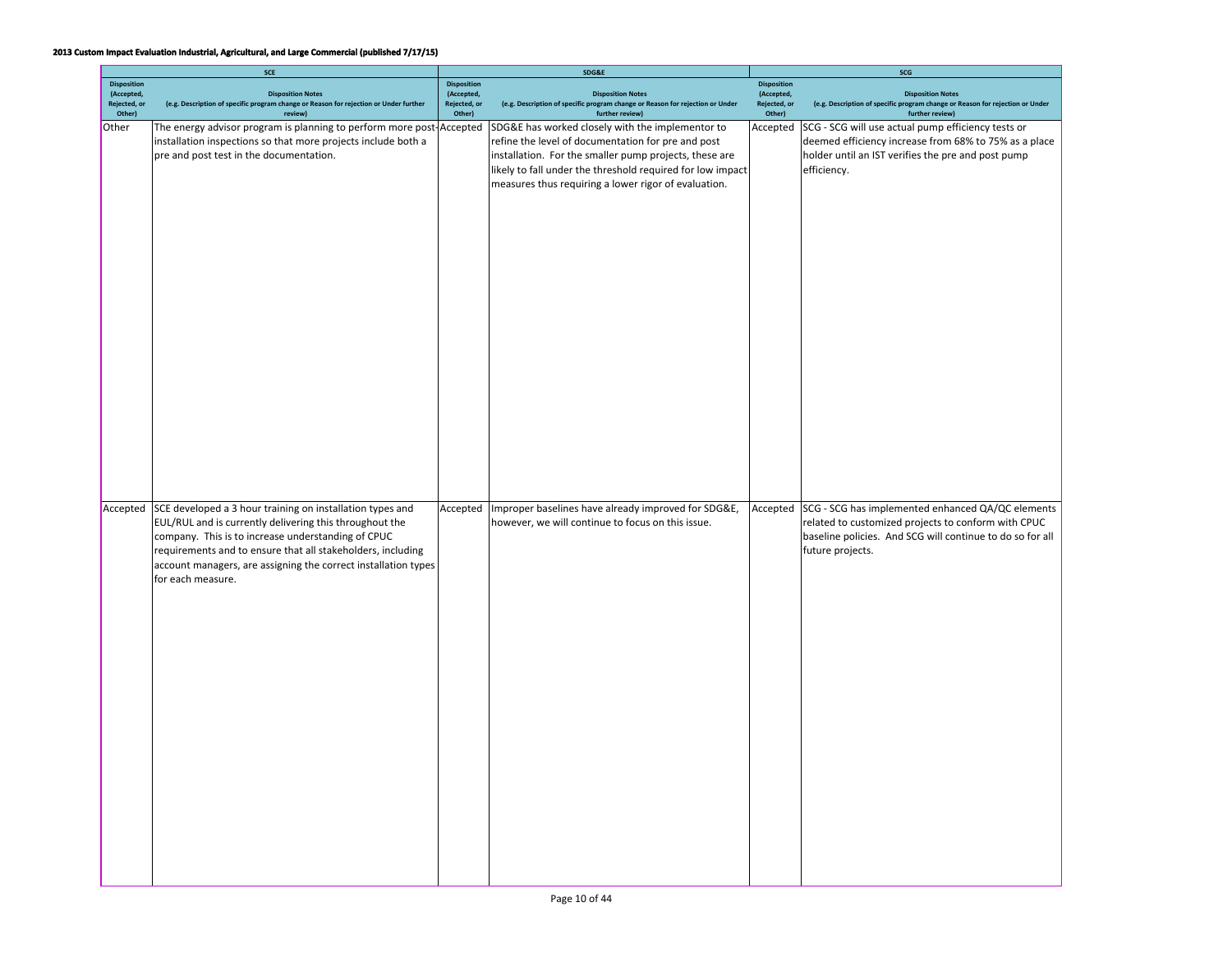|       |                |                                                                                     |                                                   |                    |                                    | PG&E                                                                                                                      |
|-------|----------------|-------------------------------------------------------------------------------------|---------------------------------------------------|--------------------|------------------------------------|---------------------------------------------------------------------------------------------------------------------------|
|       |                |                                                                                     |                                                   |                    | <b>Disposition</b>                 |                                                                                                                           |
|       |                |                                                                                     |                                                   | Recommen<br>dation | (Accepted,<br><b>Rejected</b> , or |                                                                                                                           |
| Item# | Page           | <b>Findings</b>                                                                     | <b>Best Practice / Recommendations</b>            | Recipient          | Other)                             | <b>Disposition Notes</b><br>(e.g. Description of specific program change or Reason for rejection or Under further review) |
| 12    | $6-6$          | PA RUL documentation was found to be                                                | Clearly identify project event in terms of        |                    | All IOUs Accepted                  | PG&E - We do indicate the Measure Application Type for every measure and                                                  |
|       |                | significantly lacking. For appropriate                                              | natural replacement, replace on burnout, early    |                    |                                    | baseline appropriately. We now better document RUL of existing equipment for                                              |
|       |                | selection of baseline, RUL assessment is                                            | replacement, new construction, and add-on         |                    |                                    | Early Retirement and Retrofit Add-on measures, but not for Normal Replacement,                                            |
|       |                | needed for all projects except capacity                                             | equipment, and set the appropriate baseline       |                    |                                    | Replace on Burnout, or New Construction. RUL is assumed to be between zero and                                            |
|       |                | expansion and new construction projects.                                            | accordingly. Realistic baselines based on code,   |                    |                                    | one for Normal Replacement and Replace on Burnout; our claims use an RUL of                                               |
|       |                | For example, RUL assessment of add-on                                               | current industry standard practices, or pre-      |                    |                                    | zero.                                                                                                                     |
|       |                | projects is used to examine the expected                                            | existing equipment (with an associated RUL)       |                    |                                    |                                                                                                                           |
|       |                | remaining life of the host equipment, for                                           | should be clearly identified, supported and       |                    |                                    | We are planning to implement additional Early Retirement guidance which will                                              |
|       |                | the purposes of setting EUL for the add-on                                          | documented. The PAs should carefully review       |                    |                                    | help stakeholders document an ER claim.                                                                                   |
|       |                | measure. Other examples of applicability of                                         | current codes and any code changes that affect    |                    |                                    |                                                                                                                           |
|       |                | RUL are more straight-forward and                                                   | the baseline selection. If a claim is made for    |                    |                                    | We are currently implementing a database that will include guidance on baseline                                           |
|       |                | therefore not worthy of further mention                                             | program-induced early retirement of               |                    |                                    | selection, including an ISP when applicable. This database will help keep custom                                          |
|       |                | here. For all early replacement (ER)                                                | functioning equipment, claims should include      |                    |                                    | program stakeholders abreast of CPUC directives.                                                                          |
|       |                | projects, the PAs should provide and clearly                                        | documentation of the remaining useful life        |                    |                                    |                                                                                                                           |
|       |                | document the remaining useful life (RUL) of (RUL) of the equipment replaced and the |                                                   |                    |                                    |                                                                                                                           |
|       |                | the pre-existing equipment. It is                                                   | baseline used for the post-RUL period. Some       |                    |                                    |                                                                                                                           |
|       |                | recommended that the PAs carefully review evidence of the adoption of this          |                                                   |                    |                                    |                                                                                                                           |
|       |                | the evidence collected to estimate the RUL                                          | recommendation has been seen in the ex-ante       |                    |                                    |                                                                                                                           |
|       |                | for all early retirement applications. The PAs review process and in the PAs' 2013  |                                                   |                    |                                    |                                                                                                                           |
|       |                | must also conduct appropriate due diligence procedures manual.                      |                                                   |                    |                                    |                                                                                                                           |
|       |                | to insure that for an ER project the current                                        |                                                   |                    |                                    |                                                                                                                           |
| 13    | $6-6$          | removed system would be able to meet the                                            | Disseminate information on baseline selection     |                    | All IOUs Accepted                  | PG&E - We are currently implementing a database that will include guidance on                                             |
|       |                | service requirements of the newly installed                                         | to ensure best practices across program staff,    |                    |                                    | baseline selection, including an ISP when applicable. This database will help keep                                        |
|       |                | program equipment and that failure of the                                           | implementers and customers. The evaluation        |                    |                                    | custom program stakeholders abreast of CPUC directives.                                                                   |
|       |                | replaced equipment is not imminent                                                  | team recommends that the PAs should provide       |                    |                                    |                                                                                                                           |
|       |                |                                                                                     | their program staff, implementers and             |                    |                                    |                                                                                                                           |
|       |                |                                                                                     | customers with the most current industry          |                    |                                    |                                                                                                                           |
|       |                |                                                                                     | standard practice (ISP) studies and the CPUC's    |                    |                                    |                                                                                                                           |
|       |                |                                                                                     | guidance documentation. This will help better     |                    |                                    |                                                                                                                           |
|       |                |                                                                                     | align the PA's baseline selection with the        |                    |                                    |                                                                                                                           |
|       |                |                                                                                     | CPUC's directives.                                |                    |                                    |                                                                                                                           |
| 14    |                | 6-6,6-Greater PA Effort is Needed for Proper                                        | The PAs need to do a better job of ensuring       |                    | All IOUs Accepted                  | PG&E - We are currently implementing a database that will include guidance on                                             |
|       | $\overline{7}$ | Baseline Selection. Choosing a proper                                               | that baseline equipment specifications are        |                    |                                    | baseline selection, including an ISP when applicable. This database will help keep                                        |
|       |                | baseline requires systematic examination o                                          | capable of meeting post-installation operating    |                    |                                    | custom program stakeholders abreast of CPUC directives.                                                                   |
|       |                | a number of factors. Evaluation efforts led                                         | requirements, that the baseline selected is       |                    |                                    |                                                                                                                           |
|       |                | lto a number of cases where PA baseline                                             | consistent with the project type, and that        |                    |                                    |                                                                                                                           |
|       |                | selection was overturned.                                                           | regressive baseline considerations are            |                    |                                    |                                                                                                                           |
|       |                |                                                                                     | examined. The evaluation team recommends          |                    |                                    |                                                                                                                           |
|       |                |                                                                                     | that for all capacity expansion projects, the PAs |                    |                                    |                                                                                                                           |
|       |                |                                                                                     | ensure that the baseline equipment meet the       |                    |                                    |                                                                                                                           |
|       |                |                                                                                     | post-install operating and production             |                    |                                    |                                                                                                                           |
|       |                |                                                                                     | capacities. In-situ equipment (unless it is above |                    |                                    |                                                                                                                           |
|       |                |                                                                                     | code or ISP) is an invalid baseline to calculate  |                    |                                    |                                                                                                                           |
|       |                |                                                                                     | energy savings for normal replacement (NR),       |                    |                                    |                                                                                                                           |
|       |                |                                                                                     | replace-on-burnout (ROB), capacity expansion      |                    |                                    |                                                                                                                           |
|       |                |                                                                                     | and new construction (NC) projects.               |                    |                                    |                                                                                                                           |
|       |                |                                                                                     | Additionally, the evaluation team recommends      |                    |                                    |                                                                                                                           |
|       |                |                                                                                     | that the PAs carefully review projects for        |                    |                                    |                                                                                                                           |
|       |                |                                                                                     | possible regressive baselines and document        |                    |                                    |                                                                                                                           |
|       |                |                                                                                     | the pertinent findings.                           |                    |                                    |                                                                                                                           |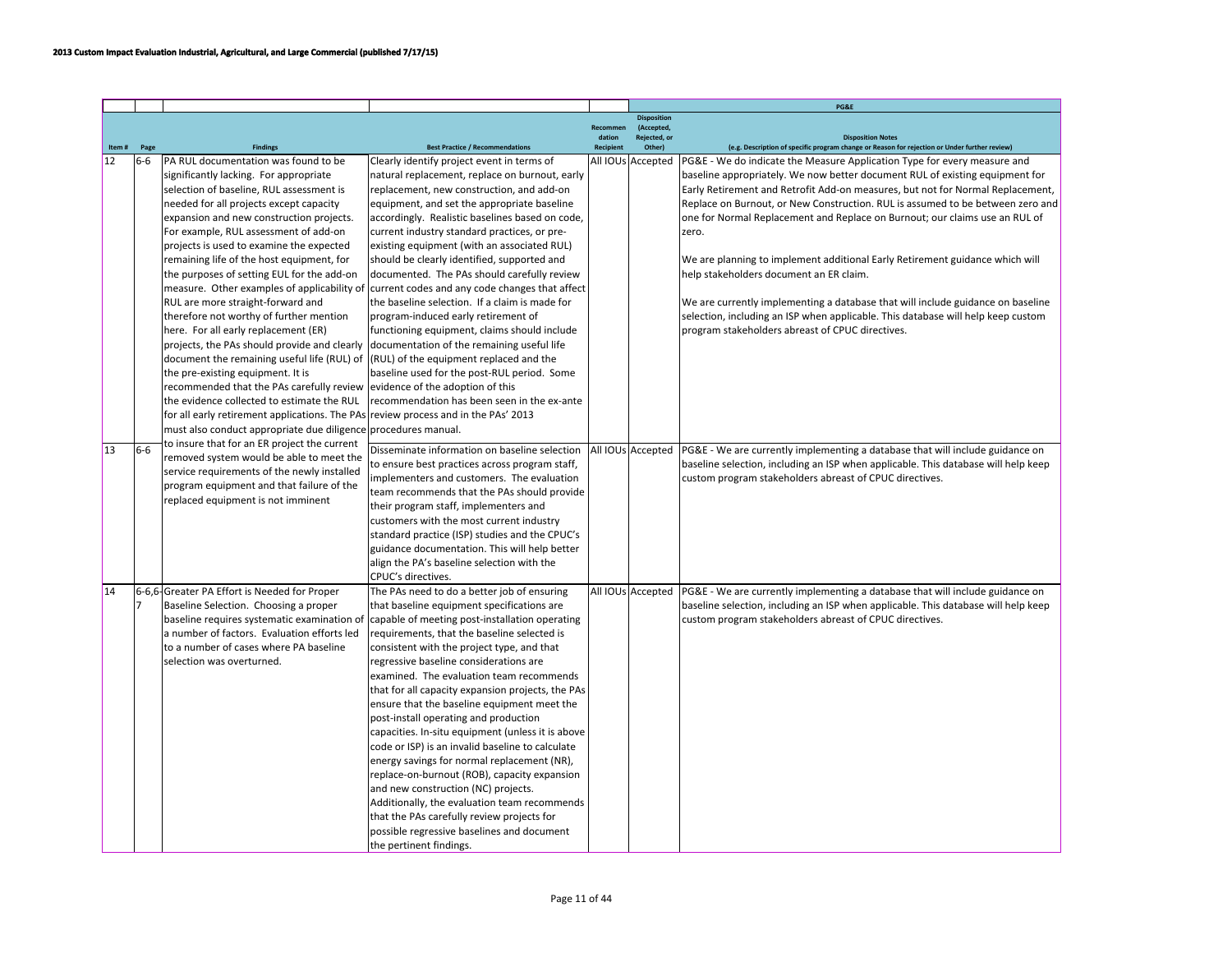|                                                            | <b>SCE</b>                                                                                                                                                                                                                                                                                                                       |                                                            | SDG&E                                                                                                                                                                                                                                       |                                                            | SCG                                                                                                                                                                                                                                                                                                             |
|------------------------------------------------------------|----------------------------------------------------------------------------------------------------------------------------------------------------------------------------------------------------------------------------------------------------------------------------------------------------------------------------------|------------------------------------------------------------|---------------------------------------------------------------------------------------------------------------------------------------------------------------------------------------------------------------------------------------------|------------------------------------------------------------|-----------------------------------------------------------------------------------------------------------------------------------------------------------------------------------------------------------------------------------------------------------------------------------------------------------------|
| <b>Disposition</b><br>(Accepted,<br>Rejected, or<br>Other) | <b>Disposition Notes</b><br>(e.g. Description of specific program change or Reason for rejection or Under further<br>review)                                                                                                                                                                                                     | <b>Disposition</b><br>(Accepted,<br>Rejected, or<br>Other) | <b>Disposition Notes</b><br>(e.g. Description of specific program change or Reason for rejection or Under<br>further review)                                                                                                                | <b>Disposition</b><br>(Accepted,<br>Rejected, or<br>Other) | <b>Disposition Notes</b><br>(e.g. Description of specific program change or Reason for rejection or Under<br>further review)                                                                                                                                                                                    |
| Accepted                                                   | SCE developed a 3 hour training on installation types and<br>EUL/RUL and is currently delivering this throughout the<br>company. This is to increase understanding of CPUC<br>requirements and to ensure that all stakeholders, including<br>account managers, are assigning the correct installation types<br>for each measure. | Accepted                                                   | This is already being addressed. SDG&E reorganized the Accepted<br>engineering department in 2014, implemented a<br>secondary QC review, initiated formal process<br>documentation and are initiating a new engineering<br>tracking system. |                                                            | SCG - SCG made modification of the procedures and<br>processes were made to produce a more thorough<br>process to verify exisiting conditions and production<br>hours. A significant revision of the review process was<br>done in October 1, 2014. SCG does identify projects<br>based on similar termniology. |
| Accepted                                                   | We have distributed the Early Retirement Guidance<br>Document and developed a 3 hour training (referenced<br>above) to translate this information for our stakeholders. We<br>will also direct our stakeholders to the CPUC website where<br>approved ISP studies and guidance documents are posted.                             | Accepted                                                   | This is already being addressed. SDG&E has continued<br>training for sponsors and implementer and will make<br>sure that this topic is more readily apparent in future<br>sessions.                                                         | Accepted                                                   | SCG - SCG will continue review and educate its<br>customers on ISP studies and CPUC's guidance<br>documentation as they become available to help better<br>align the PA's baseline selection with CPUC's directives.                                                                                            |
| Other                                                      | Relative to new construction projects, baseline is always ISP<br>or Code at time of Customer application.                                                                                                                                                                                                                        | Other                                                      | SDG&E does not see a significant number of these<br>projects but will remain watchful for these scenarios.                                                                                                                                  | Accepted                                                   | SCG - SCG made modification of the procedures and<br>processes were made to produce a more thorough<br>process to verify exisiting conditions and production<br>hours. A significant revision of the review process was<br>done in October 1, 2014.                                                             |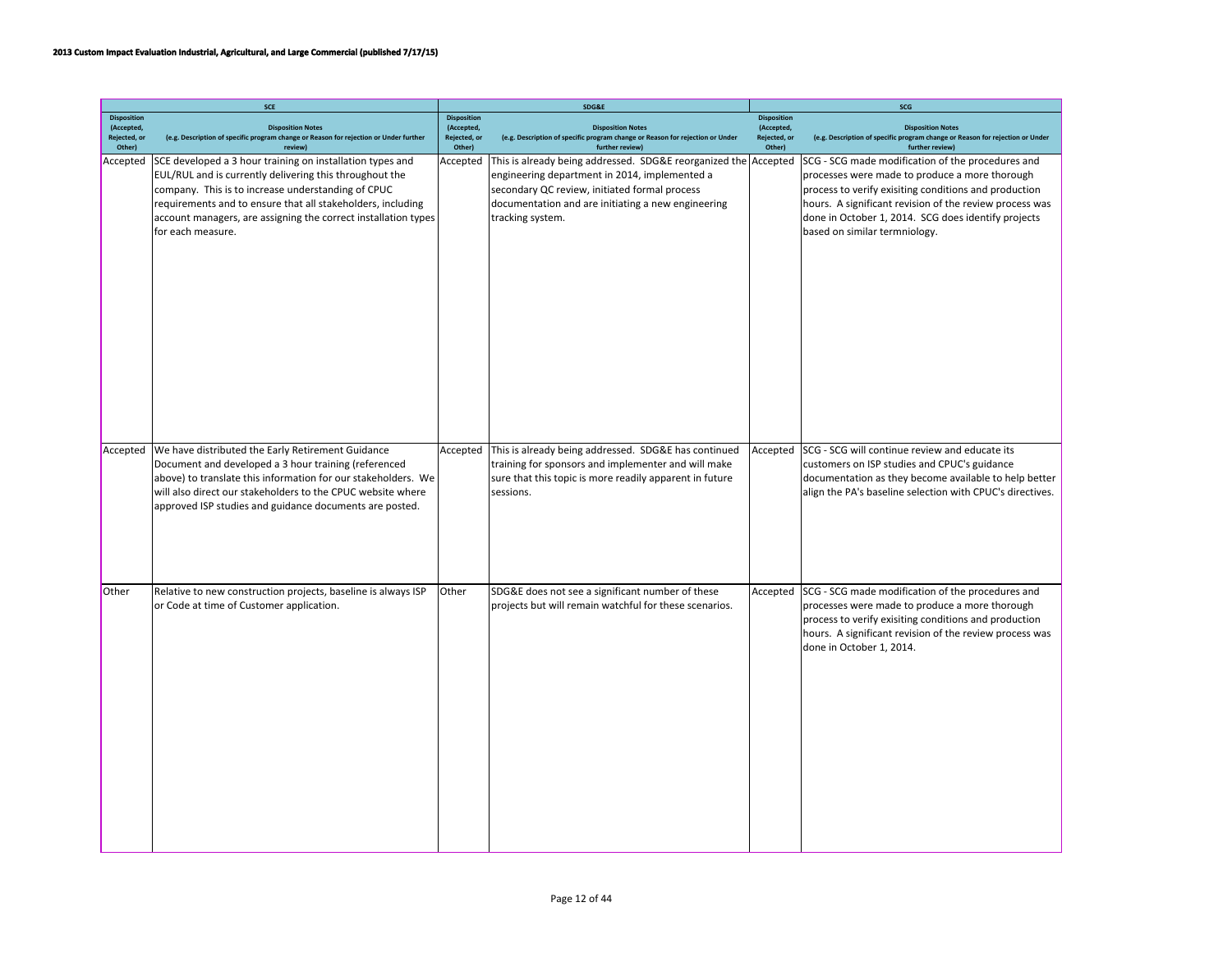|       |        |                                                                                 |                                                                |                  |                                  | PG&E                                                                                                                                                                  |
|-------|--------|---------------------------------------------------------------------------------|----------------------------------------------------------------|------------------|----------------------------------|-----------------------------------------------------------------------------------------------------------------------------------------------------------------------|
|       |        |                                                                                 |                                                                | Recommen         | <b>Disposition</b><br>(Accepted, |                                                                                                                                                                       |
|       |        |                                                                                 |                                                                | dation           | <b>Rejected</b> , or             | <b>Disposition Notes</b>                                                                                                                                              |
| Item# | Page   | <b>Findings</b>                                                                 | <b>Best Practice / Recommendations</b>                         | <b>Recipient</b> | Other)                           | (e.g. Description of specific program change or Reason for rejection or Under further review)                                                                         |
| 15    | $16-7$ | Inadequate or suboptimal methods, models, Continue to review and improve impact |                                                                |                  | All IOUs Accepted                | PG&E - This recommendation is identical to one received in the 2010-12 Impact                                                                                         |
|       |        | and inputs were observed in the M&V                                             | methods and models through review of                           |                  |                                  | Evaluation; due to the short period of time between the final release of these                                                                                        |
|       |        | sample. The evaluation used a different                                         | evaluation results, industry best practices, and               |                  |                                  | studies, we restate our original position here:                                                                                                                       |
|       |        | model than the PA in roughly 30 percent of                                      | collaboration with the CPUC's ex-ante review                   |                  |                                  |                                                                                                                                                                       |
|       |        | projects included in the evaluation gross                                       | process. The PAs and their subcontractors                      |                  |                                  | [Restate from 2010-12] PG&E - PG&E has implemented enhanced QA and QC                                                                                                 |
|       |        | impact sample. The evaluators often found                                       | Ishould review the methods and models used in                  |                  |                                  | elements related to customized projects, including developing internal tools and                                                                                      |
|       |        | it necessary to modify PA models, inputs                                        | this evaluation for projects that were identified              |                  |                                  | techniques for internal and external partners. PG&E instituted a significant                                                                                          |
|       |        | and assumptions. In some cases, the PA did                                      | as having inadequate ex-ante calculation                       |                  |                                  | process improvement called the "Initial Custom Project Package Review Checklist                                                                                       |
|       |        | not properly take into account key factors                                      | approaches. PAs should continue to improve                     |                  |                                  | for Core, 3P, GP." The collaborative efforts between PG&E's Engineering Services,                                                                                     |
|       |        | that may impact the savings such as                                             | their modeling approaches through systematic                   |                  |                                  | Project Office and CPUC resulted in a comprehensive checklist for external and                                                                                        |
|       |        | weather/seasonality/production                                                  | review and assessment of approaches                            |                  |                                  | internal reviewers that incorporates a number of items including methods and                                                                                          |
|       |        | normalization. Generally models needed to                                       | developed and used internally, by third parties,               |                  |                                  | models through review of evaluation results, industry best practices, and                                                                                             |
|       |        | be adjusted because the PAs did not                                             | by professional organizations, and by programs                 |                  |                                  | collaboration with the ex ante review process. Examples of checklist requirements                                                                                     |
|       |        | properly account for CPUC policy and                                            | in other jurisdictions. In addition, the PAs                   |                  |                                  | include project scope, baseline, EUL, RUL, ISP, Showstoppers, etc. If the projects do                                                                                 |
|       |        | guidance, previous EAR guidance, and                                            | should continue to work closely and                            |                  |                                  | not meet the checklist requirements, Project Office Program Managers return the                                                                                       |
|       |        | standard evaluation practices                                                   | collaboratively with the CPUC's ex-ante review                 |                  |                                  | projects to the technical reviewers for further work. Please see the Appendix for a                                                                                   |
|       |        |                                                                                 | process to assess and agree on modeling                        |                  |                                  | copy of the Checklist. This is an ongoing effort between the joint IOUs and the                                                                                       |
|       |        |                                                                                 | approaches based on the results of ex-post                     |                  |                                  | CPUC as it relates to custom programs. PG&E is working closely with program staff,                                                                                    |
|       |        |                                                                                 | evaluation and ongoing ex-ante review.                         |                  |                                  | field engineers, implementers and other key stakeholders to identify continuous                                                                                       |
|       |        |                                                                                 |                                                                |                  |                                  | improvement opportunities, incorporating findings into the custom process in a                                                                                        |
|       |        |                                                                                 |                                                                |                  |                                  | timely manner and ensuring trainings occur frequently and are tailored for the                                                                                        |
|       |        |                                                                                 |                                                                |                  |                                  | right audience. PG&E welcomes the opportunity to further collaborate with CPUC<br>engineers and evaluators. This practice was launched after the release of the 2010- |
|       |        |                                                                                 |                                                                |                  |                                  | 2012 Interim Custom Impact Evaluation in December 2013. We look forward to                                                                                            |
|       |        |                                                                                 |                                                                |                  |                                  | continuing this transparent and open exchange.                                                                                                                        |
|       |        |                                                                                 |                                                                |                  |                                  |                                                                                                                                                                       |
| 16    | 6-7    |                                                                                 | The evaluation team recommends that the PAs All IOUs Accepted  |                  |                                  | PG&E - We are committed to maintaining the CTA and ensuring that all custom                                                                                           |
|       |        |                                                                                 | provide their implementers and/or customers                    |                  |                                  | project stakeholders have access to these resources.                                                                                                                  |
|       |        |                                                                                 | with the most current, standardized or CPUC-                   |                  |                                  |                                                                                                                                                                       |
|       |        |                                                                                 | approved calculation tools.                                    |                  |                                  | We have collaborated with the CPUC to integrate CPUC policy and guidance into                                                                                         |
|       |        |                                                                                 |                                                                |                  |                                  | the calculation methodology for one piece of modeling software, to foster                                                                                             |
|       |        |                                                                                 |                                                                |                  |                                  | transparency into the CPUC-required savings calculations and allow better                                                                                             |
|       |        |                                                                                 |                                                                |                  |                                  | standardization across custom projects using that software.                                                                                                           |
|       |        |                                                                                 |                                                                |                  |                                  |                                                                                                                                                                       |
| 17    | 6-7.   |                                                                                 | Further, the evaluation team recommends that All IOUs Accepted |                  |                                  | PG&E - We are in the process of implementing an enhanced QA/QC review process                                                                                         |
|       | 16-8   |                                                                                 | the PAs include in each application file the live,             |                  |                                  | for custom projects - one of these checks is the presence of a live, unlocked                                                                                         |
|       |        |                                                                                 | unlocked, non-password protected                               |                  |                                  | spreadsheet and/or model.                                                                                                                                             |
|       |        |                                                                                 | spreadsheet models. For projects entailing                     |                  |                                  |                                                                                                                                                                       |
|       |        |                                                                                 | simulation models, the PAs should record key                   |                  |                                  |                                                                                                                                                                       |
|       |        |                                                                                 | model inputs and outputs, in addition to                       |                  |                                  |                                                                                                                                                                       |
|       |        |                                                                                 | providing the final analysis                                   |                  |                                  |                                                                                                                                                                       |
|       |        |                                                                                 | spreadsheets/models.                                           |                  |                                  |                                                                                                                                                                       |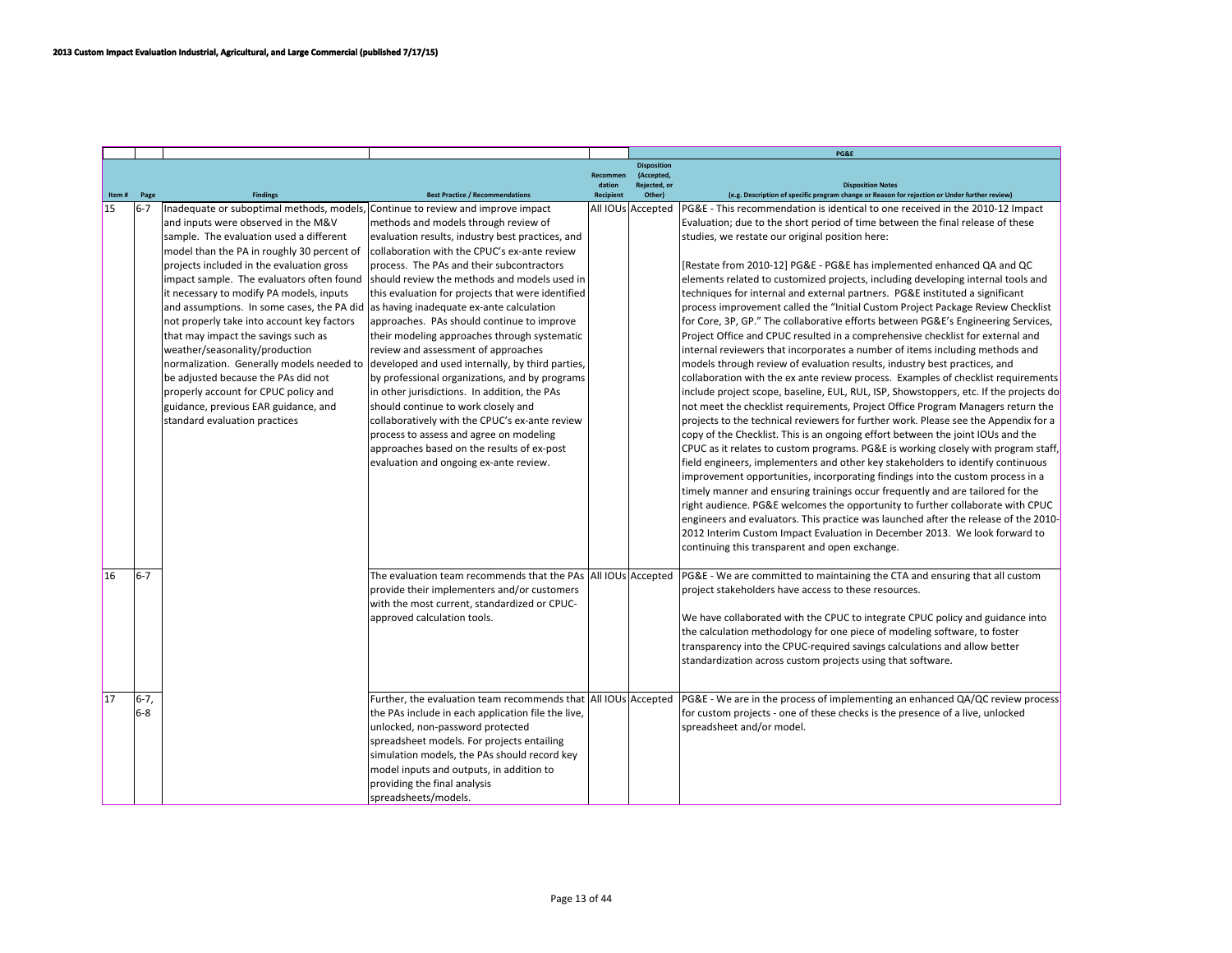|                                                            | <b>SCE</b>                                                                                                                                                                                                                                                                                                                                                                                                                 |                                                            | SDG&E                                                                                                                                               | SCG                                                        |                                                                                                                                                                                                                                                                                                            |  |
|------------------------------------------------------------|----------------------------------------------------------------------------------------------------------------------------------------------------------------------------------------------------------------------------------------------------------------------------------------------------------------------------------------------------------------------------------------------------------------------------|------------------------------------------------------------|-----------------------------------------------------------------------------------------------------------------------------------------------------|------------------------------------------------------------|------------------------------------------------------------------------------------------------------------------------------------------------------------------------------------------------------------------------------------------------------------------------------------------------------------|--|
| <b>Disposition</b><br>(Accepted,<br>Rejected, or<br>Other) | <b>Disposition Notes</b><br>(e.g. Description of specific program change or Reason for rejection or Under further<br>review)                                                                                                                                                                                                                                                                                               | <b>Disposition</b><br>(Accepted,<br>Rejected, or<br>Other) | <b>Disposition Notes</b><br>(e.g. Description of specific program change or Reason for rejection or Under<br>further review)                        | <b>Disposition</b><br>(Accepted,<br>Rejected, or<br>Other) | <b>Disposition Notes</b><br>(e.g. Description of specific program change or Reason for rejection or Under<br>further review)                                                                                                                                                                               |  |
| Accepted                                                   | We will be sharing CPUC EAR findings with our reviewers and<br>developers at our Q3 meeting and going forward to improve<br>impact methods and best practices. We will also continue to<br>work with the CPUC on improving our models and<br>procedures, such as for the SimCalc tool.                                                                                                                                     | Accepted                                                   | SDG&E has a concentrated effort to review this process<br>and welcomes additional CPUC Ex Ante Staff<br>involvement.                                | Accepted                                                   | SCG - SCG made modification of the procedures and<br>processes were made to produce a more thorough<br>process to verify exisiting conditions and production<br>hours. A significant revision of the review process was<br>done in October 1, 2014.                                                        |  |
| Accepted                                                   | We have provided a list of SCE preferred tools in our<br>customized guidelines document and encourage our<br>stakeholders to submit projects with them.<br>The new construction program is in agreement with<br>recommendation, as we are providing the requested<br>documentation. Timely review of new or updated modeling<br>tools is always appreciated, allowing for any reviewer<br>questions to be addressed early. | Accepted                                                   | SDG&E holds ongoing training to provide customers and Accepted<br>implementers with the most current tools available and<br>will continue to do so. |                                                            | SCG - SCG will continue its practices to use standardized<br>and/or approved calculation tools. SCG agrees that they<br>will provide their implementers/customers with the<br>most current calculation tools. SCG works closely with<br>CPUC to ensure that it's calculation tools meet CPUC<br>standards. |  |
| Accepted                                                   | We submit models in this fashion currently and will continue<br>to do so. The spreadsheets do include key model inputs as<br>well as final analysis.<br>The new construction program is in agreement with<br>recommendation, as we are providing the requested<br>documentation.                                                                                                                                           | Accepted                                                   | SDG&E already makes every effort to comply with this.                                                                                               | Accepted                                                   | SCG - As requested through the ex-ante and ex-post<br>review process, SCG provides unlocked, non-password<br>protected spreadsheet models to CPUC. The<br>spreadsheet does include key model inputs and outputs<br>as well as final analysis models.                                                       |  |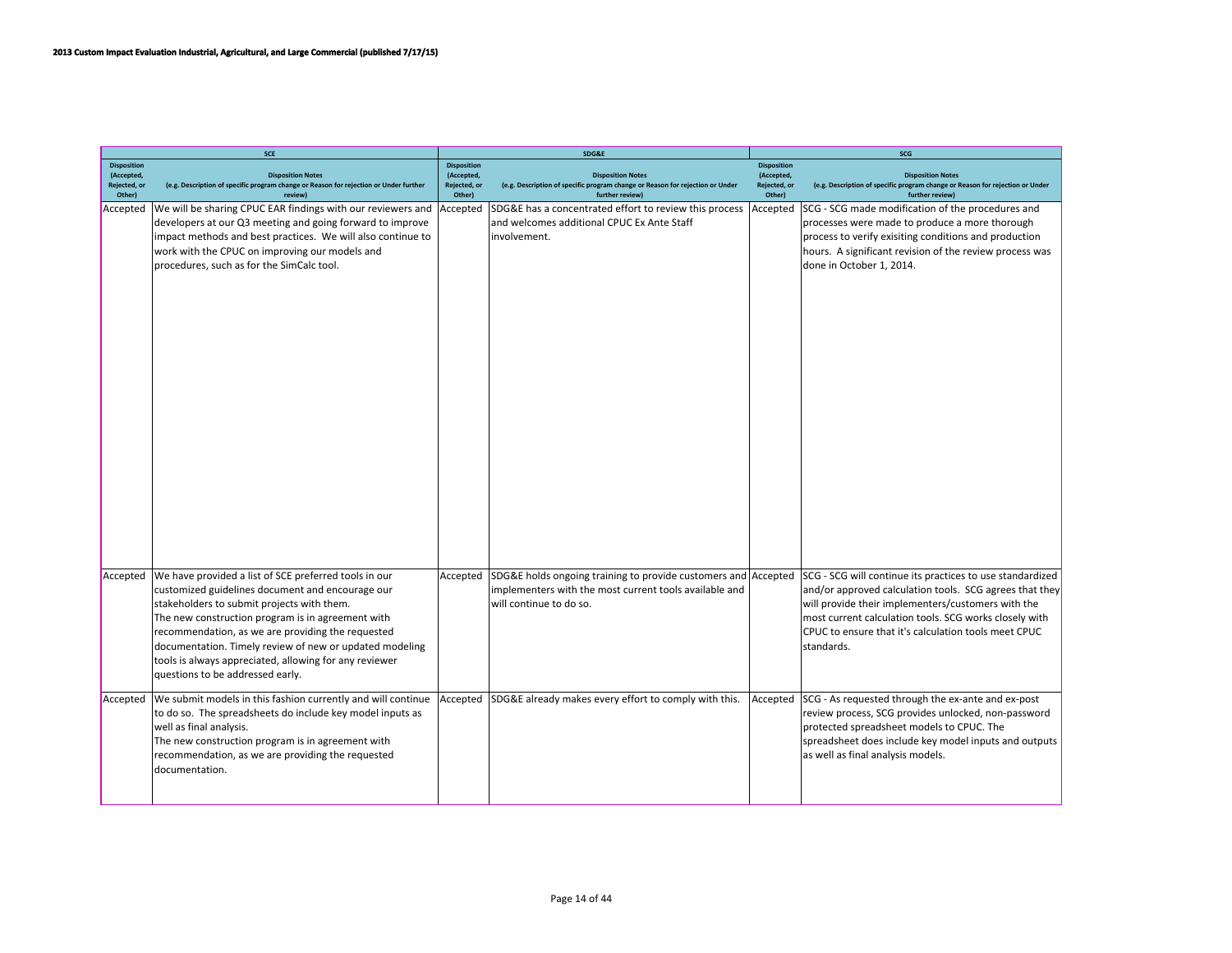|    |                  |                                                                                                                                                                                                                                                                                                                              |                                                                                                                                                                                                                                                                                                                                                                                                                                                                                                                                                                                                                                                                                                                                                                          |                                                                                                                |                                   | PG&E                                                                                                                                                                                                                                                                                                                                                                                                                                                                                                                                                                                                                                                                                                                                                                                                                                                                                                                                                                                                                                                                                                                                                                                                                                                                                                                                                                                                                                                                                                   |
|----|------------------|------------------------------------------------------------------------------------------------------------------------------------------------------------------------------------------------------------------------------------------------------------------------------------------------------------------------------|--------------------------------------------------------------------------------------------------------------------------------------------------------------------------------------------------------------------------------------------------------------------------------------------------------------------------------------------------------------------------------------------------------------------------------------------------------------------------------------------------------------------------------------------------------------------------------------------------------------------------------------------------------------------------------------------------------------------------------------------------------------------------|----------------------------------------------------------------------------------------------------------------|-----------------------------------|--------------------------------------------------------------------------------------------------------------------------------------------------------------------------------------------------------------------------------------------------------------------------------------------------------------------------------------------------------------------------------------------------------------------------------------------------------------------------------------------------------------------------------------------------------------------------------------------------------------------------------------------------------------------------------------------------------------------------------------------------------------------------------------------------------------------------------------------------------------------------------------------------------------------------------------------------------------------------------------------------------------------------------------------------------------------------------------------------------------------------------------------------------------------------------------------------------------------------------------------------------------------------------------------------------------------------------------------------------------------------------------------------------------------------------------------------------------------------------------------------------|
|    |                  |                                                                                                                                                                                                                                                                                                                              |                                                                                                                                                                                                                                                                                                                                                                                                                                                                                                                                                                                                                                                                                                                                                                          |                                                                                                                | <b>Disposition</b>                |                                                                                                                                                                                                                                                                                                                                                                                                                                                                                                                                                                                                                                                                                                                                                                                                                                                                                                                                                                                                                                                                                                                                                                                                                                                                                                                                                                                                                                                                                                        |
|    |                  |                                                                                                                                                                                                                                                                                                                              |                                                                                                                                                                                                                                                                                                                                                                                                                                                                                                                                                                                                                                                                                                                                                                          | Recommen<br>dation                                                                                             | (Accepted,<br><b>Rejected, or</b> | <b>Disposition Notes</b>                                                                                                                                                                                                                                                                                                                                                                                                                                                                                                                                                                                                                                                                                                                                                                                                                                                                                                                                                                                                                                                                                                                                                                                                                                                                                                                                                                                                                                                                               |
|    | Page             | <b>Findings</b>                                                                                                                                                                                                                                                                                                              | <b>Best Practice / Recommendations</b>                                                                                                                                                                                                                                                                                                                                                                                                                                                                                                                                                                                                                                                                                                                                   | <b>Recipient</b>                                                                                               | Other)                            | (e.g. Description of specific program change or Reason for rejection or Under further review)                                                                                                                                                                                                                                                                                                                                                                                                                                                                                                                                                                                                                                                                                                                                                                                                                                                                                                                                                                                                                                                                                                                                                                                                                                                                                                                                                                                                          |
| 18 | $6-7,$<br>$6-8$  |                                                                                                                                                                                                                                                                                                                              | Carefully review ex-ante savings claims, inputs,<br>and calculation methods. Ex-ante savings<br>estimates and calculation methods should be<br>more thoroughly reviewed and approved by PA<br>technical staff prior to finalization of incentives<br>and savings claims. These reviews by<br>knowledgeable technical staff can help ensure<br>reliable and accurate impact estimation.                                                                                                                                                                                                                                                                                                                                                                                   |                                                                                                                | All IOUs Accepted                 | PG&E - We have created a Custom Implementation Team, on which a several<br>QA/QC engineers will review a large subset of custom projects early on for<br>eligibilty and baseline issues, among other things. This will serve as an additional<br>layer of expert quality control, as well as provide valuable feedback to reviewers<br>and engineers assembling project documenation and savings claims.<br>This recommendation is identical to one received in the 2010-12 Impact<br>Evaluation; due to the short period of time between the final release of these<br>studies, we restate our original position here:<br>[Restate from 2010-12] PG&E - PG&E has implemented enhanced QA and QC<br>process to ensure custom projects that are submitted align with current ex ante<br>policies and guidance. PG&E instituted a significant process improvement called<br>the "Initial Custom Project Package Review Checklist for Core, 3P, GP." The<br>collaborative efforts between PG&E's Engineering Services, Project Office and<br>CPUC resulted in a comprehensive checklist for external and internal reviewers.<br>Examples of checklist requirements include project scope, baseline, EUL, RUL, ISP,<br>Showstoppers, etc. If the projects do not meet the checklist requirements, Project<br>Office Program Managers return the projects to the technical reviewers for further<br>work This is an ongoing effort between the joint IOUs and the CPUC as it relates<br>to custom programs. |
| 19 | $6 - 7$<br>$6-8$ |                                                                                                                                                                                                                                                                                                                              | Conduct periodic due diligence to ensure<br>programs adhere to PA and<br>CPUC impact estimation policies, guidelines,<br>and best practices. Continue to work closely<br>and collaboratively with the CPUC's ex-ante<br>review process. Given the multitude of non-<br>utility and utility programs, the PAs should<br>consider interventions such as increased<br>training and project scrutiny to ensure the<br>most accurate savings claims consistent with<br>eligibility, baseline and program rules. In<br>addition, the PAs should continue to work<br>collaboratively with the CPUC's ex-ante review<br>process and look for ways to leverage lessons<br>learned from that process to implement their<br>own internal ex-ante review of third party<br>programs. | ED-<br>Recom<br>mendat<br>ions for<br>IOUs to<br>collabor<br>ate or<br>work<br>with ED<br>lon<br>someth<br>ing | Accepted                          | PG&E - We have created a Custom Implementation Team, on which a several<br>QA/QC engineers will review a large subset of custom projects early on for<br>eligibilty and baseline issues, among other things. This will serve as an additional<br>layer of expert quality control, as well as provide valuable feedback to reviewers<br>and engineers assembling project documenation and savings claims.<br>We are also creating a custom rulebook which contains feedback from various<br>dispositions and policies. This rulebook will help technical reviewers, third parties,<br>and customers understand custom policies and standardize submission of custom<br>projects.                                                                                                                                                                                                                                                                                                                                                                                                                                                                                                                                                                                                                                                                                                                                                                                                                        |
| 20 | $6-8$            | PA models were not always calibrated using The PAs should true-up savings based upon<br>observed conditions. Key inputs and<br>observations, when available, based on ex-<br>ante field verification, installation reports<br>and M&V, were sometimes not<br>subsequently incorporated within the ex-<br>ante impact models. | post-installation data, such<br>as by calibrating the simulation model to utility<br>usage data. For example, for large energy end-<br>uses, the evaluation team recommends that<br>the PAs use pre-and post-installation billing or<br>AMI data (if available) as a sanity check or to<br>better calibrate the actual energy savings. The<br>PAs should also make better use of available<br>post-installation M&V power measurements,<br>whether spot readings, short-term or long-<br>term interval data.                                                                                                                                                                                                                                                             |                                                                                                                | All IOUs Accepted                 | PG&E - We typically calibrate models in pre-field and incorporate post-install M&V<br>into our claims; we will continue to keep this an area of focus for custom project<br>stakeholders.<br>SCADA data, which we use when possible to validate operating schedules, typically<br>only collects amperage. We have instructed custom project stakeholders to take<br>spot measurements on power for PF purposes.                                                                                                                                                                                                                                                                                                                                                                                                                                                                                                                                                                                                                                                                                                                                                                                                                                                                                                                                                                                                                                                                                        |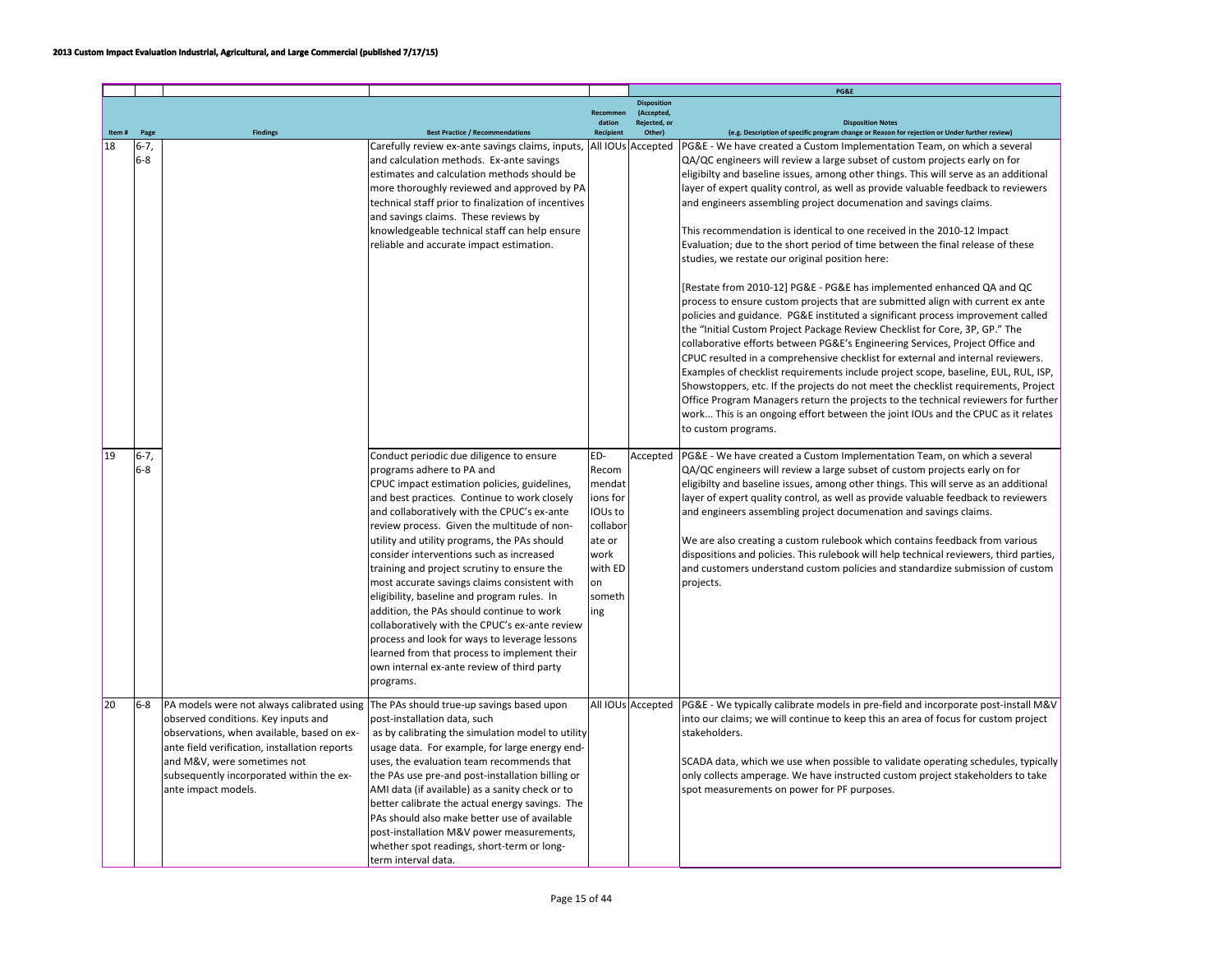|                                                            | SCE                                                                                                                                                                                                                                                                                                                                                                                                                                                                                      |                                                            | SDG&E                                                                                                                                                                                                     |                                                            | SCG                                                                                                                                                                                                                                                 |  |  |
|------------------------------------------------------------|------------------------------------------------------------------------------------------------------------------------------------------------------------------------------------------------------------------------------------------------------------------------------------------------------------------------------------------------------------------------------------------------------------------------------------------------------------------------------------------|------------------------------------------------------------|-----------------------------------------------------------------------------------------------------------------------------------------------------------------------------------------------------------|------------------------------------------------------------|-----------------------------------------------------------------------------------------------------------------------------------------------------------------------------------------------------------------------------------------------------|--|--|
| <b>Disposition</b><br>(Accepted,<br>Rejected, or<br>Other) | <b>Disposition Notes</b><br>(e.g. Description of specific program change or Reason for rejection or Under further<br>review)                                                                                                                                                                                                                                                                                                                                                             | <b>Disposition</b><br>(Accepted.<br>Rejected, or<br>Other) | <b>Disposition Notes</b><br>(e.g. Description of specific program change or Reason for rejection or Under<br>further review)                                                                              | <b>Disposition</b><br>(Accepted,<br>Rejected, or<br>Other) | <b>Disposition Notes</b><br>(e.g. Description of specific program change or Reason for rejection or Under<br>further review)                                                                                                                        |  |  |
| Accepted                                                   | Savings are carefully reviewed by our reviewers and SCE<br>engineering meets with them regularly to ensure they are up<br>to date on the latest policies and practices. Reviewers have<br>also implemented their own internal QC process of their own<br>reviews so that each project is looked at by two engineers.<br>SCE update the customized calculation guidelines document<br>containing best practices for calculation methodologies on a<br>quarterly basis.                    | Accepted                                                   | SDG&E has a concentrated effort to review this process<br>and welcomes additional CPUC Ex Ante Staff<br>involvement.                                                                                      | Accepted                                                   | SCG - SCG made modification of the procedures and<br>processes were made to produce a more thorough<br>process to verify exisiting conditions and production<br>hours. A significant revision of the review process was<br>done in October 1, 2014. |  |  |
| Accepted                                                   | SCE is implementing a new triage process to select a sample<br>of pre-install projects for high level review prior to third party<br>review commencing. SCE will be checking for CPUC<br>"showstoppers" that we have learned to check for based on<br>interaction with the CPUC in the EAR process. We will be<br>working with project developers and applicants to rectify any<br>discrepancies that are identified.                                                                    | Accepted                                                   | SDG&E has utilized weekly calls, requests for early<br>opinion and information exchange sessions with the<br>Commission Ex Ante Staff to facilitate the collaborative<br>relationship we wish to achieve. | Accepted                                                   | SCG - IOU and CPUC work collaborattively together<br>during the ESPI ex ante review process to ensure<br>adherence to the CPUC guidance.                                                                                                            |  |  |
| Accepted                                                   | Projects will continue to be trued up at the post installation<br>phase per the inspections performed. QC checklist item #16<br>states  "16. For savings calculated using energy models, did<br>the applicant state that the energy model was calibrated to<br>existing kWh, kW, and therm usage or state why calibration<br>was not performed?" We are also requiring billing data to be<br>included for more projects going forward for the purpose of<br>sanity checking the savings. | Accepted                                                   | SDG&E has a concentrated effort to review this process<br>and welcomes additional CPUC Ex Ante Staff<br>involvement.                                                                                      | Accepted                                                   | SCG - Since Q1 2006, SCG has utilized true-up savings for<br>large projects (>200,000 therms) through its M&V<br>process. Recently, SCG has revised its post-installation<br>procedures to include true-up for projects of all sizes.               |  |  |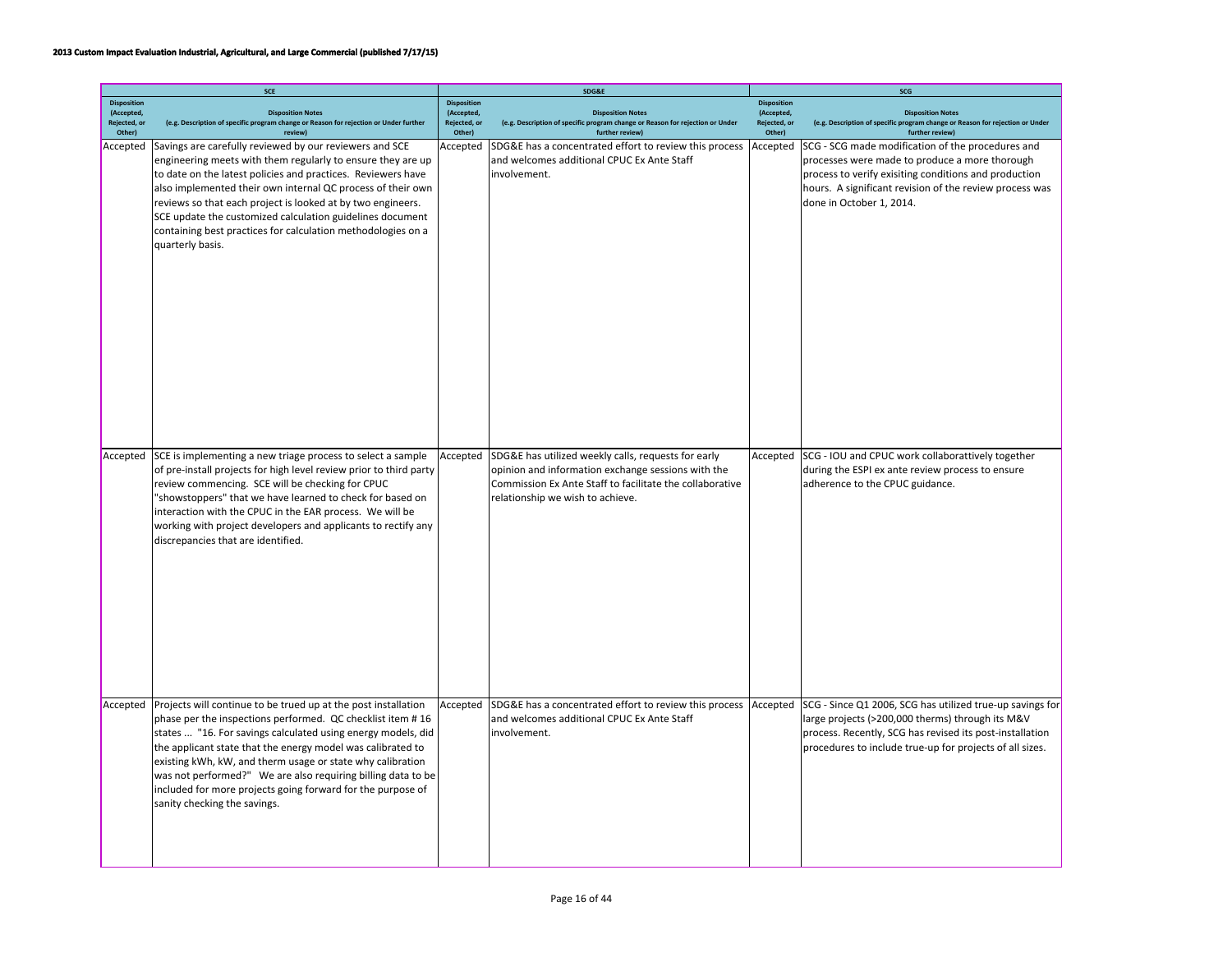|       |         |                                                                                                                                                                                                                                                                                                                                                                                                                                                                                                                                                                                                                                                                                                                                                                                                    |                                                                                                                                                                                                                                                                                                                                                                                                                                                                                                                                                                                                                                                                                                                                                    |                                        |                                                            | PG&E                                                                                                                                                                                                                                                                                                                                                                                                                                                                                                                                                                                                                                                                                                     |
|-------|---------|----------------------------------------------------------------------------------------------------------------------------------------------------------------------------------------------------------------------------------------------------------------------------------------------------------------------------------------------------------------------------------------------------------------------------------------------------------------------------------------------------------------------------------------------------------------------------------------------------------------------------------------------------------------------------------------------------------------------------------------------------------------------------------------------------|----------------------------------------------------------------------------------------------------------------------------------------------------------------------------------------------------------------------------------------------------------------------------------------------------------------------------------------------------------------------------------------------------------------------------------------------------------------------------------------------------------------------------------------------------------------------------------------------------------------------------------------------------------------------------------------------------------------------------------------------------|----------------------------------------|------------------------------------------------------------|----------------------------------------------------------------------------------------------------------------------------------------------------------------------------------------------------------------------------------------------------------------------------------------------------------------------------------------------------------------------------------------------------------------------------------------------------------------------------------------------------------------------------------------------------------------------------------------------------------------------------------------------------------------------------------------------------------|
| Item# | Page    | <b>Findings</b>                                                                                                                                                                                                                                                                                                                                                                                                                                                                                                                                                                                                                                                                                                                                                                                    | <b>Best Practice / Recommendations</b>                                                                                                                                                                                                                                                                                                                                                                                                                                                                                                                                                                                                                                                                                                             | Recommen<br>dation<br><b>Recipient</b> | <b>Disposition</b><br>(Accepted)<br>Rejected, or<br>Other) | <b>Disposition Notes</b><br>(e.g. Description of specific program change or Reason for rejection or Under further review)                                                                                                                                                                                                                                                                                                                                                                                                                                                                                                                                                                                |
| 21    | $6 - 8$ |                                                                                                                                                                                                                                                                                                                                                                                                                                                                                                                                                                                                                                                                                                                                                                                                    | For projects entailing weather sensitive<br>measures, the PAs should verify<br>that the correct weather files are used in the<br>analysis. Regarding peak demand analysis,<br>adopt CPUC protocols and procedures as they<br>relate to the California climate zone peak<br>period definition. Peak impact estimates<br>should reflect loads during the California<br>climate zone three-day period, if data was<br>collected during the actual three-day peak for<br>that region or during the peak summer time<br>period of 2-5pm from June 1 through<br>September 30. Calibration considerations<br>noted above apply also to peak, including the<br>use of post-installation M&V power data that<br>best represents the coincident peak period. |                                        | All IOUs Accepted                                          | PG&E - We do verify climate zone, zip code, and weather files for custom projects;<br>however, we recognize room for improvement in our verification process. We will<br>consider adding this to our new QA/QC process with the Custom Implementation<br>Team.<br>We will be working to clarify the DEER peak kW savings calculation with custom<br>project stakeholders. A recent survery of our own projects confirmed that in a<br>subset of projects peak demand calculations were not performed according to the<br>peak period method descirbed here, which is consistant with our policy. We are<br>retraining stakeholders on this topic and emphasing its importance in our custom<br>rulebook. |
| 22    | l6-9.   | On a statewide basis, the NTGR averaged<br>of free ridership and a resulting medium<br>level of program influence. Although this<br>demonstrates some improvement since<br>PY2010-2012, this value continues to be<br>similar in magnitude to NTGRs from the past provide timely feedback to program<br>61. The general conclusions are that free<br>ridership has not changed substantially for<br>the fact that it is not easy to provide the<br>level of expertise needed at the right time<br>to move industrial customers to higher<br>levels of efficiency given their complex<br>production- and site-specific processes, we<br>also observe that very few readily<br>identifiable steps appear to have been taken<br>by the programs with the specific goal of<br>reducing free ridership. | Adopt procedures to identify and affect<br>$6-10$ 0.54. NTGR results indicate a medium level projects with low program influence. The PAs<br>should carefully review projects during the<br>project development stage for potential issues<br>associated with a high likelihood of very low<br>program influence. This process should<br>several evaluation cycles, as shown in Table  implementers regarding the estimated level of<br>program influence. This would afford<br>implementers an opportunity to influence<br>custom programs. While we are sensitive to projects found to have low program attribution<br>by encouraging project decision makers to<br>adjust the project scope to higher efficiency<br>levels, where warranted.    |                                        | All IOUs Accepted                                          | PG&E - This recommendation is identical to one received in the 2010-12 Impact<br>Evaluation; due to the short period of time between the final release of these<br>studies, we restate our original position here:<br>[Restate from 2010-12] PG&E - PG&E will cooperate with statewide teams to<br>develop procedures. PG&E has developed and implemented a free-ridership<br>screening form, similar to SDG&E's to help ensure program influence. PG&E is<br>engaged in continuously improvement activities to reduce free ridership.                                                                                                                                                                   |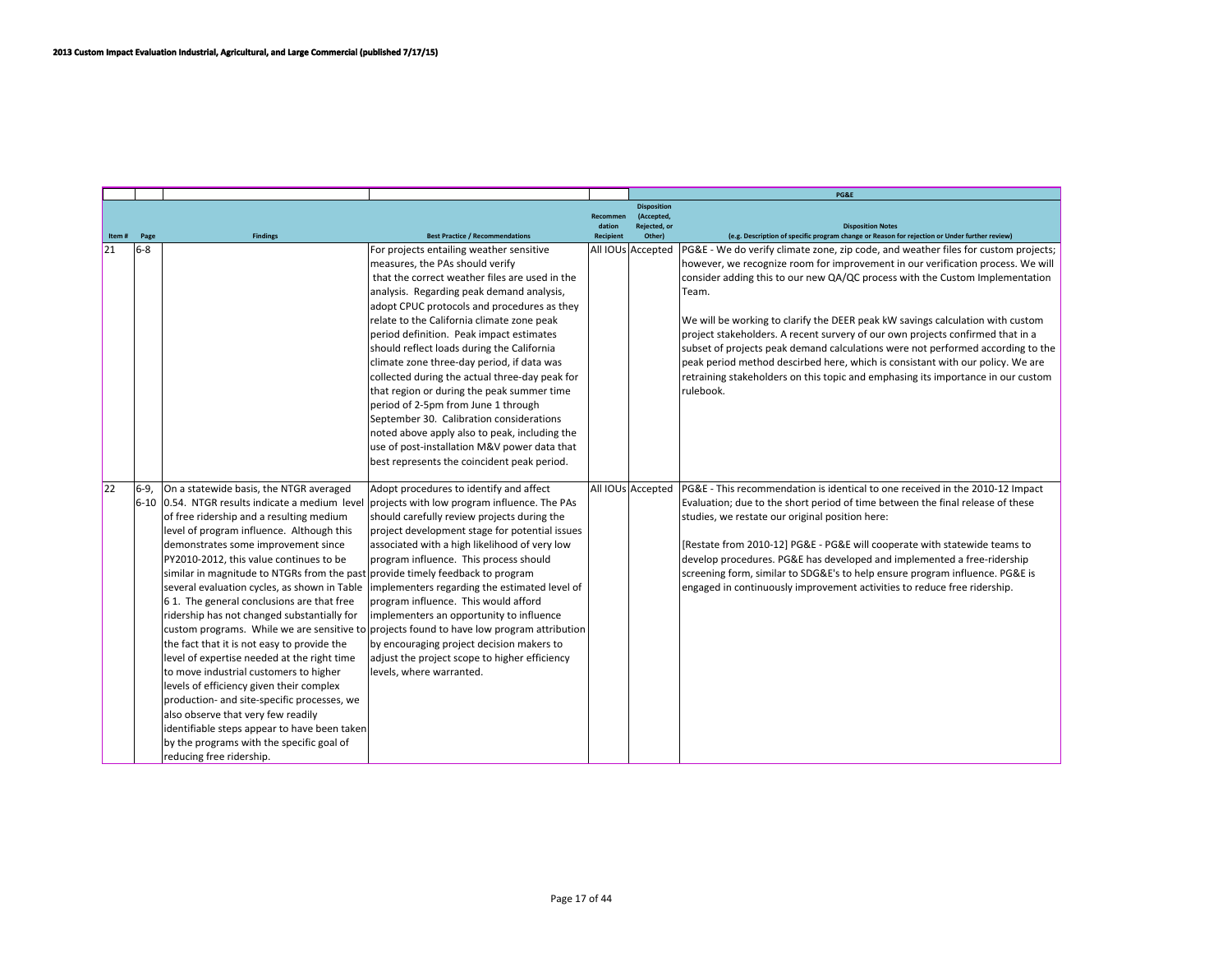|                                                            | SCE                                                                                                                                                                                                                                                                                                                                                                                                                                                                    |                                                            | SDG&E                                                                                                                                                                                                                                              | SCG                                                        |                                                                                                                                                                                                                                                                                                                                                                                                                                                        |  |
|------------------------------------------------------------|------------------------------------------------------------------------------------------------------------------------------------------------------------------------------------------------------------------------------------------------------------------------------------------------------------------------------------------------------------------------------------------------------------------------------------------------------------------------|------------------------------------------------------------|----------------------------------------------------------------------------------------------------------------------------------------------------------------------------------------------------------------------------------------------------|------------------------------------------------------------|--------------------------------------------------------------------------------------------------------------------------------------------------------------------------------------------------------------------------------------------------------------------------------------------------------------------------------------------------------------------------------------------------------------------------------------------------------|--|
| <b>Disposition</b><br>(Accepted,<br>Rejected, or<br>Other) | <b>Disposition Notes</b><br>(e.g. Description of specific program change or Reason for rejection or Under further<br>review)                                                                                                                                                                                                                                                                                                                                           | <b>Disposition</b><br>(Accepted,<br>Rejected, or<br>Other) | <b>Disposition Notes</b><br>(e.g. Description of specific program change or Reason for rejection or Under<br>further review)                                                                                                                       | <b>Disposition</b><br>(Accepted,<br>Rejected, or<br>Other) | <b>Disposition Notes</b><br>(e.g. Description of specific program change or Reason for rejection or Under<br>further review)                                                                                                                                                                                                                                                                                                                           |  |
| Other                                                      | SCE would like to discuss the appropriate protocols for<br>weather related data including data validation with<br>Commission Staff. SCE has a substantial weather data<br>network that if used appropriately would benefit various DSM<br>programs and actors.                                                                                                                                                                                                         | Accepted                                                   | SDG&E concurs with this recommendation and has<br>made some corrections. We will continue to focus on<br>this area.                                                                                                                                | Accepted                                                   | SCG - On a project by project basis, SCG will determine<br>whether its standard time period for its M&V activities<br>is three month would be sufficient to capture the<br>weather sensistive measures and would adjust<br>accordingly. SCG will also aligns this time period with<br>the customer's operations.                                                                                                                                       |  |
| Other                                                      | SCE has implemented several project quality improvement<br>efforts. In particular, a project narrative is required for high<br>impact projects. The purpose of the narrative is to summarize<br>key customer and project opportunity details that<br>demonstrate the influence and development of the project.<br>Through this process, projects that do not support either<br>influence or estimated savings, are excluded from the<br>program participation process. | Accepted                                                   | SDG&E is continually seek ways to revamp the<br>processes and accurately document program influence.<br>SDG&E welcomes additional clarity regarding the level<br>and type of documentation that will necessitate<br>appropriate program influence. | Accepted                                                   | SCG - SCG has implemented enhanced QA and QC<br>elements related to customized projects.<br>SCG - SCG made modification of the procedures and<br>processes were made to produce a more thorough<br>process to verify exisiting conditions and production<br>hours. A significant revision of the review process was<br>done in October 1, 2014.<br>SCG also provided extensive training to account<br>executives and implementers on this new process. |  |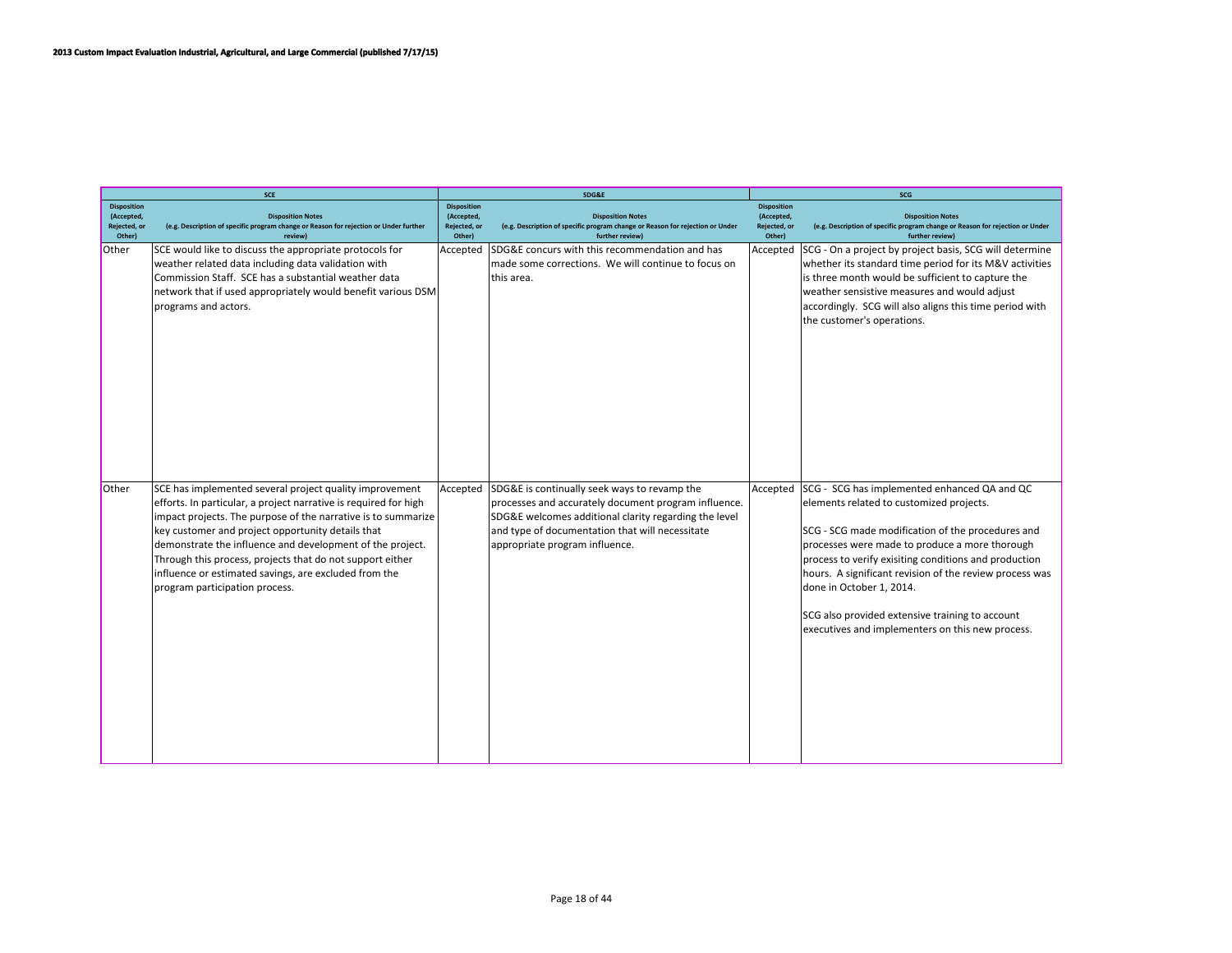|       |        |                                                                                    |                                                                                                   |           |                                  | PG&E                                                                                                                                                |
|-------|--------|------------------------------------------------------------------------------------|---------------------------------------------------------------------------------------------------|-----------|----------------------------------|-----------------------------------------------------------------------------------------------------------------------------------------------------|
|       |        |                                                                                    |                                                                                                   | Recommer  | <b>Disposition</b><br>(Accepted, |                                                                                                                                                     |
|       |        |                                                                                    |                                                                                                   | dation    | Rejected, or                     | <b>Disposition Notes</b>                                                                                                                            |
| Item# | Page   | <b>Findings</b>                                                                    | <b>Best Practice / Recommendations</b>                                                            | Recipient | Other                            | (e.g. Description of specific program change or Reason for rejection or Under further review)                                                       |
| 23    | 6-9.   |                                                                                    | Adjust the set of technologies that are eligible                                                  |           | All IOUs Accepted                | PG&E - This recommendation is identical to one received in the 2010-12 Impact                                                                       |
|       |        | 6-10 Program influence was low in many cases                                       | for incentives. Periodically review the list of                                                   |           |                                  | Evaluation; due to the short period of time between the final release of these                                                                      |
|       |        | for a number of different reasons. In some                                         | qualifying measures for each program and                                                          |           |                                  | studies, we restate our original position here:                                                                                                     |
|       |        | cases, program claims were made on a                                               | eliminate eligibility for those that have become                                                  |           |                                  |                                                                                                                                                     |
|       |        | number of projects that customers initiated                                        | standard practice. At a minimum, such reviews                                                     |           |                                  | [Restate from 2010-12] PG&E - PG&E performs low-rigor ISP studies as warranted                                                                      |
|       |        | primarily for non-energy savings reasons                                           | should take place annually. Measures that are                                                     |           |                                  | if measures could potentially be, but are not known to be, ISP. Please note that                                                                    |
|       |        | and for which no alternative was ever                                              | already likely or very likely to be typically                                                     |           |                                  | depending on the industry structure, a measure might be ISP within one segment                                                                      |
|       |        | considered. In some instances, program                                             | installed should not qualify for incentives.                                                      |           |                                  | e.g., large industrial and not within another segment of the same industry. PG&E                                                                    |
|       |        | incentives were offered for measures and                                           | Although identification of such measures can                                                      |           |                                  | identifies code baseline and ISP early on and ensures those standards are                                                                           |
|       |        | technologies that are industry standard                                            | be difficult in practice in the industrial sector, a<br>number of such measures can be identified |           |                                  | exceeded if a project is to be incented. PG&E understands the importance of                                                                         |
|       |        | practice (thus significantly increasing the                                        |                                                                                                   |           |                                  | baseline and works with field engineers and implementers to ensure current CPUC                                                                     |
|       |        | odds of free ridership in any given<br>application). Program attribution was also  | through investigation of industry practices (for<br>example, interviews with manufacturers,       |           |                                  | rules are followed per the EE Policy Manual v5. PG&E appreciates the<br>recommendation for performance-based savings requiring a project to reach a |
|       |        | limited when program incentives were                                               | distributors, retailers, and designers), analysis                                                 |           |                                  | minimum savings threshold, as recommended for wastewater plants, as a way to                                                                        |
|       |        | offered for projects that were being                                               | of sales data, and review of evaluation results.                                                  |           |                                  | reduce free-ridership. PG&E is currently running a proof-of-concept design to test                                                                  |
|       |        | implemented by end users in response to                                            | In determining which measures to retain and                                                       |           |                                  | the viability of whole building approaches to incentivize deep retrofits. The                                                                       |
|       |        | mandates from other regulatory agencies                                            | which to eliminate, a balance must be struck                                                      |           |                                  | Commercial Whole Building proof of concept relies on predictive, billing analysis                                                                   |
|       |        | (for example, citations from air resource                                          | between reducing free ridership and avoiding                                                      |           |                                  | based analytics to enable more scalable, and verifiable performance.                                                                                |
|       |        | districts). Further, for those projects                                            | significant lost opportunities. Ideally, sub-                                                     |           |                                  |                                                                                                                                                     |
|       |        | already at an advanced stage, where                                                | technology niche markets can be selected for                                                      |           |                                  |                                                                                                                                                     |
|       |        | equipment had already been budgeted,                                               | the program that are less well established, but                                                   |           |                                  |                                                                                                                                                     |
|       |        | program influence was very low. There<br>were also instances where incentives were | where substantial technical potential still lies.                                                 |           |                                  |                                                                                                                                                     |
|       |        |                                                                                    |                                                                                                   |           |                                  |                                                                                                                                                     |
|       |        | provided to firms that were already very                                           | In addition, program implementers should                                                          |           |                                  |                                                                                                                                                     |
|       |        | advanced in their adoptions of energy                                              | actively highlight and promote technologies                                                       |           |                                  |                                                                                                                                                     |
|       |        | efficiency, such as companies with                                                 | that are less well-adopted, cutting edge, or                                                      |           |                                  |                                                                                                                                                     |
|       |        | established energy efficiency procurement                                          | emerging technologies. Such measures are                                                          |           |                                  |                                                                                                                                                     |
| 24    | 6-9    | policies or mandates, including national                                           | Adopt procedures to limit or exclude known                                                        |           | All IOUs Accepted                | PG&E - This recommendation is identical to one received in the 2010-12 Impact                                                                       |
|       | $6-10$ | chain and big box stores.                                                          | free riders. One way to accomplish this is to                                                     |           |                                  | Evaluation; due to the short period of time between the final release of these                                                                      |
|       |        |                                                                                    | conduct screening for high free ridership on a                                                    |           |                                  | studies, we restate our original position here:                                                                                                     |
|       |        |                                                                                    | project-by-project basis. In cases where likely                                                   |           |                                  |                                                                                                                                                     |
|       |        |                                                                                    | high free ridership is found, the program                                                         |           |                                  | [Restate from 2010-12] PG&E - PG&E will cooperate with statewide teams to                                                                           |
|       |        |                                                                                    | implementer should encourage such customers                                                       |           |                                  | develop procedures. PG&E has developed and implemented a free-ridership                                                                             |
|       |        |                                                                                    | to move to a higher level of efficiency or                                                        |           |                                  | screening form, similar to SDG&E's to help ensure program influence. PG&E is                                                                        |
|       |        |                                                                                    | encourage a bundled retrofit to ensure deeper                                                     |           |                                  | engaged in continuously improvement activities to reduce free ridership.                                                                            |
|       |        |                                                                                    | savings. Either of these options could result in                                                  |           |                                  |                                                                                                                                                     |
|       |        |                                                                                    | funding a project that would not have been                                                        |           |                                  |                                                                                                                                                     |
|       |        |                                                                                    | implemented absent the program. Another                                                           |           |                                  |                                                                                                                                                     |
|       |        |                                                                                    | option is for the program to set the threshold                                                    |           |                                  |                                                                                                                                                     |
|       |        |                                                                                    | for incentive eligibility higher across-the-board                                                 |           |                                  |                                                                                                                                                     |
|       |        |                                                                                    | so that all such projects will need to meet a                                                     |           |                                  |                                                                                                                                                     |
|       |        |                                                                                    | higher efficiency threshold to qualify.                                                           |           |                                  |                                                                                                                                                     |
|       |        |                                                                                    |                                                                                                   |           |                                  |                                                                                                                                                     |
|       |        |                                                                                    | One way to assess the rate of free ridership                                                      |           |                                  |                                                                                                                                                     |
|       |        |                                                                                    | likely on a given project is to critically examine                                                |           |                                  |                                                                                                                                                     |
|       |        |                                                                                    | the key reasons behind the project before the<br>incentive is approved.                           |           |                                  |                                                                                                                                                     |
|       |        |                                                                                    |                                                                                                   |           |                                  |                                                                                                                                                     |
|       |        |                                                                                    |                                                                                                   |           |                                  |                                                                                                                                                     |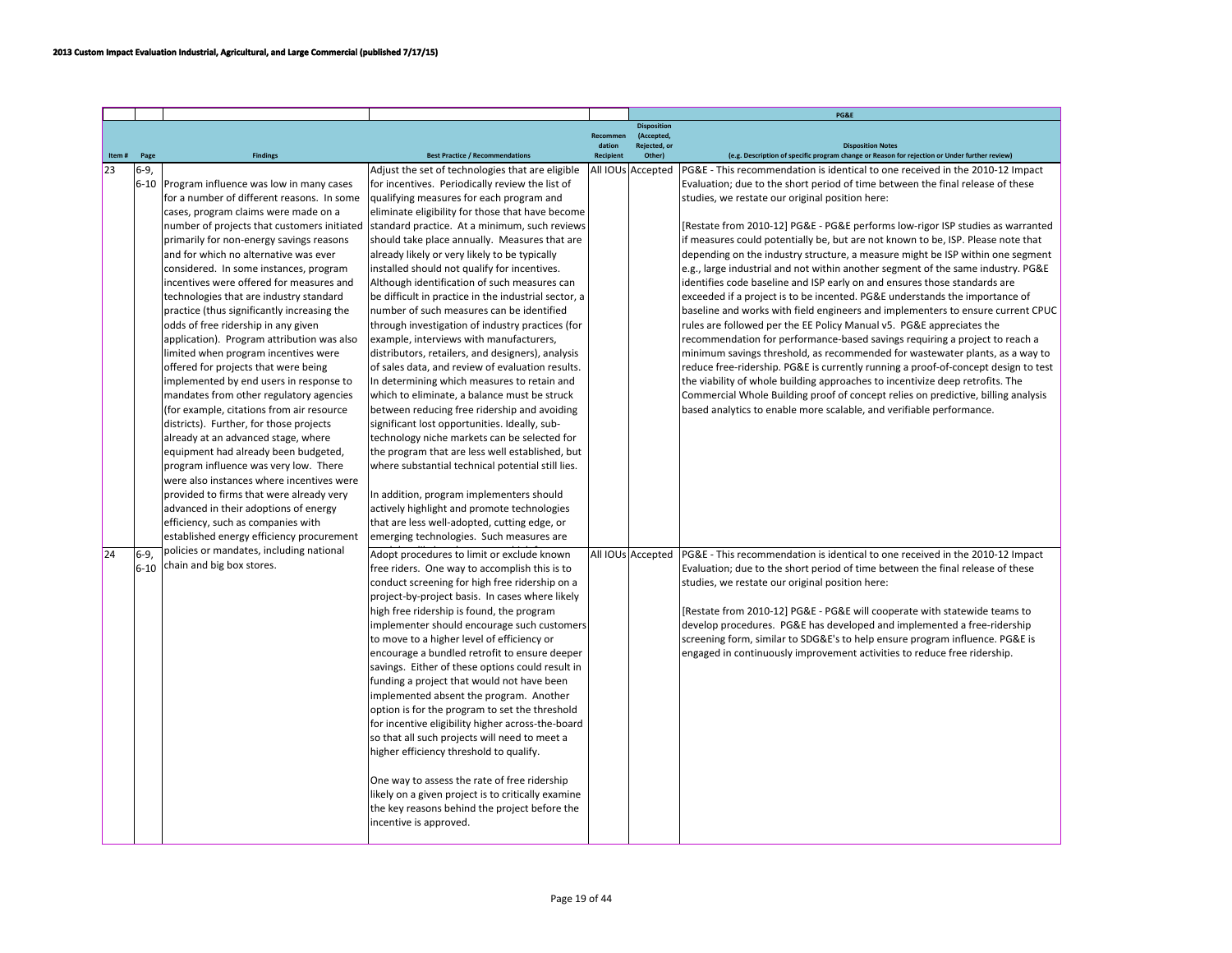|                            | <b>SCE</b>                                                                                                        |                            | SDG&E                                                                                                     | SCG                        |                                                                                                           |  |
|----------------------------|-------------------------------------------------------------------------------------------------------------------|----------------------------|-----------------------------------------------------------------------------------------------------------|----------------------------|-----------------------------------------------------------------------------------------------------------|--|
| <b>Disposition</b>         |                                                                                                                   | <b>Disposition</b>         |                                                                                                           | <b>Disposition</b>         |                                                                                                           |  |
| (Accepted,<br>Rejected, or | <b>Disposition Notes</b><br>(e.g. Description of specific program change or Reason for rejection or Under further | (Accepted,<br>Rejected, or | <b>Disposition Notes</b><br>(e.g. Description of specific program change or Reason for rejection or Under | (Accepted,<br>Rejected, or | <b>Disposition Notes</b><br>(e.g. Description of specific program change or Reason for rejection or Under |  |
| Other)                     | review)                                                                                                           | Other)                     | further review)                                                                                           | Other)                     | further review)                                                                                           |  |
| Other                      | SCE will continue to review measures for likely widespread                                                        |                            |                                                                                                           | Accepted                   | SCG - SCG will continue to modify technologies eligible                                                   |  |
|                            | adoption, however the program is open to all customers and                                                        |                            |                                                                                                           |                            | for custom incentives based on ex post evaluations and                                                    |  |
|                            | while some customers may be adopting these measures as                                                            |                            |                                                                                                           |                            | ISP studies.                                                                                              |  |
|                            | common practice other in the same segment but of varying                                                          |                            |                                                                                                           |                            |                                                                                                           |  |
|                            | size and level of technical expertise most likely are not                                                         |                            |                                                                                                           |                            |                                                                                                           |  |
|                            | adopting those same measures as common practice. Perhaps                                                          |                            |                                                                                                           |                            |                                                                                                           |  |
|                            | we can split the program into Large customer and                                                                  |                            |                                                                                                           |                            |                                                                                                           |  |
|                            | Medium/Small customer. If we can apply a higher NTG,                                                              |                            |                                                                                                           |                            |                                                                                                           |  |
|                            | consider total project, we can accelerate the technology                                                          |                            |                                                                                                           |                            |                                                                                                           |  |
|                            | adoption amongst these customers that likely lack the                                                             |                            |                                                                                                           |                            |                                                                                                           |  |
|                            | detailed business practice information required to go through                                                     |                            |                                                                                                           |                            |                                                                                                           |  |
|                            | an early retirement project.                                                                                      |                            |                                                                                                           |                            |                                                                                                           |  |
|                            | SCE adopted a higher incentive measure for target<br>technologies back in 2013. This was in support "emerging     |                            |                                                                                                           |                            |                                                                                                           |  |
|                            | technologies".                                                                                                    |                            |                                                                                                           |                            |                                                                                                           |  |
|                            | SCE provides a comprehensive bonus to encourage deep                                                              |                            |                                                                                                           |                            |                                                                                                           |  |
|                            | energy savings projects that include multiple technology                                                          |                            |                                                                                                           |                            |                                                                                                           |  |
|                            | types and/or enrollment in other IDSM programs such as DR.                                                        |                            |                                                                                                           |                            |                                                                                                           |  |
|                            | However the savings validation process is unappealing to the                                                      |                            |                                                                                                           |                            |                                                                                                           |  |
|                            | type of customer that least likely to be a free rider and for                                                     |                            |                                                                                                           |                            |                                                                                                           |  |
|                            | which the perscriptive program is easiest to participate.                                                         |                            |                                                                                                           |                            |                                                                                                           |  |
|                            |                                                                                                                   |                            |                                                                                                           |                            |                                                                                                           |  |
|                            |                                                                                                                   |                            |                                                                                                           |                            |                                                                                                           |  |
|                            |                                                                                                                   |                            |                                                                                                           |                            |                                                                                                           |  |
|                            |                                                                                                                   |                            |                                                                                                           |                            |                                                                                                           |  |
|                            |                                                                                                                   |                            |                                                                                                           |                            |                                                                                                           |  |
|                            |                                                                                                                   |                            |                                                                                                           |                            |                                                                                                           |  |
| Other                      | SCE has implemented several project quality improvement                                                           | Accepted                   | SDG&E has attempted to implement a free ridership                                                         | Other                      | SCG - SCG will collaborate with statewide teams to                                                        |  |
|                            | efforts. In particular, a project narrative is required for high                                                  |                            | screening process. While the process has not yielded                                                      |                            | develop procedures.                                                                                       |  |
|                            | impact projects. The purpose the narrative is to summarize                                                        |                            | the results we were hoping for, we are continually                                                        |                            |                                                                                                           |  |
|                            | key customer and project opportunity details that                                                                 |                            | looking for new and better ways to assess and screen                                                      |                            |                                                                                                           |  |
|                            | demonstrate the influence and development of the project.                                                         |                            | for the free ridership issue. We are looking into tools to                                                |                            |                                                                                                           |  |
|                            | Through this process, projects that do not support either                                                         |                            | better help account management staff document the                                                         |                            |                                                                                                           |  |
|                            | influence or estimated savings, are excluded from the                                                             |                            | influence early on.                                                                                       |                            |                                                                                                           |  |
|                            | program participation process.                                                                                    |                            |                                                                                                           |                            |                                                                                                           |  |
|                            |                                                                                                                   |                            |                                                                                                           |                            |                                                                                                           |  |
|                            |                                                                                                                   |                            |                                                                                                           |                            |                                                                                                           |  |
|                            |                                                                                                                   |                            |                                                                                                           |                            |                                                                                                           |  |
|                            |                                                                                                                   |                            |                                                                                                           |                            |                                                                                                           |  |
|                            |                                                                                                                   |                            |                                                                                                           |                            |                                                                                                           |  |
|                            |                                                                                                                   |                            |                                                                                                           |                            |                                                                                                           |  |
|                            |                                                                                                                   |                            |                                                                                                           |                            |                                                                                                           |  |
|                            |                                                                                                                   |                            |                                                                                                           |                            |                                                                                                           |  |
|                            |                                                                                                                   |                            |                                                                                                           |                            |                                                                                                           |  |
|                            |                                                                                                                   |                            |                                                                                                           |                            |                                                                                                           |  |
|                            |                                                                                                                   |                            |                                                                                                           |                            |                                                                                                           |  |
|                            |                                                                                                                   |                            |                                                                                                           |                            |                                                                                                           |  |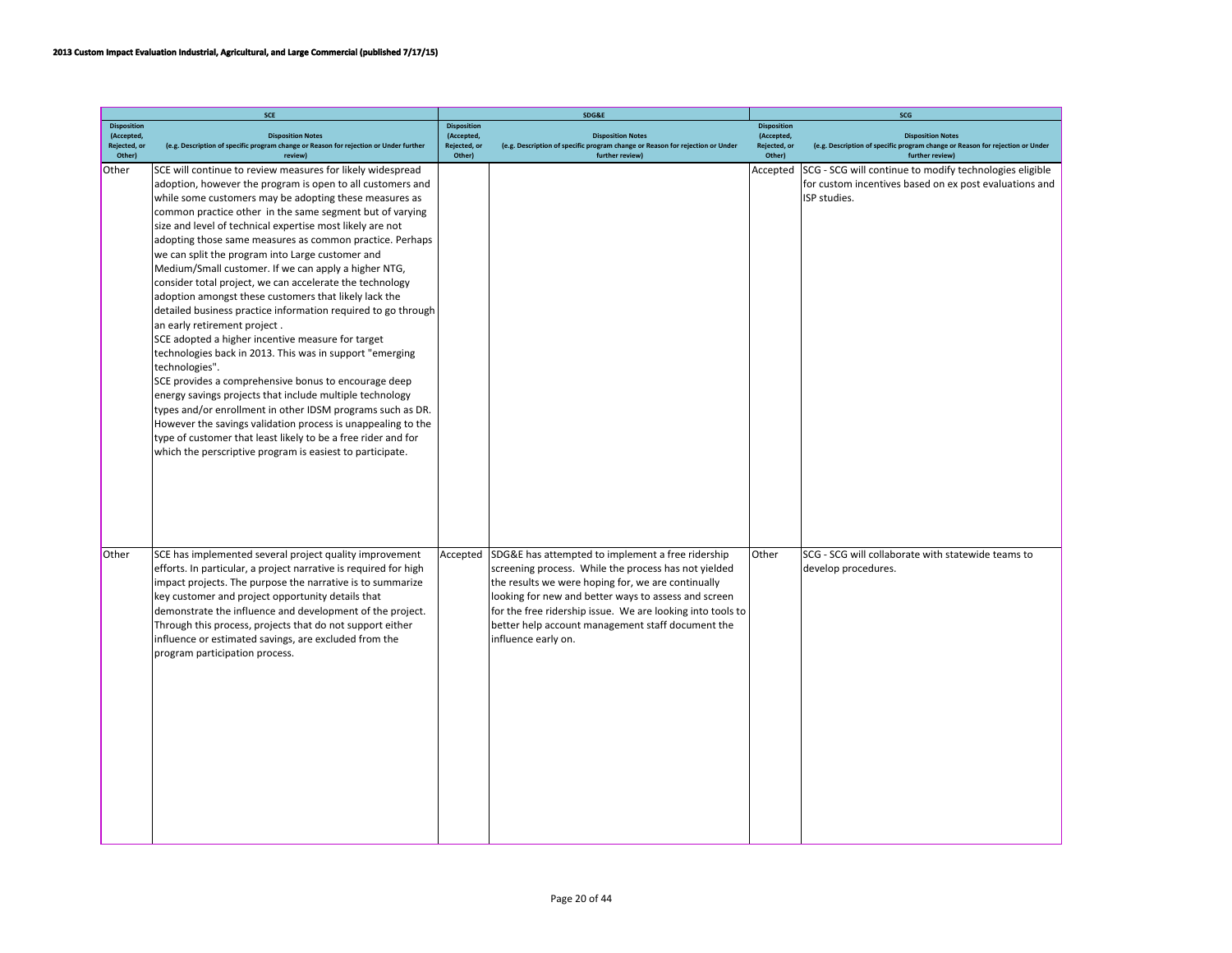|       |                                          |                 |                                                                                                                                                                                                                                                                                                                                                                                                                                                                                                                                                                                                                                                                                                                                                                                                                                                                                                                                                                                                                                                                                                                           |                    |                                                  | PG&E                                                                                                                                                                                                                                                                                                                                                                                                                                                                                                                                                                                                                                                                                                                                                         |
|-------|------------------------------------------|-----------------|---------------------------------------------------------------------------------------------------------------------------------------------------------------------------------------------------------------------------------------------------------------------------------------------------------------------------------------------------------------------------------------------------------------------------------------------------------------------------------------------------------------------------------------------------------------------------------------------------------------------------------------------------------------------------------------------------------------------------------------------------------------------------------------------------------------------------------------------------------------------------------------------------------------------------------------------------------------------------------------------------------------------------------------------------------------------------------------------------------------------------|--------------------|--------------------------------------------------|--------------------------------------------------------------------------------------------------------------------------------------------------------------------------------------------------------------------------------------------------------------------------------------------------------------------------------------------------------------------------------------------------------------------------------------------------------------------------------------------------------------------------------------------------------------------------------------------------------------------------------------------------------------------------------------------------------------------------------------------------------------|
|       |                                          |                 |                                                                                                                                                                                                                                                                                                                                                                                                                                                                                                                                                                                                                                                                                                                                                                                                                                                                                                                                                                                                                                                                                                                           | Recommen<br>dation | <b>Disposition</b><br>(Accepted,<br>Rejected, or | <b>Disposition Notes</b>                                                                                                                                                                                                                                                                                                                                                                                                                                                                                                                                                                                                                                                                                                                                     |
| Item# | Page                                     | <b>Findings</b> | <b>Best Practice / Recommendations</b>                                                                                                                                                                                                                                                                                                                                                                                                                                                                                                                                                                                                                                                                                                                                                                                                                                                                                                                                                                                                                                                                                    | <b>Recipient</b>   | Other)                                           | (e.g. Description of specific program change or Reason for rejection or Under further review)                                                                                                                                                                                                                                                                                                                                                                                                                                                                                                                                                                                                                                                                |
| 25    | $6-9,$<br>$6-10,$<br>$6 - 11$            |                 | Make changes to the incentive design. Tier<br>incentives by technology class, such as<br>equipment<br>type, to enhance promotion of technologies<br>that are less well accepted versus those that<br>are already established. Under this approach,<br>the incentive level for less widely adopted and<br>emerging technologies would be higher, while<br>the incentive level for more widely-adopted<br>measures would be lower.<br>Consider incorporating a payback floor,<br>excluding projects for which the payback time<br>is less than, say, one year. Although it is<br>certainly true that many customers do not<br>adopt attractive efficiency projects with very<br>low paybacks, a payback floor can still be<br>helpful, particularly if it is not set too high and<br>if the administrator is allowed some flexibility<br>in its application. Several program<br>administrators in other parts of the country<br>have used payback floors effectively, although<br>such criteria present project cost verification<br>challenges. A one year floor guideline makes<br>sense because projects with a one-year | All IOUs Other     |                                                  | PG&E - This recommendation is identical to one received in the 2010-12 Impact<br>Evaluation; due to the short period of time between the final release of these<br>studies, we restate our original position here:<br>[Restate from 2010-12] PG&E - Program design teams will take this under<br>advisement. Currently, we offer tiered incentives for targeted technologies, but<br>the structure may be due for a recalibration. Customized projects often have long<br>development and lead times. Changes introduced to the incentive design should<br>be carefully considered and reviewed for unintended consequences. That said,<br>several of the ideas presented here are interesting and will be studied for further<br>inclusion in the programs. |
|       |                                          |                 | payback or less can usually be funded out of<br>the current year's energy budget. The use of a                                                                                                                                                                                                                                                                                                                                                                                                                                                                                                                                                                                                                                                                                                                                                                                                                                                                                                                                                                                                                            |                    |                                                  |                                                                                                                                                                                                                                                                                                                                                                                                                                                                                                                                                                                                                                                                                                                                                              |
| 26    | $6-9,$<br>$6 - 10$<br>$6-11$<br>$6 - 12$ |                 | Use a comprehensive mix of program features<br>and leverage an array of delivery channels to<br>engage individual customers and encourage a<br>long-term energy efficiency-based focus. Use a<br>broad mix of program features and delivery<br>channels to market projects and encourage<br>deeper impacts over time. In addition to<br>incentives, make appropriate use of education<br>and marketing outreach opportunities,<br>technical/design services, upstream incentives<br>in the technology manufacturing and delivery<br>chain, commissioning of advanced systems,<br>and other relevant intervention and delivery<br>strategies. Conduct market research and<br>convene focus groups to identify and test an<br>appropriate mix of customer outreach and<br>delivery choices.                                                                                                                                                                                                                                                                                                                                 |                    | All IOUs Accepted                                | PG&E - This recommendation is identical to one received in the 2010-12 Impact<br>Evaluation; due to the short period of time between the final release of these<br>studies, we restate our original position here:<br>[Restate from 2010-12] PG&E - PG&E supports the implementation of<br>sophisticated programs with a comprehensive mix of features including<br>Workforce Education and Training, Mid-stream, and Upstream delivery<br>mechanisms, Direct Install for select customer segments, and has been instituting<br>these mechanisms for several years. PG&E is open to new ideas and is actively<br>exploring ways to extend our reach and deliver savings in new ways.                                                                         |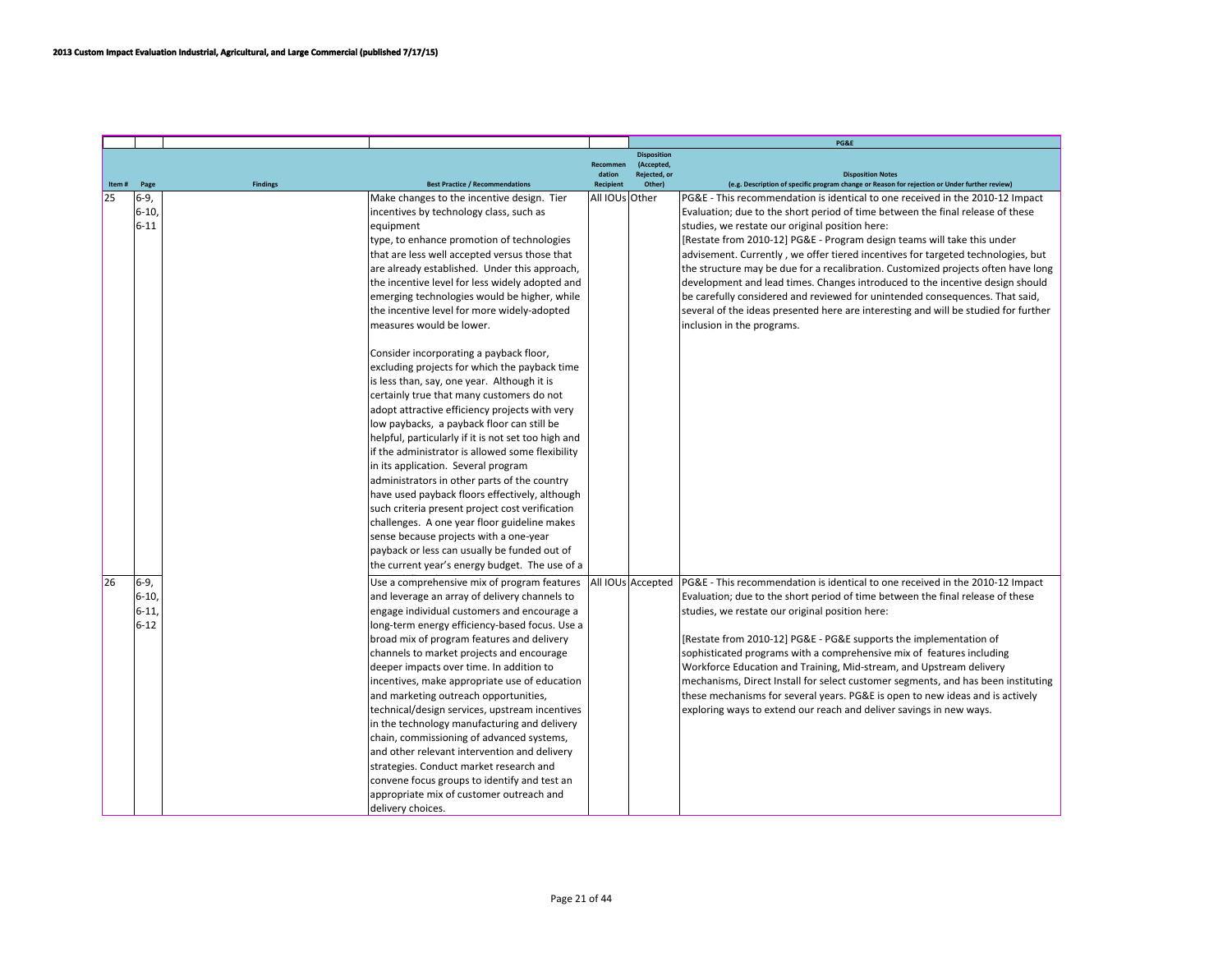|                            | SCE                                                                                                                                                                                                                                                                                                                                                                                                                                                                                                                          |                            | SDG&E                                                                                                                                                                                                                                                                                                                                  |                            | SCG                                                                                                                                      |
|----------------------------|------------------------------------------------------------------------------------------------------------------------------------------------------------------------------------------------------------------------------------------------------------------------------------------------------------------------------------------------------------------------------------------------------------------------------------------------------------------------------------------------------------------------------|----------------------------|----------------------------------------------------------------------------------------------------------------------------------------------------------------------------------------------------------------------------------------------------------------------------------------------------------------------------------------|----------------------------|------------------------------------------------------------------------------------------------------------------------------------------|
| <b>Disposition</b>         |                                                                                                                                                                                                                                                                                                                                                                                                                                                                                                                              | <b>Disposition</b>         |                                                                                                                                                                                                                                                                                                                                        | <b>Disposition</b>         |                                                                                                                                          |
| (Accepted,<br>Rejected, or | <b>Disposition Notes</b><br>(e.g. Description of specific program change or Reason for rejection or Under further                                                                                                                                                                                                                                                                                                                                                                                                            | (Accepted,<br>Rejected, or | <b>Disposition Notes</b><br>(e.g. Description of specific program change or Reason for rejection or Under                                                                                                                                                                                                                              | (Accepted,<br>Rejected, or | <b>Disposition Notes</b><br>(e.g. Description of specific program change or Reason for rejection or Under                                |
| Other)                     | review)                                                                                                                                                                                                                                                                                                                                                                                                                                                                                                                      | Other)                     | further review)                                                                                                                                                                                                                                                                                                                        | Other)                     | further review)                                                                                                                          |
| Other                      | SCE has incentives by end use type and provides targeted<br>incentive rates for technology that either emerging or not<br>widely adopted.<br>SCE will take a payback floor under advisement, however<br>payback is customer specific and therefore it is difficult to<br>apply a broad policy to the wide scope of customers that are<br>eligible to participate in the programs.<br>Currently SCE offers a bonus for projects that are<br>comprehensive. This applies to all customer not only first-<br>time participants. |                            | Accepted SDG&E is continually looking to optimize its incentive<br>payment structure and will use historic payment data to<br>adjust its incentive payment structure as needed in the<br>future. SDG&E has already implemented a<br>comprehensive bonus structure to incent the desirable<br>behavior discussed in the recommendation. | Other                      | SCG - Program design teams will take this under<br>advisement. SCG is currently working to update their<br>incentive design for Q1 2016. |
|                            |                                                                                                                                                                                                                                                                                                                                                                                                                                                                                                                              |                            |                                                                                                                                                                                                                                                                                                                                        |                            |                                                                                                                                          |
|                            | Accepted SCE offers a portfolio that leverages multiple delivery<br>channels in support of long-term energy effeciency-based<br>focus. We support customers and trade allies with education<br>and technical assistance.                                                                                                                                                                                                                                                                                                     |                            | Accepted SDG&E performs these recommendations as it standard Accepted SCG - SCG supports the design of sophisticated                                                                                                                                                                                                                   |                            | programs with a comprehensive mix of program<br>features.                                                                                |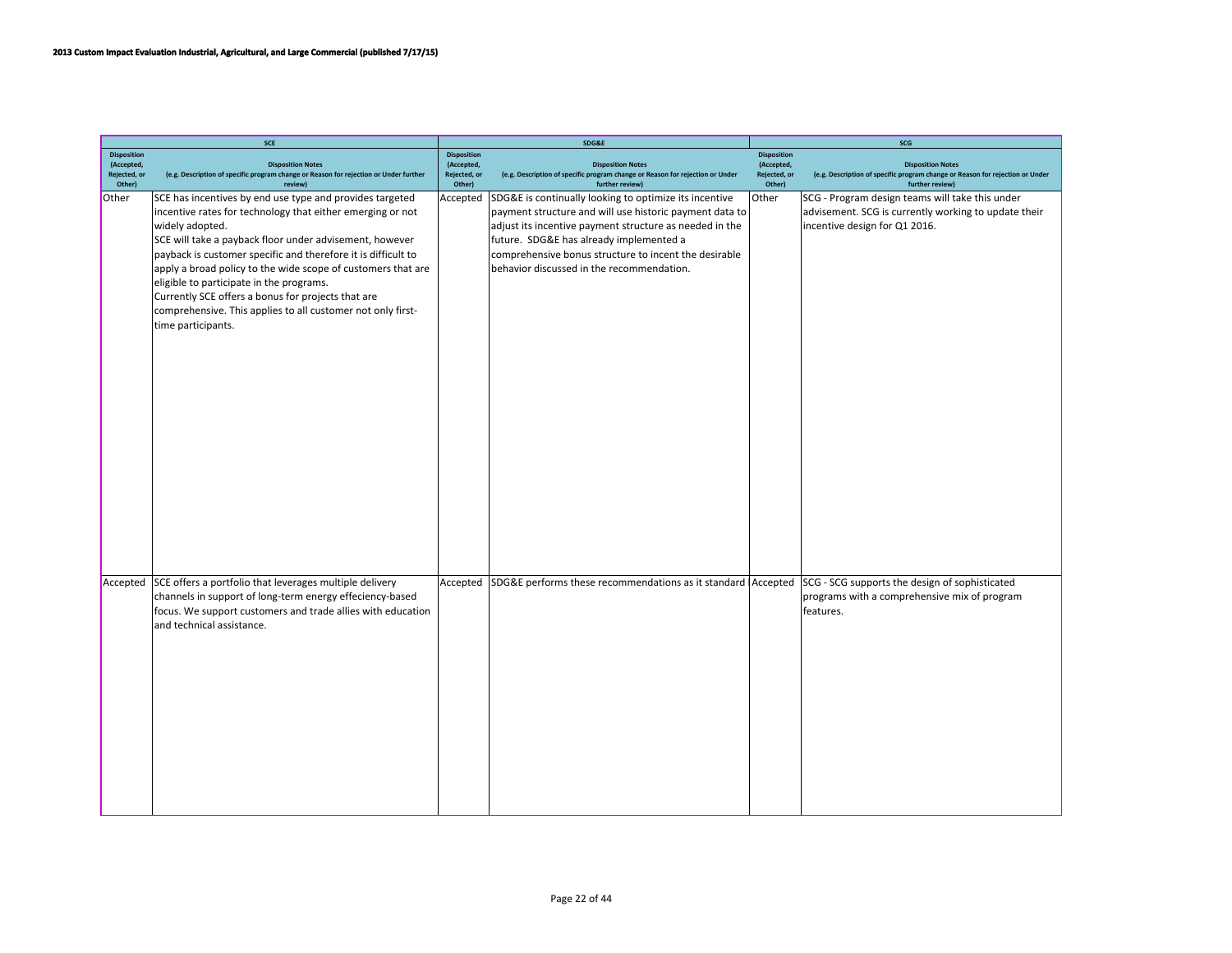|       |          |                                                                                         |                                                                                       |           |                                  | PG&E                                                                                          |
|-------|----------|-----------------------------------------------------------------------------------------|---------------------------------------------------------------------------------------|-----------|----------------------------------|-----------------------------------------------------------------------------------------------|
|       |          |                                                                                         |                                                                                       | Recommen  | <b>Disposition</b><br>(Accepted) |                                                                                               |
|       |          |                                                                                         |                                                                                       | dation    | Rejected, or                     | <b>Disposition Notes</b>                                                                      |
| Item# | Page     | <b>Findings</b>                                                                         | <b>Best Practice / Recommendations</b>                                                | Recipient | Other)                           | (e.g. Description of specific program change or Reason for rejection or Under further review) |
| 27    | $6-9,$   |                                                                                         | More information is needed on industrial                                              |           | All IOUs Accepted                | PG&E - We agree that additional information and analysis around incremental                   |
|       | $6-10,$  |                                                                                         | project costs, non-energy costs and benefits,                                         |           |                                  | costs are needed. We feel this needs to be addressed in two ways: 1) through                  |
|       | $6 - 11$ |                                                                                         | net                                                                                   |           |                                  | more comprehensive EM&V studies around incremental costs as a function of the                 |
|       | $6 - 12$ |                                                                                         | present value analysis, and associated                                                |           |                                  | measure, the location, the industry, etc, and 2) through additional training and              |
|       |          |                                                                                         | participant cost-effectiveness analysis. There                                        |           |                                  | messaging around how to generate and collect incremental costs.                               |
|       |          |                                                                                         | has been very little analysis conducted                                               |           |                                  |                                                                                               |
|       |          |                                                                                         | supporting the actual incremental cost of                                             |           |                                  | We are exploring additional services and/or quality control checks for large                  |
|       |          |                                                                                         | industrial and custom energy efficiency                                               |           |                                  | incentive projects to more accurately collect and calculate costs on a project.               |
|       |          |                                                                                         | projects and further research is needed in this                                       |           |                                  |                                                                                               |
|       |          |                                                                                         | area. There is inadequate financial analysis                                          |           |                                  |                                                                                               |
|       |          |                                                                                         | conducted to determine what portion of the                                            |           |                                  |                                                                                               |
|       |          |                                                                                         | customer's financial investment threshold is                                          |           |                                  |                                                                                               |
|       |          |                                                                                         | associated with the energy savings of particular                                      |           |                                  |                                                                                               |
|       |          |                                                                                         | projects versus non-energy factors such as                                            |           |                                  |                                                                                               |
|       |          |                                                                                         | increases in production and reductions in labor,                                      |           |                                  |                                                                                               |
|       |          |                                                                                         | materials, and regulatory compliance costs.<br>Increased financial analysis should be |           |                                  |                                                                                               |
|       |          |                                                                                         | considered for inclusion in industrial project                                        |           |                                  |                                                                                               |
|       |          |                                                                                         | applications, especially for the projects with                                        |           |                                  |                                                                                               |
|       |          |                                                                                         | the largest incentives. A key reason for                                              |           |                                  |                                                                                               |
|       |          |                                                                                         | scrutinizing large incentive projects more fully                                      |           |                                  |                                                                                               |
|       |          |                                                                                         | is that the sheer size of such projects merits                                        |           |                                  |                                                                                               |
|       |          |                                                                                         | additional analyses as part of the project                                            |           |                                  |                                                                                               |
|       |          |                                                                                         | justification. Increased review of project                                            |           |                                  |                                                                                               |
|       |          |                                                                                         | financials inclusive of non-energy factors can                                        |           |                                  |                                                                                               |
|       |          |                                                                                         | also help to reduce free ridership.                                                   |           |                                  |                                                                                               |
|       |          |                                                                                         |                                                                                       |           |                                  |                                                                                               |
| 28    |          | 6-13. For three of the PAs the PPA assessment                                           | It is recommended that a statewide document,                                          |           | Multipl Accepted                 | PG&E - We are in the process of implementing an enhanced QA/QC review process                 |
|       |          | 6-14   found limited evidence of improvement in                                         | similar to the PPA form, be developed for use                                         | e IOUs    |                                  | for custom projects. A checklist has been created which will systematically check             |
|       |          | PA performance in the 2013+ period relative by all PAs for custom claims. The PPA forms |                                                                                       | (specifi  |                                  | for key issues and processes for custom projects and ensure that all relevant                 |
|       |          | to pre-2013. SDG&E was an exception.                                                    | developed by the evaluation team provide a                                            | ed in     |                                  | documentation is included.                                                                    |
|       |          | Although the sample size was limited for                                                | very structured and methodical way of                                                 | recom     |                                  |                                                                                               |
|       |          | SDG&E for the 2013+ period, consisting of                                               | examining energy efficiency measure claims.                                           | mendat    |                                  |                                                                                               |
|       |          | just 9 points, SDG&E performance                                                        | The PAs go through a similar process but in a                                         | ion)      |                                  |                                                                                               |
|       |          | improved.                                                                               | less systematic way, and improvements to                                              |           |                                  |                                                                                               |
|       |          |                                                                                         | forms and processes should have a positive                                            |           |                                  |                                                                                               |
|       |          | For the other PAs the appearance is that this outcome on results. The evaluation team   |                                                                                       |           |                                  |                                                                                               |
|       |          | is still a new process, and PAs may have not                                            | believes that this approach will help PAs                                             |           |                                  |                                                                                               |
|       |          | yet disseminated relevant guidance                                                      | improve their GRRs and documentation,                                                 |           |                                  |                                                                                               |
|       |          | throughout their organizations. The 2013                                                | especially through more careful consideration                                         |           |                                  |                                                                                               |
|       |          | PPA results, combined with GRR and NTGR                                                 | of first-order factors affecting project eligibility                                  |           |                                  |                                                                                               |
|       |          | findings, provide a solid baseline from which and project baselines.                    |                                                                                       |           |                                  |                                                                                               |
|       |          | to continue tracking PA performance.                                                    |                                                                                       |           |                                  |                                                                                               |
|       |          |                                                                                         |                                                                                       |           |                                  |                                                                                               |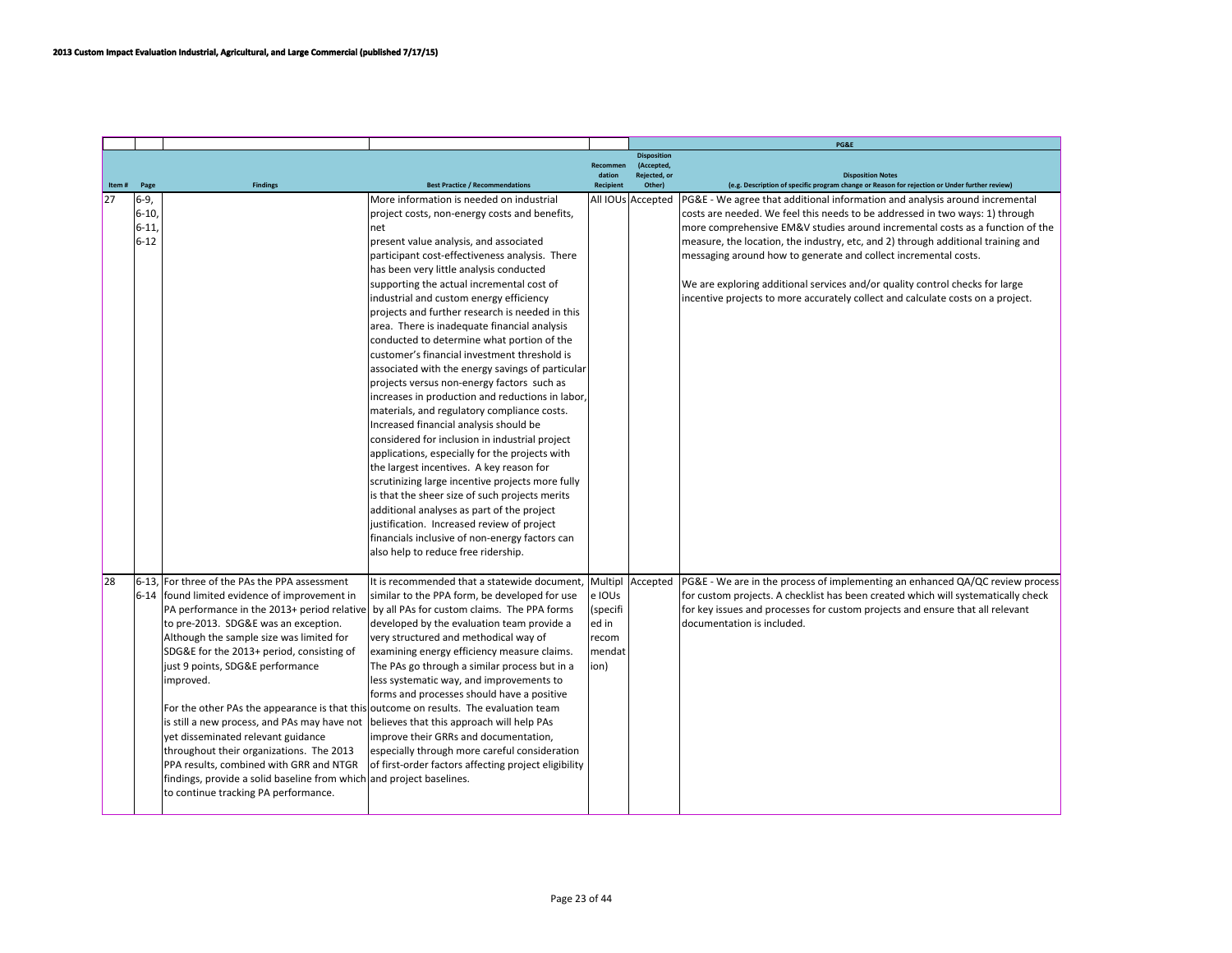|                                                            | <b>SCE</b>                                                                                                                                                                                                                                                                                                                                                                                                                           |                                                            | SDG&E                                                                                                                                                                                                                                                                                                                             | SCG                                                        |                                                                                                                                                                                                                                                                                                                                                                                                 |  |  |
|------------------------------------------------------------|--------------------------------------------------------------------------------------------------------------------------------------------------------------------------------------------------------------------------------------------------------------------------------------------------------------------------------------------------------------------------------------------------------------------------------------|------------------------------------------------------------|-----------------------------------------------------------------------------------------------------------------------------------------------------------------------------------------------------------------------------------------------------------------------------------------------------------------------------------|------------------------------------------------------------|-------------------------------------------------------------------------------------------------------------------------------------------------------------------------------------------------------------------------------------------------------------------------------------------------------------------------------------------------------------------------------------------------|--|--|
| <b>Disposition</b><br>(Accepted,<br>Rejected, or<br>Other) | <b>Disposition Notes</b><br>(e.g. Description of specific program change or Reason for rejection or Under further<br>review)                                                                                                                                                                                                                                                                                                         | <b>Disposition</b><br>(Accepted,<br>Rejected, or<br>Other) | <b>Disposition Notes</b><br>(e.g. Description of specific program change or Reason for rejection or Under<br>further review)                                                                                                                                                                                                      | <b>Disposition</b><br>(Accepted,<br>Rejected, or<br>Other) | <b>Disposition Notes</b><br>(e.g. Description of specific program change or Reason for rejection or Under<br>further review)                                                                                                                                                                                                                                                                    |  |  |
| Accepted                                                   | SCE will collaborate with statewide teams to discuss<br>information needs and consider the costs of additional<br>requirements.                                                                                                                                                                                                                                                                                                      | Other                                                      | SDG&E believes that this is a shared responsibility<br>between the CPUC and the PA's with regards to<br>commercial costs. SDG&E would support any effort that<br>would improved the reported costs for the projects<br>identified. SDG&E has not historically delved into a<br>customers financial drivers beyond simple payback. | Accepted                                                   | SCG - SCG will collaborate with statewide teams to<br>discuss information needs.                                                                                                                                                                                                                                                                                                                |  |  |
| Other                                                      | SCE has developed a new Project Feasibility Template and a<br>new technical review form, which will be included for each<br>project to improve project documentation in alignment with<br>CPUC data requirements. In addition, our implementers and<br>reviewers will use our QC checklist to ensure that the<br>documentation is complete. Much of the information from<br>the PPA form should be captured in the new documenation. | Accepted                                                   | SDG&E would support a SW fields claims document.<br>More discussion is needed to determine the appropriate<br>fields that would be included.                                                                                                                                                                                      | Accepted                                                   | SCG - SCG will collaborate with statewide teams to<br>discuss approach and SCG welcome any new additional<br>insight the PPA form can provide.<br>SCG made modification of the procedures and<br>processes were made to produce a more thorough<br>process to verify exisiting conditions and production<br>hours. A significant revision of the review process was<br>done in October 1, 2014. |  |  |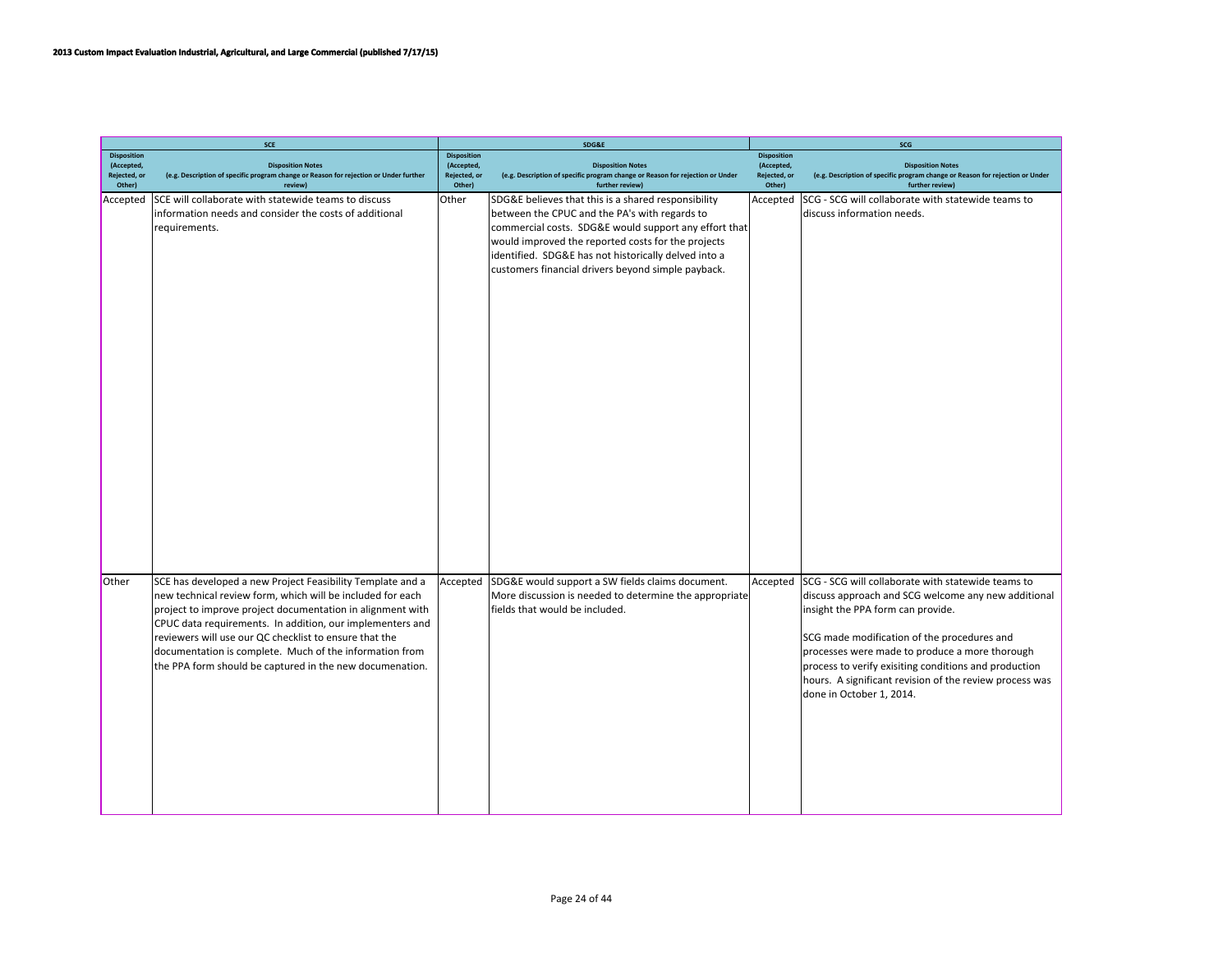|       |       |                                                             |                                                                                 |                                        |                                                            | PG&E                                                                                                                      |
|-------|-------|-------------------------------------------------------------|---------------------------------------------------------------------------------|----------------------------------------|------------------------------------------------------------|---------------------------------------------------------------------------------------------------------------------------|
| Item# | Page  | <b>Findings</b>                                             | <b>Best Practice / Recommendations</b>                                          | Recommer<br>dation<br><b>Recipient</b> | <b>Disposition</b><br>(Accepted,<br>Rejected, or<br>Other) | <b>Disposition Notes</b><br>(e.g. Description of specific program change or Reason for rejection or Under further review) |
| 29    |       | 6-14, The evaluation identified projects with               | The PA's project eligibility treatment suggests                                 | ED-                                    | Accepted                                                   | PG&E - A new team, focused on custom implementation, was created to focus on                                              |
|       |       | 6-15 eligibility issues including those related to          | that the PA's communication and coordination                                    | Recom                                  |                                                            | standardization of custom programs within the portfolio. Communication of all                                             |
|       |       | baseline selection.                                         | efforts with entities responsible for                                           | mendat                                 |                                                            | CPUC guidance with all custom stakeholders will be a key area of focus for this                                           |
|       |       | The large majority of measures in the 2013                  | implementing CPUC guidance should be<br>lincreased.                             | ions for<br>IOUs to                    |                                                            | lteam.                                                                                                                    |
|       |       | evaluation were "routine" and thus required                 |                                                                                 | collabor                               |                                                            |                                                                                                                           |
|       |       | minimal documentation. The PAs typically                    |                                                                                 | ate or                                 |                                                            |                                                                                                                           |
|       |       | documented their "non-routine" measures                     |                                                                                 | lwork                                  |                                                            |                                                                                                                           |
|       |       | quite well, but the CPUC and the PAs should                 |                                                                                 | with ED                                |                                                            |                                                                                                                           |
|       |       | improve upon the definition of "routine"                    |                                                                                 | lon                                    |                                                            |                                                                                                                           |
|       |       | Imeasures used in this evaluation so that PAs               |                                                                                 | Isometh                                |                                                            |                                                                                                                           |
|       |       | can focus eligibility screening on non-<br>routine measures |                                                                                 | ing                                    |                                                            |                                                                                                                           |
|       |       |                                                             |                                                                                 |                                        |                                                            |                                                                                                                           |
| 30    | 6-14. |                                                             | The requirement that measures exceed the ISP AII IOUs Accepted                  |                                        |                                                            | PG&E - While exceeding ISP/code is a "first order consideration" and a given for                                          |
|       | 6-15  |                                                             | / code baseline is a first order consideration for                              |                                        |                                                            | implementing EE projects, determining what the ISP is or the applicability of the                                         |
|       |       |                                                             | project eligibility. As such, it is important that                              |                                        |                                                            | code is for a given measure is much less clear cut. For example, ISP is only a                                            |
|       |       |                                                             | the PAs spend adequate time documenting the                                     |                                        |                                                            | snapshot in time and does change from year to year. For some exotic applications,                                         |
|       |       |                                                             | appropriate project type and project baseline<br>when establishing eligibility. |                                        |                                                            | an ISP may not even exist. When to use a building code as an ISP is similarly<br>unclear.                                 |
|       |       |                                                             |                                                                                 |                                        |                                                            |                                                                                                                           |
|       |       |                                                             |                                                                                 |                                        |                                                            | We are in the process of implementing an enhanced QA/QC review process for                                                |
|       |       |                                                             |                                                                                 |                                        |                                                            | custom projects - one of these checks is the applicable baseline. Project type and                                        |
|       |       |                                                             |                                                                                 |                                        |                                                            | baseline assumption is documented with every project and will continue to be.                                             |
|       |       |                                                             |                                                                                 |                                        |                                                            |                                                                                                                           |
|       |       |                                                             |                                                                                 |                                        |                                                            |                                                                                                                           |
|       |       |                                                             |                                                                                 |                                        |                                                            |                                                                                                                           |
|       |       |                                                             |                                                                                 |                                        |                                                            |                                                                                                                           |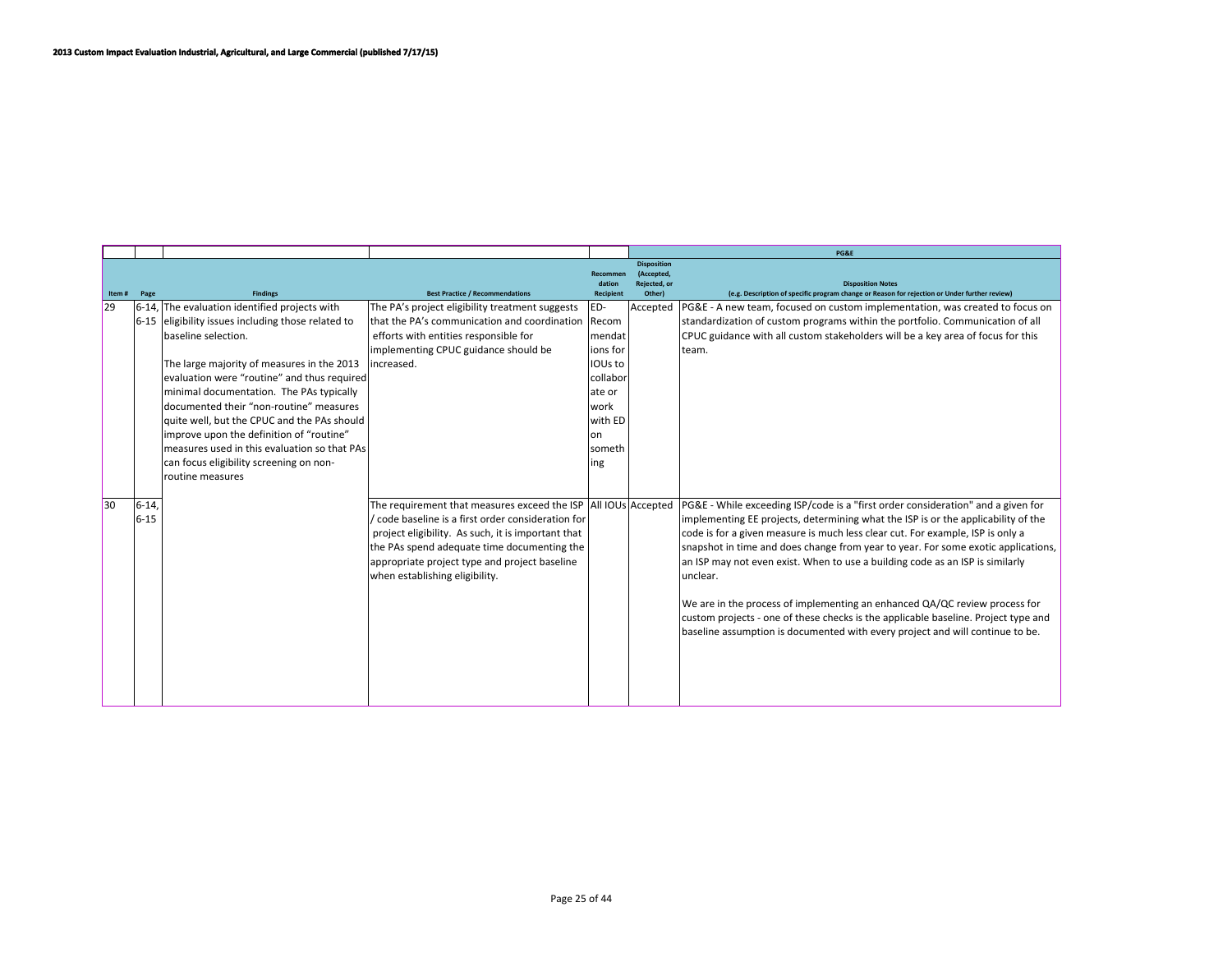|                                                            | <b>SCE</b>                                                                                                                                                                                                                                                                                                                                                                                                                                                                                                                                                                                                                                                                                                                                      |                                                            | SDG&E                                                                                                                        | <b>SCG</b>                                                 |                                                                                                                                                                                                                                                     |  |
|------------------------------------------------------------|-------------------------------------------------------------------------------------------------------------------------------------------------------------------------------------------------------------------------------------------------------------------------------------------------------------------------------------------------------------------------------------------------------------------------------------------------------------------------------------------------------------------------------------------------------------------------------------------------------------------------------------------------------------------------------------------------------------------------------------------------|------------------------------------------------------------|------------------------------------------------------------------------------------------------------------------------------|------------------------------------------------------------|-----------------------------------------------------------------------------------------------------------------------------------------------------------------------------------------------------------------------------------------------------|--|
| <b>Disposition</b><br>(Accepted,<br>Rejected, or<br>Other) | <b>Disposition Notes</b><br>(e.g. Description of specific program change or Reason for rejection or Under further<br>review)                                                                                                                                                                                                                                                                                                                                                                                                                                                                                                                                                                                                                    | <b>Disposition</b><br>(Accepted,<br>Rejected, or<br>Other) | <b>Disposition Notes</b><br>(e.g. Description of specific program change or Reason for rejection or Under<br>further review) | <b>Disposition</b><br>(Accepted,<br>Rejected, or<br>Other) | <b>Disposition Notes</b><br>(e.g. Description of specific program change or Reason for rejection or Under<br>further review)                                                                                                                        |  |
| Accepted                                                   | We have multiple forums to communicate information.<br>Separate meetings with reviewers and implementers on a<br>quarterly basis, policy documents (EPPICS) distributed to<br>internal/external stakeholders, weekly reviewer meetings, 1<br>on 1 quality control review result feedback with multiple<br>companies, etc. We will continue to improve our<br>communication of the latest information.                                                                                                                                                                                                                                                                                                                                           | Accepted                                                   | SDG&E has a concentrated effort to review these<br>processes and welcomes additional CPUC Ex Ante Staff<br>linvolvement.     | Accepted                                                   | SCG - SCG works collabollaterly with CPUC to enure that<br>communicationa and coordination efforts comply with<br>CPUC guidance.                                                                                                                    |  |
| Accepted                                                   | When project ISP documentation is insufficient we have<br>asked reviewers not to approve the projects until additional<br>ISP justification is provided from project developers. The 3<br>hour training referenced above will also improve our quality<br>lin this area.<br>SCE has implemented several project quality improvement<br>efforts. In particular, a project narrative is required for high<br>impact projects. The purpose the narrative is to summarize<br>key customer and project opportunity details that<br>demonstrate the influence and development of the project.<br>Through this process, projects that do not support either<br>influence or estimated savings, are excluded from the<br>program participation process. | Accepted                                                   | This subject is under discussion and should be decided<br>by year-end.                                                       | Accepted                                                   | SCG - SCG made modification of the procedures and<br>processes were made to produce a more thorough<br>process to verify exisiting conditions and production<br>hours. A significant revision of the review process was<br>done in October 1, 2014. |  |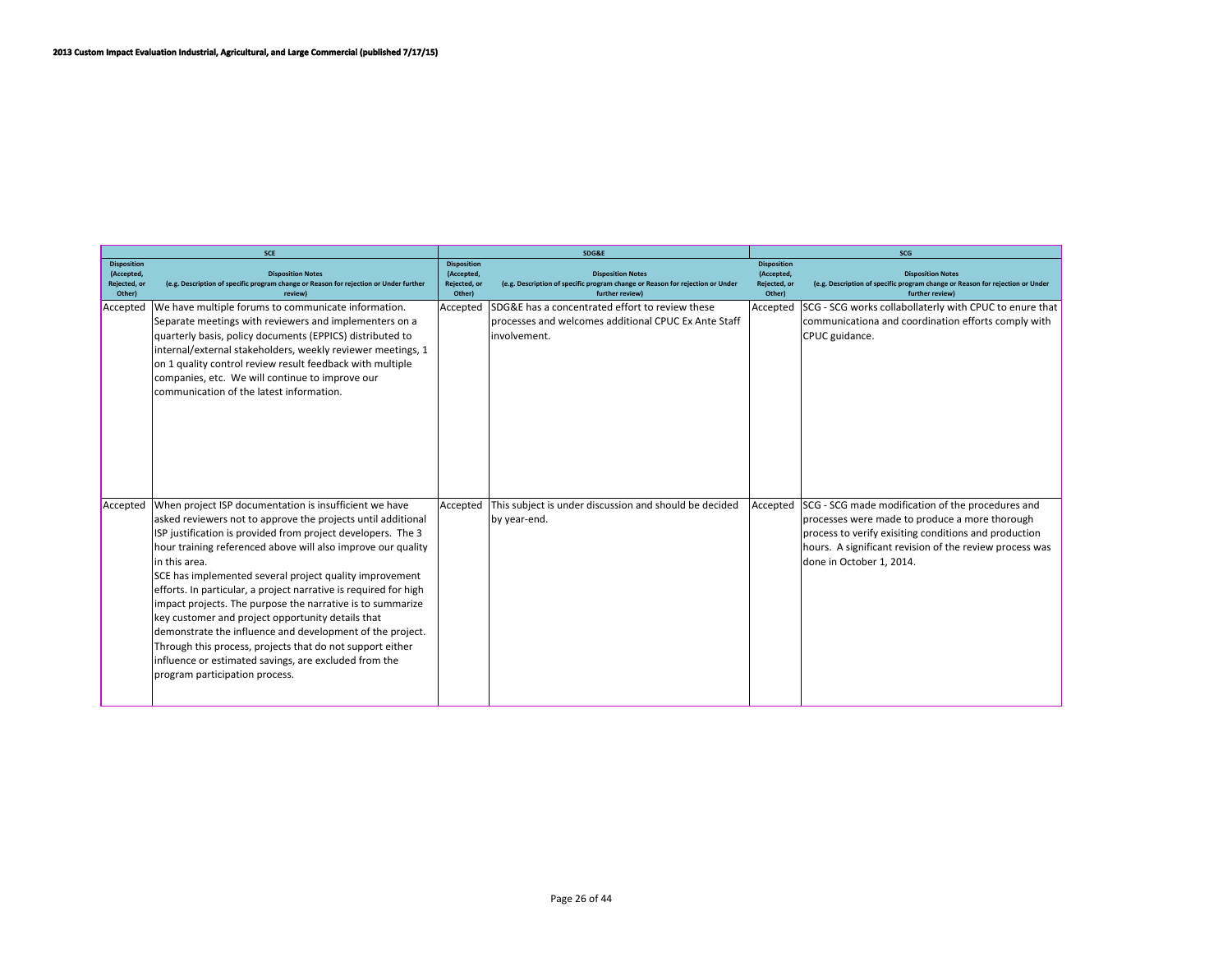|    |       |                     |                                                                                                                                                                                                                                                                                                                                                                                                                                                                                                                                                                                                                                                                                                                                                                                       |                                                                                                                                                                                                                                                                                                                                                                                                                                               |                                                          |                                    | PG&E                                                                                                                                                                                                                                                                                                                                                                                                                                                                                                                                                                                                                                                                                                                   |
|----|-------|---------------------|---------------------------------------------------------------------------------------------------------------------------------------------------------------------------------------------------------------------------------------------------------------------------------------------------------------------------------------------------------------------------------------------------------------------------------------------------------------------------------------------------------------------------------------------------------------------------------------------------------------------------------------------------------------------------------------------------------------------------------------------------------------------------------------|-----------------------------------------------------------------------------------------------------------------------------------------------------------------------------------------------------------------------------------------------------------------------------------------------------------------------------------------------------------------------------------------------------------------------------------------------|----------------------------------------------------------|------------------------------------|------------------------------------------------------------------------------------------------------------------------------------------------------------------------------------------------------------------------------------------------------------------------------------------------------------------------------------------------------------------------------------------------------------------------------------------------------------------------------------------------------------------------------------------------------------------------------------------------------------------------------------------------------------------------------------------------------------------------|
|    |       |                     |                                                                                                                                                                                                                                                                                                                                                                                                                                                                                                                                                                                                                                                                                                                                                                                       |                                                                                                                                                                                                                                                                                                                                                                                                                                               |                                                          | <b>Disposition</b>                 |                                                                                                                                                                                                                                                                                                                                                                                                                                                                                                                                                                                                                                                                                                                        |
|    |       |                     |                                                                                                                                                                                                                                                                                                                                                                                                                                                                                                                                                                                                                                                                                                                                                                                       |                                                                                                                                                                                                                                                                                                                                                                                                                                               | Recommen<br>dation                                       | (Accepted,<br><b>Rejected</b> , or | <b>Disposition Notes</b>                                                                                                                                                                                                                                                                                                                                                                                                                                                                                                                                                                                                                                                                                               |
|    | Item# | Page                | <b>Findings</b>                                                                                                                                                                                                                                                                                                                                                                                                                                                                                                                                                                                                                                                                                                                                                                       | <b>Best Practice / Recommendations</b>                                                                                                                                                                                                                                                                                                                                                                                                        | Recipient                                                | Other)                             | (e.g. Description of specific program change or Reason for rejection or Under further review)                                                                                                                                                                                                                                                                                                                                                                                                                                                                                                                                                                                                                          |
| 31 |       |                     | 6-16 EUL documentation is maintained in less<br>than 50 percent of custom application files.<br>Where directly relevant, such as for ER<br>claims, RUL is generally not documented in<br>custom application files. Where directly<br>relevant, incremental cost is only<br>documented in custom application files<br>about 40 percent of the time.<br>The EUL should always be recorded in the in<br>the post-installation inspection report. For<br>ER measure RULs, neither the tracking<br>system nor project application files were<br>typically populated. RUL values for ER<br>measures should always be populated in<br>order to accurately assess savings in dual<br>baseline situations.<br>Incremental cost values for applicable<br>measures were especially deficient and | Better ex-ante documentation is needed<br>supporting these and other important project<br>parameters. The trend for needed<br>improvement in this area is true for each of the ed in<br>IOUs, except for the most recent SDG&E trends<br>noted above. For the 2013+ period SDG&E<br>documentation supporting key project<br>conclusions, parameters, inputs and<br>assumptions improved significantly.                                        | Multipl<br>e IOUs<br>(specifi<br>recom<br>mendat<br>ion) | Accepted                           | PG&E - EUL values have historically not been maintained in project application<br>files; they have been reported via lookup tables. We are considering a fix to have<br>them reported in the project files as requested.<br>While we report all incremental cost values on the back end, we will be issuing<br>cost collection guidance to our front-end custom stakeholders.<br>We fully agree with this recommendation and are actively implementing<br>corrective actions, such as the project checklist, adoption of Energy Insight (our<br>CRM solution), creation of the custom implementation team, and trainings slated<br>for 2016. All of these items should better the collection of ex ante documentation. |
| 32 |       |                     | were populated only for 45 of 104 measures<br>(43 percent). For cost effectiveness<br>purposes, incremental cost values must be<br>populated and clearly documented for all<br>ER, ROB, NR, NC, and capacity expansion<br>projects.<br>3-22, Consistent with 2010-2012 custom<br>3-23 evaluation results, changes in operating<br>conditions represent the single<br>greatest cause for evaluation-based<br>reduction to ex-ante saving claims. Some<br>variation and change is normally expected<br>between the pre-installation and post-                                                                                                                                                                                                                                           | Same M&V, Load Profile Change:<br>Verify that savings calculations are based on<br>actual occupancy schedules and reflect the<br>post-installation conditions accurately. Identify<br>any changes to system operating pressures,<br>temperatures, or flows, and adjust the savings<br>models to the new operating conditions after                                                                                                            |                                                          | All IOUs Accepted                  | PG&E - We do use the "actual occupancy schedules" and adjust savings<br>calculations based on results found in the post-field inspection. However, the post-<br>field inspection only represents conditions at a snapshot in time; the "actual<br>occupancy schedules" can and do change over the course of time. We only claim<br>savings based on conditions discovered ex ante; we cannot and do not project<br>savings based on conditions that we speculate will be found ex post. Further, for<br>lighting measures, we are currently required by ED Ex Ante to use DEER building                                                                                                                                |
|    |       |                     | installation periods; however, there are<br>additional steps the PAs and implementers<br>can take to improve ex-ante savings<br>estimates.<br>The recommendations to the right are a few<br>suggestions and considerations from the<br>evaluation engineers to help address these                                                                                                                                                                                                                                                                                                                                                                                                                                                                                                     | ensuring that measure operation and<br>production levels are stable (E30095, G30010).                                                                                                                                                                                                                                                                                                                                                         |                                                          |                                    | hours for any ligthing measure in a DEER building, regardless of actual or reported<br>hours of opertation of the measure.<br>We agree with the spirit of the recommendation though and are strategizing on<br>how we might maximize persistence to better align ex post conditions with those<br>found ex ante; one example might be to conduct a formal follow-up several<br>months after project completion.                                                                                                                                                                                                                                                                                                        |
| 33 |       | $3-22,$<br>$3 - 23$ | issues, categorized by operating condition.                                                                                                                                                                                                                                                                                                                                                                                                                                                                                                                                                                                                                                                                                                                                           | Same M&V, Load Profile Change:<br>Ensure that the correct data are used to<br>develop efficiency profiles in regression<br>models; if data<br>are adjusted later, then document what<br>changed and why. Avoid high polynomial curve<br>fits with low R2 values. DOE Superior Energy<br>Performance (SEP) M&V protocols require an<br>R2 value of not less than 0.5 for model testing,<br>with a p-value ranging from 0.1 to 0.2<br>(H30060). | All IOUs Other                                           |                                    | PG&E - We typically do not develop regression models as a part of the savings<br>claim due to the administrative costs involved. As previously mentioned, we<br>recommend a study on the program costs of M&V to compare the increased<br>accuracy of additional M&V with the administrative costs of performing that M&V.                                                                                                                                                                                                                                                                                                                                                                                             |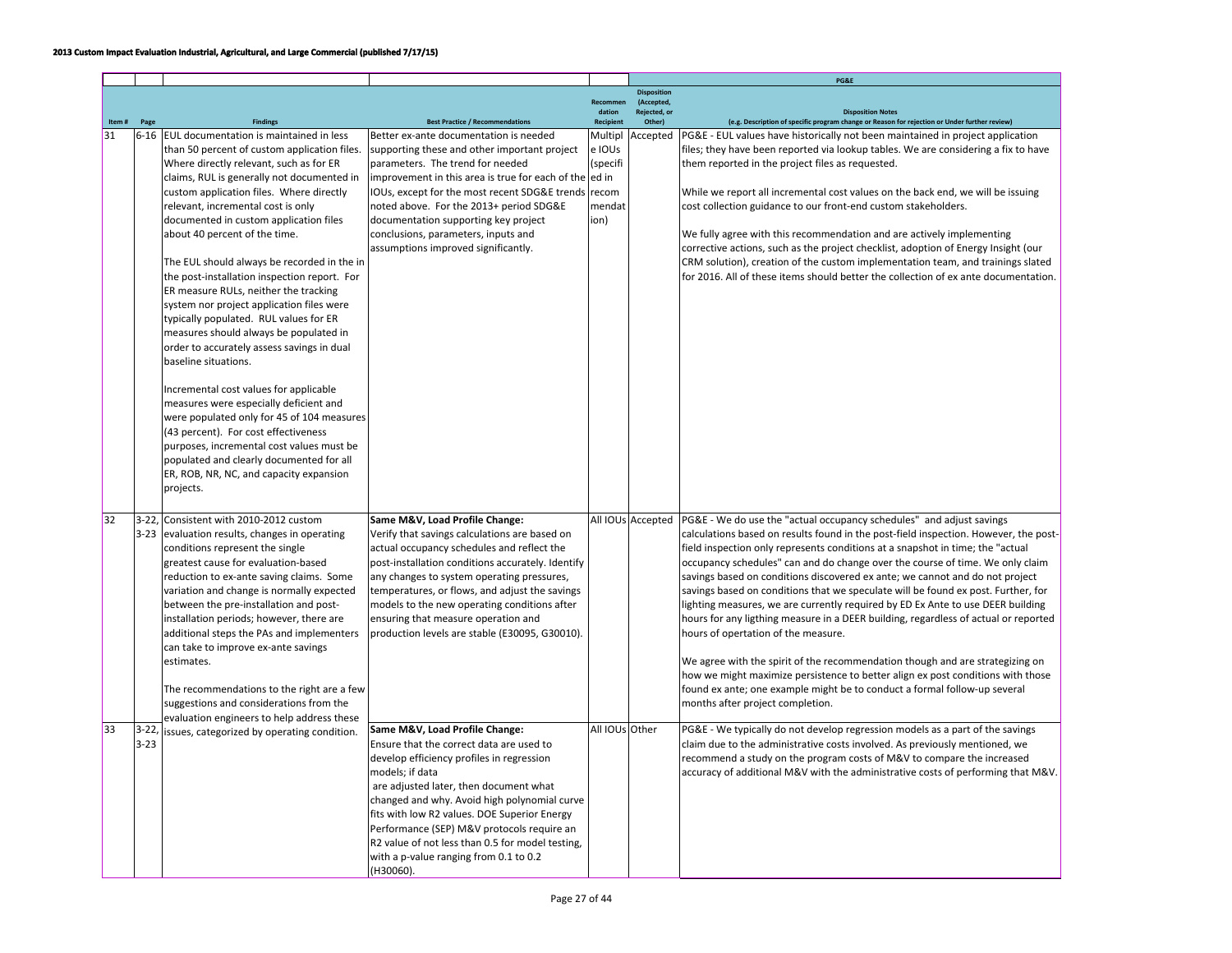|                                                            | <b>SCE</b>                                                                                                                                                                                                                                                                                                                                                                                                                                                                                                                                                                                                                                                                                  |                                                            | <b>SDG&amp;F</b>                                                                                                  | SCG                                              |                                                                                                                                                                                                                                                                        |  |
|------------------------------------------------------------|---------------------------------------------------------------------------------------------------------------------------------------------------------------------------------------------------------------------------------------------------------------------------------------------------------------------------------------------------------------------------------------------------------------------------------------------------------------------------------------------------------------------------------------------------------------------------------------------------------------------------------------------------------------------------------------------|------------------------------------------------------------|-------------------------------------------------------------------------------------------------------------------|--------------------------------------------------|------------------------------------------------------------------------------------------------------------------------------------------------------------------------------------------------------------------------------------------------------------------------|--|
| <b>Disposition</b><br>(Accepted,<br>Rejected, or<br>Other) | <b>Disposition Notes</b><br>(e.g. Description of specific program change or Reason for rejection or Under further<br><b>review</b>                                                                                                                                                                                                                                                                                                                                                                                                                                                                                                                                                          | <b>Disposition</b><br>(Accepted,<br>Rejected, or<br>Other) | <b>Disposition Notes</b><br>(e.g. Description of specific program change or Reason for rejection or Under         | <b>Disposition</b><br>(Accepted,<br>Rejected, or | <b>Disposition Notes</b><br>(e.g. Description of specific program change or Reason for rejection or Under                                                                                                                                                              |  |
| Accepted                                                   | "these and other parameters"?<br>We report this information through the OLT.<br>For Third Party; In 2015, the PFS standardization initiative was<br>executed to improve the Project Feasibility Study document<br>and overall project quality for SCE Third Party Pay-for-<br>Performance programs. Standardizing the PFS Template<br>allows implementers the ability to systematically capture<br>program and technical reporting parameters (such as<br>EUL/RUL, installation type, IMC, etc.) and facilitates a more<br>comprehensive project review at all levels (Contract<br>Manager> Tech Reviewer > CS Staff).                                                                      | Accepted                                                   | further review)<br>SDG&E continues to work with the Ex Ante Staff and<br>endeavors to improve our ratings.        | Other)<br>Accepted                               | further review)<br>SCG - SCG made modification of the procedures and<br>processes were made to produce a more thorough<br>process to verify exisiting conditions and production<br>hours. A significant revision of the review process was<br>done in October 1, 2014. |  |
| Other                                                      | Recommended activity is beyond the traditional scope of the Accepted<br>new construction program projects. Potentially delaying<br>incentive payment to allow for occupancy and building ramp<br>up is often not practical for the customers, who commonly<br>rely on the incentives to fund the projects and may not be<br>able to afford the extended wait period. Nonetheless our new<br>construction program has incorporated CPUC guidance<br>regarding default schedules. As a result we are now aiming to<br>capture data from the customer reflecting site specific<br>conditions, trued up at installation verification, while still<br>within customer program engagement period. |                                                            | SDG&E is placing additional requirements on post<br>installation conditions particularly when M&V is<br>involved. | Accepted                                         | SCG - As of April 1, 2015, SCG has various levels of<br>review of calcuation parameters based on the size of<br>the project for all projects through the Post-Installation<br>review process.                                                                          |  |
| Accepted                                                   | SCE will work with Energy Division to ensure our models<br>adhere to DOE protocols for model fitting.                                                                                                                                                                                                                                                                                                                                                                                                                                                                                                                                                                                       | Other                                                      | SDG&E would prefer to use higher polynomial curves<br>when the data is better defined by such curves.             | Accepted                                         | SCG - SCG will work with the internal teams to avoid<br>high polynomical curve fits with low R2 values.                                                                                                                                                                |  |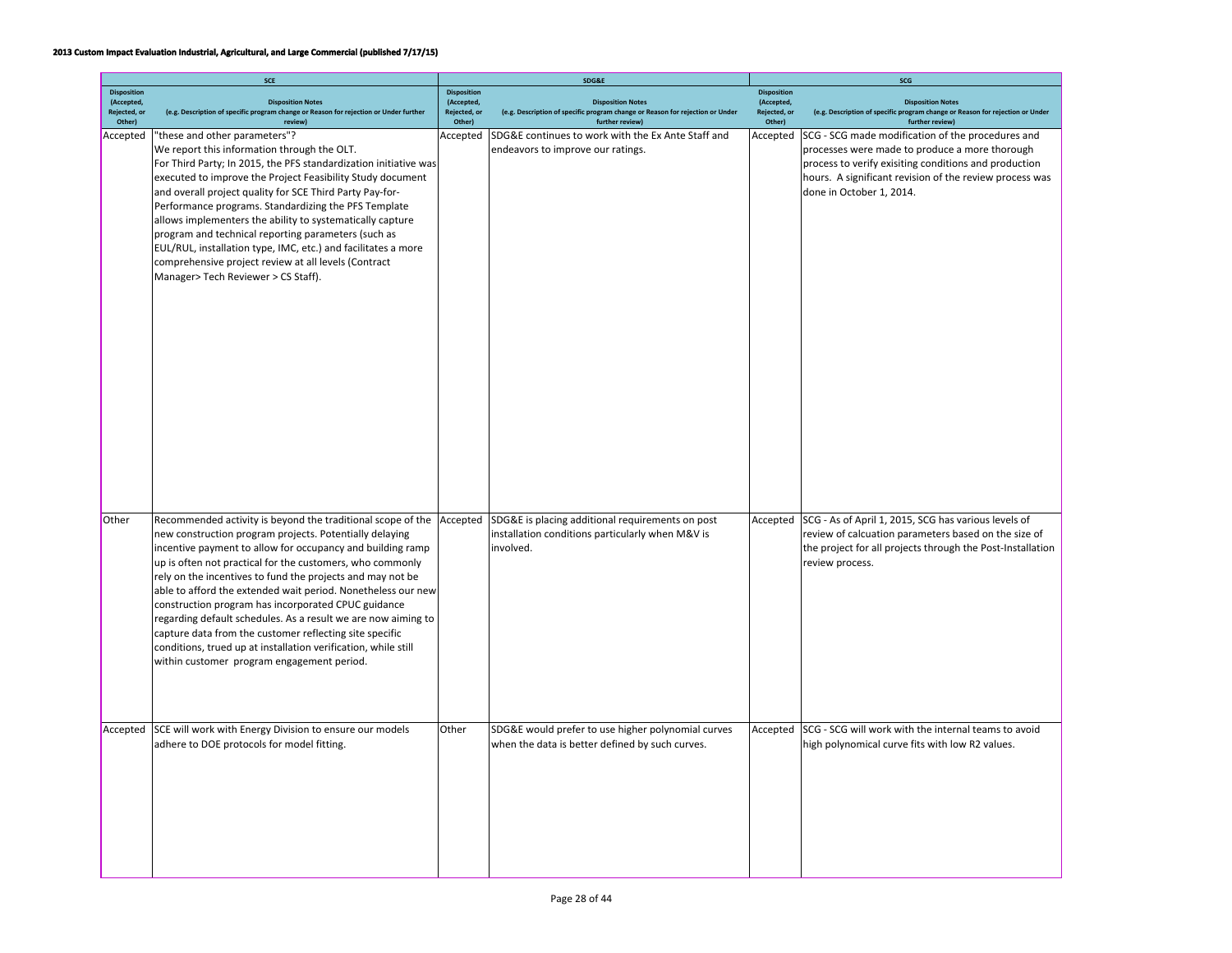|       |                      |                 |                                                                                                                                                                                                                                                                                                                                                                                                                                                                                                                        |                    |                                                  | PG&E                                                                                                                                                                                                                                                                                                                                                                                                                                                                                                                                                                                                                                                                                                                                   |
|-------|----------------------|-----------------|------------------------------------------------------------------------------------------------------------------------------------------------------------------------------------------------------------------------------------------------------------------------------------------------------------------------------------------------------------------------------------------------------------------------------------------------------------------------------------------------------------------------|--------------------|--------------------------------------------------|----------------------------------------------------------------------------------------------------------------------------------------------------------------------------------------------------------------------------------------------------------------------------------------------------------------------------------------------------------------------------------------------------------------------------------------------------------------------------------------------------------------------------------------------------------------------------------------------------------------------------------------------------------------------------------------------------------------------------------------|
|       |                      |                 |                                                                                                                                                                                                                                                                                                                                                                                                                                                                                                                        | Recommen<br>dation | <b>Disposition</b><br>(Accepted,<br>Reiected, or | <b>Disposition Notes</b>                                                                                                                                                                                                                                                                                                                                                                                                                                                                                                                                                                                                                                                                                                               |
| Item# | Page                 | <b>Findings</b> | <b>Best Practice / Recommendations</b>                                                                                                                                                                                                                                                                                                                                                                                                                                                                                 | <b>Recipient</b>   | Other)                                           | (e.g. Description of specific program change or Reason for rejection or Under further review)                                                                                                                                                                                                                                                                                                                                                                                                                                                                                                                                                                                                                                          |
| 34    | $3 - 22$<br>$3 - 23$ |                 | Same M&V, Load Profile Change:<br>For pump efficiency improvement projects, use<br>actual pump efficiency tests, not estimates.<br>For projects entailing weather sensitive<br>measures, verify that the correct weather files<br>are used in the analysis.                                                                                                                                                                                                                                                            |                    | All IOUs Accepted                                | PG&E - We do use actual pump efficiency tests in some subprograms, like APEP. In<br>other cases, we do not typically conduct pump efficiency tests due to time and<br>cost constraints. We will continue to work with the CPUC and custom project<br>stakeholders to establish cost effective levels of M&V for each size of project.<br>We do normalize for weather and will continue to do so. Correct weather files are<br>verified in the enhanced QA/QC process we recently instituted.                                                                                                                                                                                                                                           |
| 35    | $3 - 22$<br>$3 - 23$ |                 | Ex-post M&V Period Different (Longer Term):<br>The PAs should consider longer-term pre- and<br>post-installation M&V activities and true-up<br>the savings estimates to reflect current and<br>representative measure operation.<br>Additionally, the PAs should use trend data<br>over a longer time duration to better<br>characterize key parameters in order to<br>perform a fair comparison of pre- and post-<br>installation energy usage/demand (E30014,<br>F30005, F30601, G30003, G30004, G30015,<br>H30006). |                    | All IOUs Accepted                                | PG&E - We typically propose an M&V period and detail the length in the M&V plan<br>submitted pre-installation. We try to true-up after steady-state operations,<br>although "steady-state" can and does change over the course of time.<br>However, we also recognize the need to balance the accuracy of the energy<br>savings claim with timely customer incentive payments. Customers who have been<br>properly influenced by the program and its incentives (i.e. non-freeriders) cannot<br>afford to defer the incentive payment for months while M&V is conducted.                                                                                                                                                               |
| 36    | $3 - 22$<br>$3 - 23$ |                 | Ex-post M&V Period Different (Longer Term):<br>Adjust calculations for the post-installation<br>discharge pressure, pump depths and fluid<br>levels.<br>Use a period longer than two weeks during<br>post-retrofit M&V in conjunction with SCADA<br>data, and the use of more conservative<br>assumptions for pre-installation energy<br>metrics. Also, use non-static efficiencies for<br>pumps and motors reflecting load changes<br>(F30028, F30049).                                                               |                    | All IOUs Accepted                                | PG&E - We do adjust calculations for post-installation discharge pressure, pump<br>depths, and fluid levels. This is a consideration on the QA/QC checklist that we<br>recently implemented.<br>If SCADA data is available, we typically use spot measurement to verify its<br>accuracy. However, to minimize administrative costs, we generally do not conduct<br>our own M&V to verify the SCADA data. We do use conservative assumptions in all<br>calculations and will continue to do so.<br>We do not typically conduct pump efficiency tests due to time and cost<br>constraints. We will continue to work with the CPUC and custom project<br>stakeholders to establish cost effective levels of M&V for each size of project. |
| 37    | $3 - 22$<br>$3 - 23$ |                 | <b>Production Change:</b><br>Before submitting the final savings, the PAs<br>should normalize for production fluctuations<br>between pre- and post-installation periods<br>(F30007, F30018, F30601).                                                                                                                                                                                                                                                                                                                   |                    |                                                  | All IOUs Accepted   PG&E - We do normalize for production fluctuations and will continue to do so.                                                                                                                                                                                                                                                                                                                                                                                                                                                                                                                                                                                                                                     |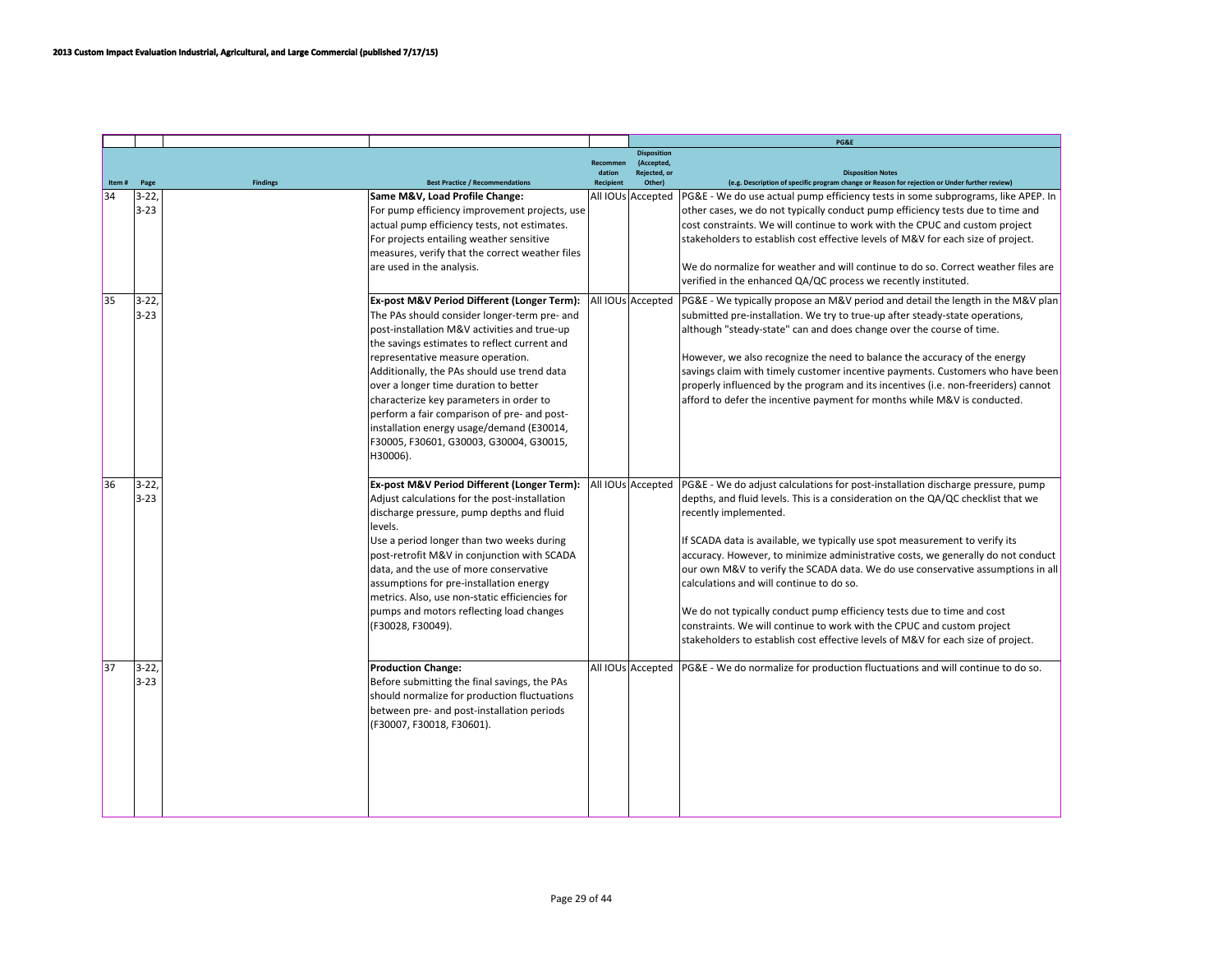|                                                            | SCE                                                                                                                                                                                                                                                                                                                                                                                                                                                                                                                                                      |                                                            | SDG&E                                                                                                                                                  | SCG                                                        |                                                                                                                                                                                                                                                                                                                                                                                                                                                                                                                      |  |
|------------------------------------------------------------|----------------------------------------------------------------------------------------------------------------------------------------------------------------------------------------------------------------------------------------------------------------------------------------------------------------------------------------------------------------------------------------------------------------------------------------------------------------------------------------------------------------------------------------------------------|------------------------------------------------------------|--------------------------------------------------------------------------------------------------------------------------------------------------------|------------------------------------------------------------|----------------------------------------------------------------------------------------------------------------------------------------------------------------------------------------------------------------------------------------------------------------------------------------------------------------------------------------------------------------------------------------------------------------------------------------------------------------------------------------------------------------------|--|
| <b>Disposition</b><br>(Accepted,<br>Rejected, or<br>Other) | <b>Disposition Notes</b><br>(e.g. Description of specific program change or Reason for rejection or Under further                                                                                                                                                                                                                                                                                                                                                                                                                                        | <b>Disposition</b><br>(Accepted,<br>Rejected, or<br>Other) | <b>Disposition Notes</b><br>(e.g. Description of specific program change or Reason for rejection or Under                                              | <b>Disposition</b><br>(Accepted,<br>Rejected, or<br>Other) | <b>Disposition Notes</b><br>(e.g. Description of specific program change or Reason for rejection or Under                                                                                                                                                                                                                                                                                                                                                                                                            |  |
| Accepted                                                   | review]<br>The energy advisor program is planning to perform more post<br>installation pump tests so that more projects include both a<br>pre and post test in the documentation. We will continue to<br>verify correct weather files are used in the analysis, if<br>applicable.                                                                                                                                                                                                                                                                        | Accepted                                                   | further review)<br>SDG&E is working to refine the pump testing efforts.                                                                                | Accepted                                                   | further review)<br>SCG - SCG will use actual pump efficiency tests or<br>deemed efficiency increase from 68% to 75% as a place<br>holder until an IST verifies the pre and post pump<br>efficiency.                                                                                                                                                                                                                                                                                                                  |  |
| Accepted                                                   | SCE applies varying levels of M&V depending on the energy<br>or demand savings of custom projects with larger projects<br>receiving greater levels of M&V. Since greater M&V is costly,<br>SCE requires guidance on what are appropriate time limits for<br>M&V and what measures are appropriate for such treatment.<br>Similar guidance is required for the duration of trend data<br>IOUs should capture since the cost of increased savings<br>precision is delayed savings at the customer site if longer<br>term preinstallation data is required. | Accepted                                                   | SDG&E makes every effort to comply with this.<br>However, longer term M&V activities can lead to lower<br>participation as there are customer impacts. | Other                                                      | SCG - In 2006, SCG's larger projects (greater than 200k<br>therms) are subjected to M&V review of the energy<br>savings and continue to be subject to this requirement.<br>SCG needs clarification on what a longer-term M&V<br>activites entails. SCG's standard time period for its M&V<br>activities is three months; However, there are instances<br>where on a case-by-case basis there would be longer<br>periods for its M&V acitivites. Also, SCG aligns this time<br>period with the customer's operations. |  |
| Accepted                                                   | At the post installation phase when a pump test is performed, Accepted<br>this approach is performed.                                                                                                                                                                                                                                                                                                                                                                                                                                                    |                                                            | SDG&E is working to refine the pump testing efforts.                                                                                                   | Other                                                      | SCG - Not applicable.                                                                                                                                                                                                                                                                                                                                                                                                                                                                                                |  |
| Accepted                                                   | Based on the Calculations Guidelines document post<br>production data is applied to the final calculations for the<br>project.                                                                                                                                                                                                                                                                                                                                                                                                                           | Accepted                                                   | SDG&E makes every effort to comply with this for<br>projects that involve M&V.                                                                         | Other                                                      | SCG - In 2006, SCG's larger projects (greater than 200k<br>therms) are subjected to M&V review of the energy<br>savings and continue to be subject to this requirement.<br>SCG needs clarification on what a longer-term M&V<br>activites entails. SCG's standard time period for its M&V<br>activities is three months; However, there are instances<br>where on a case-by-case basis there would be longer<br>periods for its M&V acitivites. Also, SCG aligns this time<br>period with the customer's operations. |  |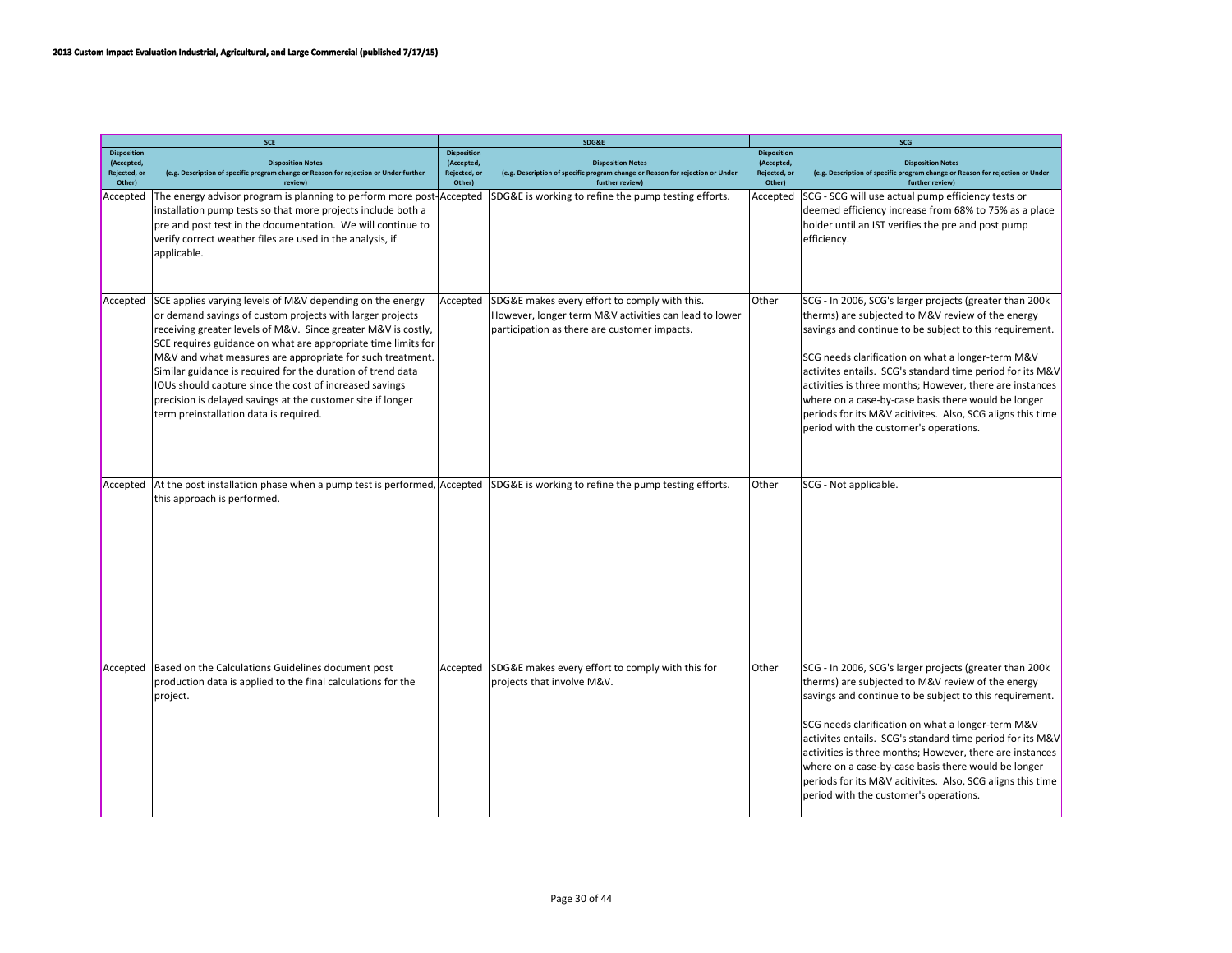|       |          |                 |                                              |                    |                            | PG&E                                                                                          |
|-------|----------|-----------------|----------------------------------------------|--------------------|----------------------------|-----------------------------------------------------------------------------------------------|
|       |          |                 |                                              |                    | <b>Disposition</b>         |                                                                                               |
|       |          |                 |                                              | Recommen<br>dation | (Accepted,<br>Rejected, or | <b>Disposition Notes</b>                                                                      |
| Item# | Page     | <b>Findings</b> | <b>Best Practice / Recommendations</b>       | <b>Recipient</b>   | Other)                     | (e.g. Description of specific program change or Reason for rejection or Under further review) |
| 38    | $3-22,$  |                 | <b>Production Change:</b>                    |                    | All IOUs Accepted          | PG&E - We typically propose an M&V period and detail the length in the M&V plan               |
|       | $3 - 23$ |                 | Collect longer periods of production data to |                    |                            | submitted pre-installation. We do extend M&V periods depending on the                         |
|       |          |                 |                                              |                    |                            |                                                                                               |
|       |          |                 | determine typical post-project production    |                    |                            | variability in production levels.                                                             |
|       |          |                 | levels (E30005, F30049).                     |                    |                            |                                                                                               |
|       |          |                 |                                              |                    |                            |                                                                                               |
|       |          |                 |                                              |                    |                            |                                                                                               |
|       |          |                 |                                              |                    |                            |                                                                                               |
|       |          |                 |                                              |                    |                            |                                                                                               |
|       |          |                 |                                              |                    |                            |                                                                                               |
|       |          |                 |                                              |                    |                            |                                                                                               |
|       |          |                 |                                              |                    |                            |                                                                                               |
| 39    |          |                 |                                              |                    |                            |                                                                                               |
|       | $3 - 22$ |                 | <b>Changes in Operating Hours:</b>           |                    |                            | All IOUs Accepted PG&E - We do this for projects claiming non-DEER hours; in the M&V plan we  |
|       | $3 - 23$ |                 | Provide pre- and post-installation data      |                    |                            | propose a methodology to determine operating hours.                                           |
|       |          |                 | supporting claims of annual operating hours  |                    |                            |                                                                                               |
|       |          |                 | (G30039).                                    |                    |                            |                                                                                               |
|       |          |                 |                                              |                    |                            |                                                                                               |
|       |          |                 |                                              |                    |                            |                                                                                               |
|       |          |                 |                                              |                    |                            |                                                                                               |
|       |          |                 |                                              |                    |                            |                                                                                               |
|       |          |                 |                                              |                    |                            |                                                                                               |
|       |          |                 |                                              |                    |                            |                                                                                               |
|       |          |                 |                                              |                    |                            |                                                                                               |
|       |          |                 |                                              |                    |                            |                                                                                               |
|       |          |                 |                                              |                    |                            |                                                                                               |
|       |          |                 |                                              |                    |                            |                                                                                               |
|       |          |                 |                                              |                    |                            |                                                                                               |
|       |          |                 |                                              |                    |                            |                                                                                               |
|       |          |                 |                                              |                    |                            |                                                                                               |
|       |          |                 |                                              |                    |                            |                                                                                               |
| 40    | $3-22,$  |                 | <b>Changes in Operating Hours:</b>           |                    | All IOUs Accepted          | PG&E - If SCADA data is available, we typically use it to substantiate operating              |
|       | $3 - 23$ |                 |                                              |                    |                            |                                                                                               |
|       |          |                 | The PAs should use available SCADA/ EMS data |                    |                            | hours. If SCADA data is not available, we propose and conduct M&V. We no longer               |
|       | $3 - 24$ |                 | to estimate operating hours, instead of      |                    |                            | use unsubstantiated facility shift hours.                                                     |
|       |          |                 | facility shift hours (E30006).               |                    |                            |                                                                                               |
|       |          |                 |                                              |                    |                            |                                                                                               |
|       |          |                 |                                              |                    |                            |                                                                                               |
|       |          |                 |                                              |                    |                            |                                                                                               |
|       |          |                 |                                              |                    |                            |                                                                                               |
|       |          |                 |                                              |                    |                            |                                                                                               |
|       |          |                 |                                              |                    |                            |                                                                                               |
|       |          |                 |                                              |                    |                            |                                                                                               |
|       |          |                 |                                              |                    |                            |                                                                                               |
|       |          |                 |                                              |                    |                            |                                                                                               |
|       |          |                 |                                              |                    |                            |                                                                                               |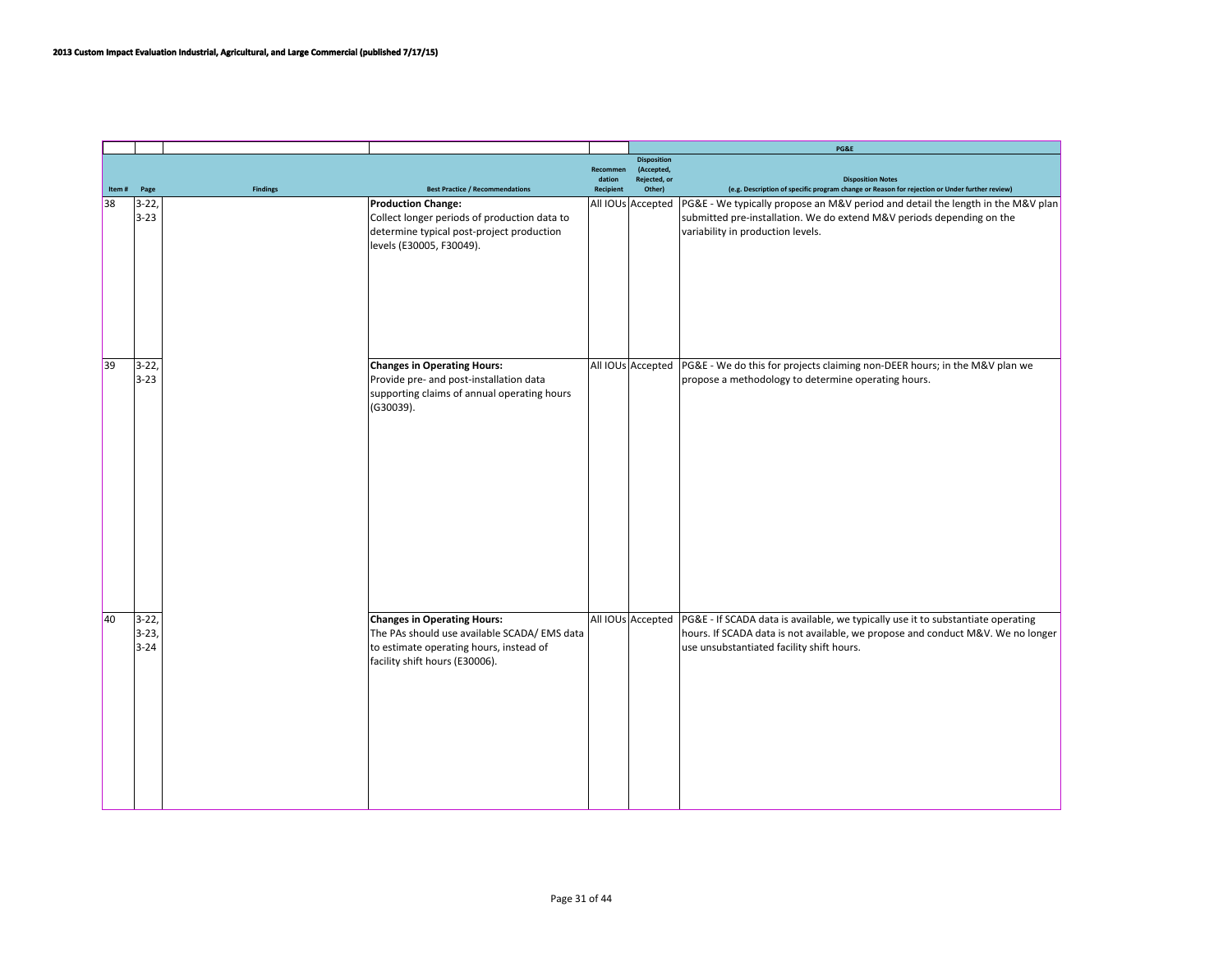|                                                            | <b>SCE</b>                                                                                                                                                                                                                                                                                                                                                                                                                                                                                                                                                                                                                                                                                                                                                                                                                                                                                              |                                                            | SDG&E                                                                                                                        | SCG                                                        |                                                                                                                                                                                                                                                                                                                                                                                                                                                                                                                       |  |
|------------------------------------------------------------|---------------------------------------------------------------------------------------------------------------------------------------------------------------------------------------------------------------------------------------------------------------------------------------------------------------------------------------------------------------------------------------------------------------------------------------------------------------------------------------------------------------------------------------------------------------------------------------------------------------------------------------------------------------------------------------------------------------------------------------------------------------------------------------------------------------------------------------------------------------------------------------------------------|------------------------------------------------------------|------------------------------------------------------------------------------------------------------------------------------|------------------------------------------------------------|-----------------------------------------------------------------------------------------------------------------------------------------------------------------------------------------------------------------------------------------------------------------------------------------------------------------------------------------------------------------------------------------------------------------------------------------------------------------------------------------------------------------------|--|
| <b>Disposition</b><br>(Accepted,<br>Rejected, or<br>Other) | <b>Disposition Notes</b><br>(e.g. Description of specific program change or Reason for rejection or Under further<br>review)                                                                                                                                                                                                                                                                                                                                                                                                                                                                                                                                                                                                                                                                                                                                                                            | <b>Disposition</b><br>(Accepted,<br>Rejected, or<br>Other) | <b>Disposition Notes</b><br>(e.g. Description of specific program change or Reason for rejection or Under<br>further review) | <b>Disposition</b><br>(Accepted,<br>Rejected, or<br>Other) | <b>Disposition Notes</b><br>(e.g. Description of specific program change or Reason for rejection or Under<br>further review)                                                                                                                                                                                                                                                                                                                                                                                          |  |
| Accepted                                                   | Per a Commission Staff mandate, Third Party Implementers<br>collect a minimum of two weeks M&V data for each<br>calculated project (lighting only projects may differ). For<br>larger more complex projects, a minimum of three months<br>M&V data can be obtained to provide ample data to back up<br>post-project production/operating conditions.<br>Recommended M&V periods for production data based on<br>project size are suggested in our customized guidelines<br>document.                                                                                                                                                                                                                                                                                                                                                                                                                    | Accepted                                                   | SDG&E makes every effort to comply with this for<br>projects that involve M&V.                                               | Other                                                      | SCG - In 2006, SCG's larger projects (greater than 200k)<br>therms) are subjected to M&V review of the energy<br>savings and continue to be subject to this requirement.<br>SCG needs clarification on what a longer-term M&V<br>activites entails. SCG's standard time period for its M&V<br>activities is three months; However, there are instances<br>where on a case-by-case basis there would be longer<br>periods for its M&V acitivites. Also, SCG aligns this time<br>period with the customer's operations. |  |
| Accepted                                                   | For lighting measures in DEER building types we believe this<br>issue will go away now that we are using DEER operating<br>hours. For the remaining measures we will look to our<br>reviewers to confirm the latest operating hour information<br>during the post installation inspection. For Third Party;<br>Similar to the PFS standardization initiative that was executed<br>to improve the Project Feasibility Study document and overall<br>project quality for SCE Third Party Pay-for-Performance<br>programs, the Installation Report will be standardized and<br>will provide detail regarding any variation from the project<br>scoping document (i.e. PFS, application), document reasons<br>for reduced/increased energy savings, delineate the costing<br>documents associated with the EEMs, and describe the<br>rationale for variations in calculation methodology or data<br>source. | Accepted                                                   | SDG&E attempts to adhere to DEER operating hours for<br>a DEER building type.                                                | Accepted                                                   | SCG - SCG made modification of the procedures and<br>processes were made to produce a more thorough<br>process to verify exisiting conditions and production<br>hours. A significant revision of the review process was<br>done in October 1, 2014.<br>SCG has continuously ensure the use of site-specific<br>inputs when possible.<br>Starting in 2014, assumptions reflects conservative<br>values supported by strong evidence from secondary<br>sources.                                                         |  |
| Accepted                                                   | Where possible, we obtain the latest SCADA/EMS schedules,<br>or short term M&V in accordance with our customized<br>guidelines document that is updated regularly. For Third<br>Party; Similar to the PFS standardization initiative that was<br>executed to improve the Project Feasibility Study document<br>and overall project quality for SCE Third Party Pay-for-<br>Performance programs, the Installation Report will be<br>standardized and will provide detail regarding any variation<br>from the project scoping document (i.e. PFS, application),<br>document reasons for reduced/increased energy savings,<br>delineate the costing documents associated with the EEMs,<br>and describe the rationale for variations in calculation<br>methodology or data source.                                                                                                                        | Accepted                                                   | SDG&E attempts to adhere to DEER operating hours for Accepted<br>a DEER building type.                                       |                                                            | SCG - SCG made modification of the procedures and<br>processes were made to produce a more thorough<br>process to verify exisiting conditions and production<br>hours. A significant revision of the review process was<br>done in October 1, 2014.<br>SCG has continuously ensure the use of site-specific<br>inputs when possible.<br>Starting in 2014, assumptions reflects conservative<br>values supported by strong evidence from secondary<br>sources.                                                         |  |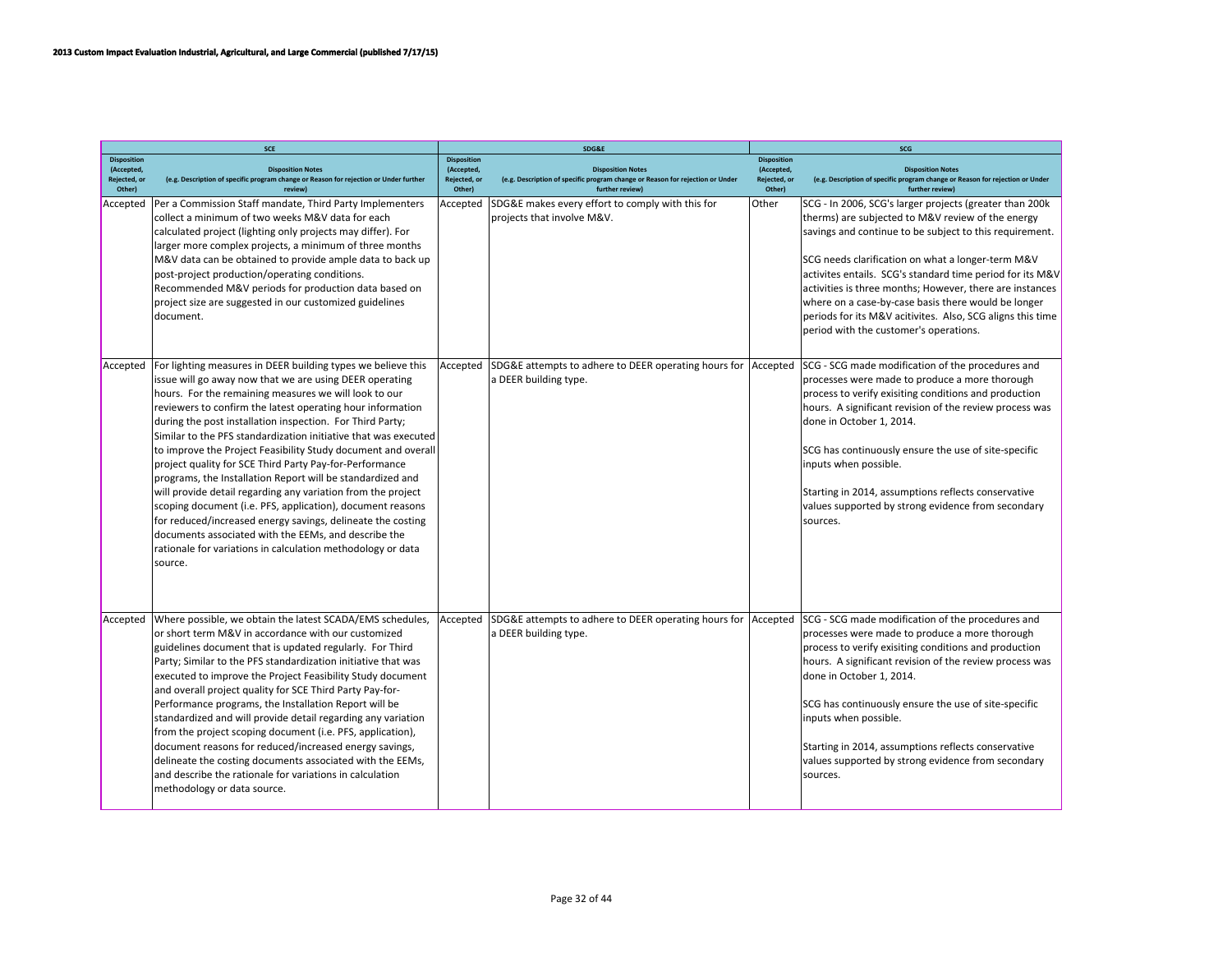|       |          |                 |                                                  |                    |                            | PG&E                                                                                          |
|-------|----------|-----------------|--------------------------------------------------|--------------------|----------------------------|-----------------------------------------------------------------------------------------------|
|       |          |                 |                                                  |                    | <b>Disposition</b>         |                                                                                               |
|       |          |                 |                                                  | Recommen<br>dation | (Accepted,<br>Rejected, or | <b>Disposition Notes</b>                                                                      |
| Item# | Page     | <b>Findings</b> | <b>Best Practice / Recommendations</b>           | Recipient          | Other)                     | (e.g. Description of specific program change or Reason for rejection or Under further review) |
| 41    | $3 - 22$ |                 | <b>Changes in Operating Hours:</b>               |                    | All IOUs Accepted          | PG&E - We do use conservative assumptions in all calculations and will continue to            |
|       | $3-23,$  |                 | The PAs should be more conservative when         |                    |                            | do so. We try to true-up after steady-state operations, although "steady-state" can           |
|       | $3 - 24$ |                 | estimating annual operating hours and wait for   |                    |                            | and does change over the course of time.                                                      |
|       |          |                 | stable measure operation before completion       |                    |                            |                                                                                               |
|       |          |                 | of M&V and impact calculations, particularly if  |                    |                            | However, we also recognize the need to balance the accuracy of the energy                     |
|       |          |                 | there is reason to believe the measure-          |                    |                            | savings claim with timely customer incentive payments. Customers who have been                |
|       |          |                 | operating schedule may change. Any updates       |                    |                            | properly influenced by the program and its incentives (i.e. non-freeriders) cannot            |
|       |          |                 | can be easily captured at the time of the        |                    |                            | afford to defer the incentive payment for months while M&V is conducted. We                   |
|       |          |                 | installation report review. This suggestion goes |                    |                            | look forward to working with the CPUC and custom project stakeholders as to                   |
|       |          |                 | with other commercial SBD recommendations        |                    |                            | what might constitute an appropriate M&V period.                                              |
|       |          |                 | from evaluators that the eQUEST or EnergyPro     |                    |                            |                                                                                               |
|       |          |                 | simulation models be re-run after the building   |                    |                            |                                                                                               |
|       |          |                 | is commissioned, more completely occupied,       |                    |                            |                                                                                               |
|       |          |                 | and in steady state operation (E30004).          |                    |                            |                                                                                               |
|       |          |                 |                                                  |                    |                            |                                                                                               |
|       |          |                 |                                                  |                    |                            |                                                                                               |
|       |          |                 |                                                  |                    |                            |                                                                                               |
|       |          |                 |                                                  |                    |                            |                                                                                               |
|       |          |                 |                                                  |                    |                            |                                                                                               |
|       |          |                 |                                                  |                    |                            |                                                                                               |
|       |          |                 |                                                  |                    |                            |                                                                                               |
|       |          |                 |                                                  |                    |                            |                                                                                               |
|       |          |                 |                                                  |                    |                            |                                                                                               |
|       |          |                 |                                                  |                    |                            |                                                                                               |
|       |          |                 |                                                  |                    |                            |                                                                                               |
| 42    | $3 - 22$ |                 | <b>Changes in Operating Hours:</b>               |                    | All IOUs Accepted          | PG&E - If SCADA data is available, we typically use it to substantiate operating              |
|       | $3 - 23$ |                 | List operating hours for specific groups of      |                    |                            | hours. If SCADA data is not available, we propose and conduct M&V. We no longer               |
|       | $3 - 24$ |                 | equipment rather than using the facility         |                    |                            | use unsubstantiated facility shift hours.                                                     |
|       |          |                 | operating                                        |                    |                            |                                                                                               |
|       |          |                 | hours in savings calculations (G30009).          |                    |                            |                                                                                               |
|       |          |                 |                                                  |                    |                            |                                                                                               |
|       |          |                 |                                                  |                    |                            |                                                                                               |
|       |          |                 |                                                  |                    |                            |                                                                                               |
|       |          |                 |                                                  |                    |                            |                                                                                               |
|       |          |                 |                                                  |                    |                            |                                                                                               |
|       |          |                 |                                                  |                    |                            |                                                                                               |
|       |          |                 |                                                  |                    |                            |                                                                                               |
|       |          |                 |                                                  |                    |                            |                                                                                               |
|       |          |                 |                                                  |                    |                            |                                                                                               |
|       |          |                 |                                                  |                    |                            |                                                                                               |
|       |          |                 |                                                  |                    |                            |                                                                                               |
|       |          |                 |                                                  |                    |                            |                                                                                               |
|       |          |                 |                                                  |                    |                            |                                                                                               |
|       |          |                 |                                                  |                    |                            |                                                                                               |
|       |          |                 |                                                  |                    |                            |                                                                                               |
|       |          |                 |                                                  |                    |                            |                                                                                               |
|       |          |                 |                                                  |                    |                            |                                                                                               |
| 43    | $3-22,$  |                 | <b>Changes in Operating Hours:</b>               |                    | All IOUs Accepted          | PG&E - We typically propose an M&V period and detail the length in the M&V plan               |
|       | $3-23,$  |                 | Conduct due diligence to ascertain the annual    |                    |                            | submitted pre-installation. We do extend M&V periods depending on the                         |
|       | $3 - 24$ |                 | operating profile of equipment serving variable  |                    |                            | variability/seasonality in production levels.                                                 |
|       |          |                 | loads, especially with respect to seasonal       |                    |                            |                                                                                               |
|       |          |                 | variation in production. Even short-term M&V     |                    |                            |                                                                                               |
|       |          |                 | will remedy incorrect assumptions of measure     |                    |                            |                                                                                               |
|       |          |                 | annual operating hours (G30019).                 |                    |                            |                                                                                               |
|       |          |                 |                                                  |                    |                            |                                                                                               |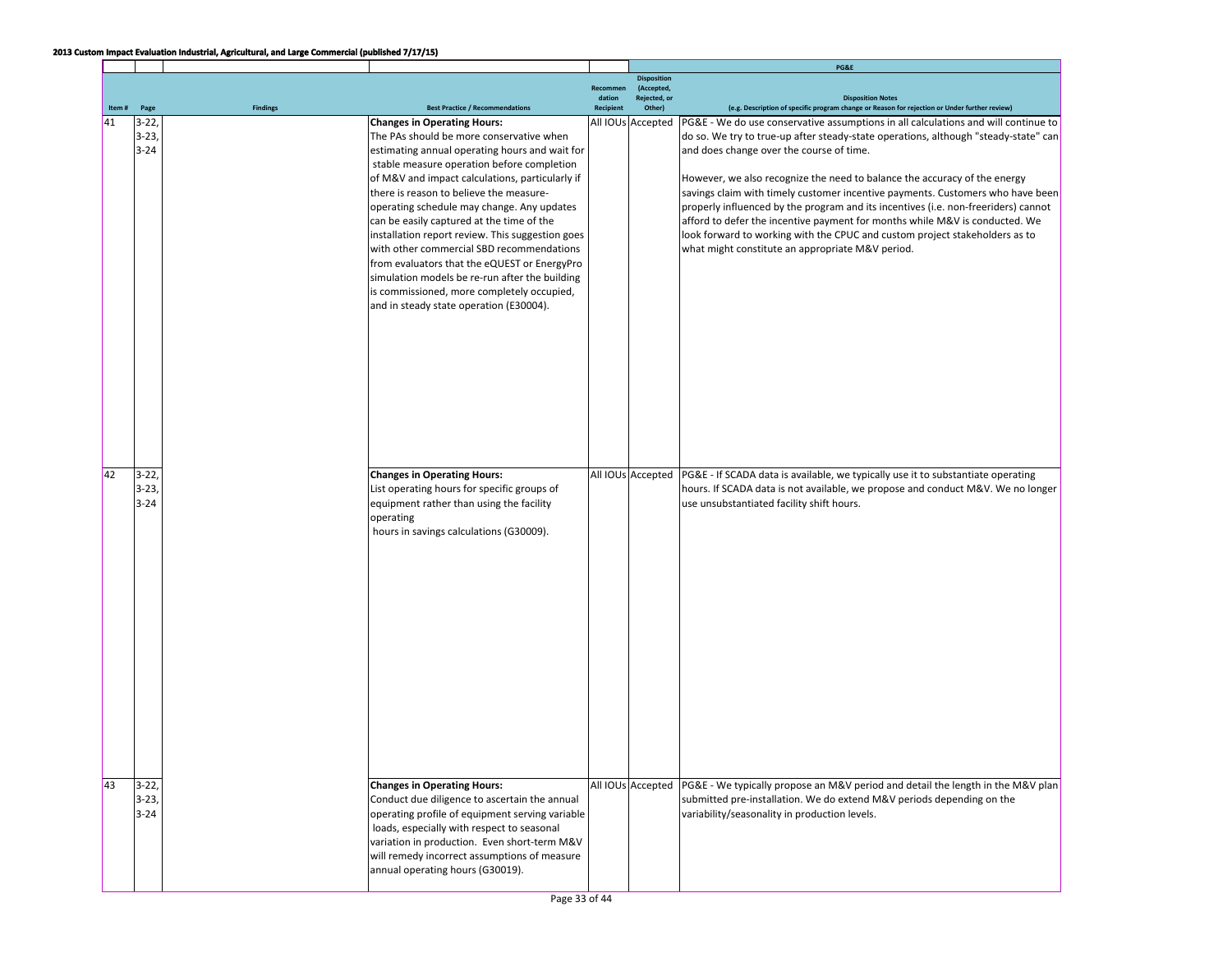|                                                            | SCE                                                                                                                                                                                                                                                                                                                                                                                                                                                                                                                                                                                                                                                                                                                                                                                                                                                                                                                                                                                                                                                                                                                                                                                                                                                                                                                                                                                                                                                      |                                                            | SDG&E                                                                                                                        | SCG                                                        |                                                                                                                                                                                                                                                                                                                                                                                                                                                                                                                                                                                                         |  |
|------------------------------------------------------------|----------------------------------------------------------------------------------------------------------------------------------------------------------------------------------------------------------------------------------------------------------------------------------------------------------------------------------------------------------------------------------------------------------------------------------------------------------------------------------------------------------------------------------------------------------------------------------------------------------------------------------------------------------------------------------------------------------------------------------------------------------------------------------------------------------------------------------------------------------------------------------------------------------------------------------------------------------------------------------------------------------------------------------------------------------------------------------------------------------------------------------------------------------------------------------------------------------------------------------------------------------------------------------------------------------------------------------------------------------------------------------------------------------------------------------------------------------|------------------------------------------------------------|------------------------------------------------------------------------------------------------------------------------------|------------------------------------------------------------|---------------------------------------------------------------------------------------------------------------------------------------------------------------------------------------------------------------------------------------------------------------------------------------------------------------------------------------------------------------------------------------------------------------------------------------------------------------------------------------------------------------------------------------------------------------------------------------------------------|--|
| <b>Disposition</b><br>(Accepted,<br>Rejected, or<br>Other) | <b>Disposition Notes</b><br>(e.g. Description of specific program change or Reason for rejection or Under further<br>review)                                                                                                                                                                                                                                                                                                                                                                                                                                                                                                                                                                                                                                                                                                                                                                                                                                                                                                                                                                                                                                                                                                                                                                                                                                                                                                                             | <b>Disposition</b><br>(Accepted,<br>Rejected, or<br>Other) | <b>Disposition Notes</b><br>(e.g. Description of specific program change or Reason for rejection or Under<br>further review) | <b>Disposition</b><br>(Accepted,<br>Rejected, or<br>Other) | <b>Disposition Notes</b><br>(e.g. Description of specific program change or Reason for rejection or Under<br>further review)                                                                                                                                                                                                                                                                                                                                                                                                                                                                            |  |
| <b>Other</b>                                               | Recommended activity is beyond the traditional scope of the<br>new construction program projects. Potentially delaying<br>incentive payment to allow for occupancy and building ramp<br>up is often not practical for the customers, who commonly<br>rely on the incentives to fund the projects and may not be<br>able to afford the extended wait period. Nonetheless our new<br>construction program has incorporated CPUC guidance<br>regarding default schedules. As a result we are now aiming to<br>capture data from the customer reflecting site specific<br>conditions, trued up at installation verification, while still<br>within customer program engagement period.<br>For Third Party; Per the Commission Staffs recommendation,<br>Third Party Implementers collect a minimum of two weeks<br>M&V data for each calculated project (lighting only projects<br>may differ). For larger more complex projects, a minimum of<br>three months M&V data can be obtained to provide ample<br>data to back up post-project production/operating<br>conditions. The Installation Report will be standardized and<br>will provide detail regarding any variation from the project<br>scoping document (i.e. PFS, application), document reasons<br>for reduced/increased energy savings, delineate the costing<br>documents associated with the EEMs, and describe the<br>rationale for variations in calculation methodology or data<br>source. | Accepted                                                   | SDG&E attempts to adhere to DEER operating hours for<br>a DEER building type.                                                | Accepted                                                   | SCG - SCG remains conservative when estimating annual<br>operating hours and waits for stable measure<br>operations before the start of M&V.<br>SCG made modification of the procedures and<br>processes were made to produce a more thorough<br>process to verify exisiting conditions and production<br>hours. A significant revision of the review process was<br>done in October 1, 2014.<br>SCG has continuously ensure the use of site-specific<br>inputs when possible.<br>Starting in 2014, assumptions reflects conservative<br>values supported by strong evidence from secondary<br>sources. |  |
| Accepted                                                   | This level of data granularity is not available for new<br>construction projects, as it would need to be gathered after<br>the building is fully operating and commissioned. This is<br>beyond the scope of the new construction program.<br>Potentially delaying incentive payment to allow for occupancy<br>and building ramp up is often not practical for the customers,<br>who commonly rely on the incentives to fund the projects<br>and may not be able to afford the extended wait period.<br>Nonetheless our new construction program has incorporated<br>CPUC guidance regarding default schedules. As a result we<br>are now aiming to capture data from the customer reflecting<br>site specific conditions, trued up at installation verification,<br>while still within customer program engagement period.<br>For Third Party; Per a Commission Staff mandate, Third Party<br>Implementers collect a minimum of two weeks M&V data for<br>building systems/equipment within a defined project<br>boundary. The standardized PFS template documents<br>specific building system/equipment operating conditions.<br>The Installation Report documents M&V data obtained to<br>confirm post-project production/operating conditions.                                                                                                                                                                                                        | Accepted                                                   | SDG&E attempts to adhere to DEER operating hours for   Accepted<br>a DEER building type.                                     |                                                            | SCG - As its standard protocol, SCG utilizes operating<br>hours for specific groups of equipment, not facility<br>operating hours.<br>SCG made modification of the procedures and<br>processes were made to produce a more thorough<br>process to verify exisiting conditions and production<br>hours. A significant revision of the review process was<br>done in October 1, 2014.<br>SCG has continuously ensure the use of site-specific<br>inputs when possible.<br>Starting in 2014, assumptions reflects conservative<br>values supported by strong evidence from secondary<br>sources.           |  |
| Accepted                                                   | For Third Party; Per a Commission Staff mandate, Third Party<br>Implementers collect a minimum of two weeks M&V data for<br>building systems/equipment within a defined project<br>boundary. The standardized PFS template documents specific<br>system/equipment operating conditions. The Installation<br>Report documents M&V data obtained to confirm post-<br>project production/operating conditions.                                                                                                                                                                                                                                                                                                                                                                                                                                                                                                                                                                                                                                                                                                                                                                                                                                                                                                                                                                                                                                              | Accepted                                                   | SDG&E attempts to adhere to DEER operating hours for Other<br>a DEER building type.                                          |                                                            | SCG - Program design teams will take this under<br>advisement.                                                                                                                                                                                                                                                                                                                                                                                                                                                                                                                                          |  |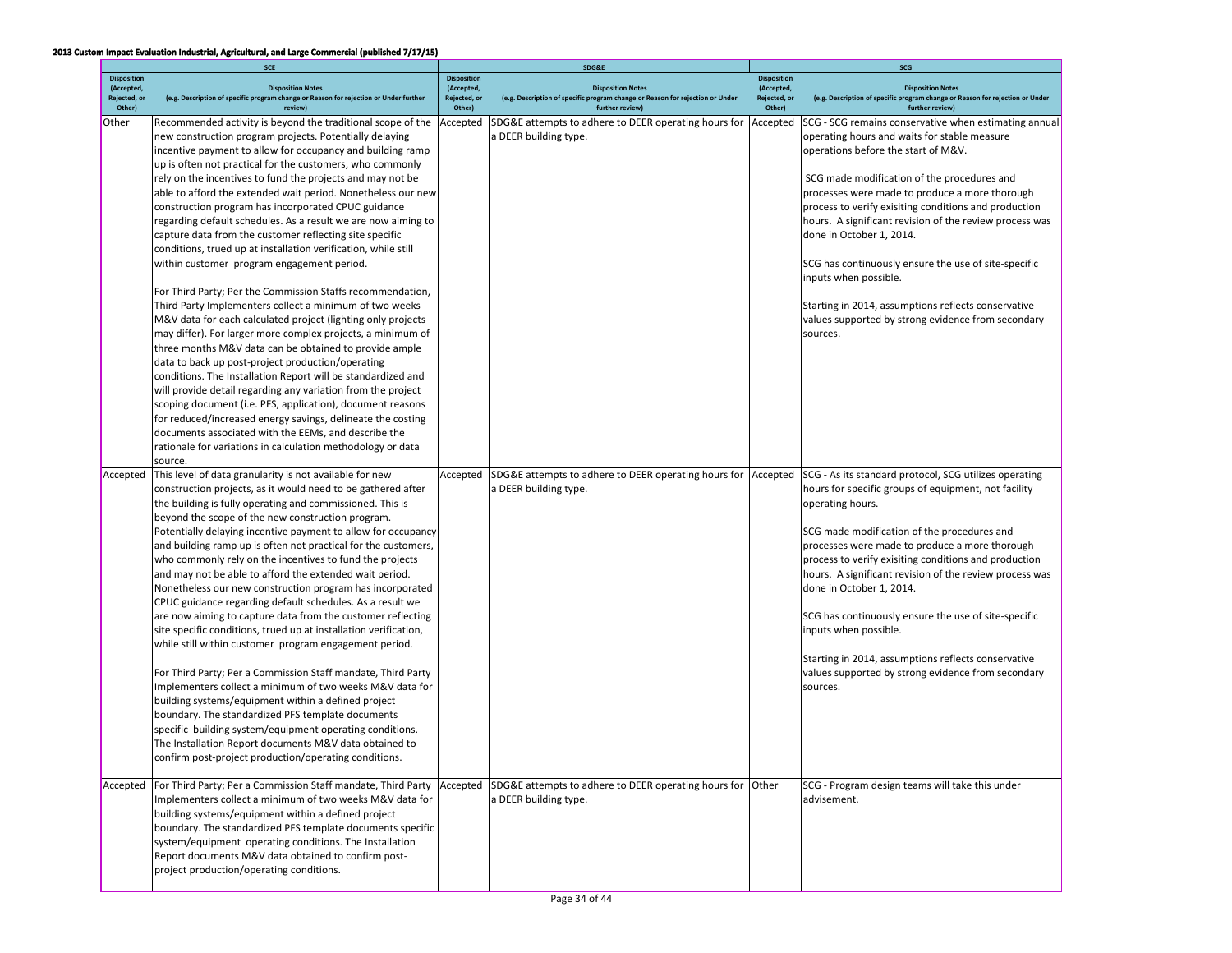|       |                                 |                                                                                          |                                                                                                                                                                                                                                                                                                                                                                                                                                                                                                                                                                                     |                  |                                  | PG&E                                                                                                                                                                                                                                                                                                                                                                                                                                                                                                                              |
|-------|---------------------------------|------------------------------------------------------------------------------------------|-------------------------------------------------------------------------------------------------------------------------------------------------------------------------------------------------------------------------------------------------------------------------------------------------------------------------------------------------------------------------------------------------------------------------------------------------------------------------------------------------------------------------------------------------------------------------------------|------------------|----------------------------------|-----------------------------------------------------------------------------------------------------------------------------------------------------------------------------------------------------------------------------------------------------------------------------------------------------------------------------------------------------------------------------------------------------------------------------------------------------------------------------------------------------------------------------------|
|       |                                 |                                                                                          |                                                                                                                                                                                                                                                                                                                                                                                                                                                                                                                                                                                     | Recommen         | <b>Disposition</b><br>(Accepted, |                                                                                                                                                                                                                                                                                                                                                                                                                                                                                                                                   |
|       |                                 |                                                                                          |                                                                                                                                                                                                                                                                                                                                                                                                                                                                                                                                                                                     | dation           | Rejected, or                     | <b>Disposition Notes</b>                                                                                                                                                                                                                                                                                                                                                                                                                                                                                                          |
| Item# | Page                            | <b>Findings</b>                                                                          | <b>Best Practice / Recommendations</b>                                                                                                                                                                                                                                                                                                                                                                                                                                                                                                                                              | <b>Recipient</b> | Other)                           | (e.g. Description of specific program change or Reason for rejection or Under further review)                                                                                                                                                                                                                                                                                                                                                                                                                                     |
| 44    | $3 - 22$<br>$3-23,$<br>$3 - 24$ |                                                                                          | No Post-Installation PA M&V, but Ex-post<br>M&V Conducted:<br>True-up savings based upon post-installation<br>data, such as by calibrating the simulation<br>model to utility usage data (E30068, G30131).                                                                                                                                                                                                                                                                                                                                                                          |                  | All IOUs Accepted                | PG&E - We typically calibrate models in pre-field, although we will continue to<br>keep this an area of focus for custom project stakeholders.                                                                                                                                                                                                                                                                                                                                                                                    |
| 45    |                                 | 3-24 Ex-Post Calculation Method Different from F Provide a fully workable savings model. | Carefully detail how temperature reset changes<br>will affect energy use. Compare as much post<br>retrofit energy data as possible to adjust claim<br>(E30088).                                                                                                                                                                                                                                                                                                                                                                                                                     |                  | All IOUs Accepted                | PG&E - We are in the process of implementing an enhanced QA/QC review process<br>for custom projects - one of these checks is the presence of a live, unlocked<br>spreadsheet and/or model.<br>We are training custom stakeholders on how to document existing conditions,<br>including the effects of temperature reset changes. We are standardizing the<br>collection of these existing conditions through Energy Insight.<br>Finally, we establish a reasonable M&V plan and do adjust savings claims based on<br>trend data. |
| 46    | $3 - 24$                        |                                                                                          | Use standardized and/or approved calculation<br>tools to determine savings for common<br>measures such as boilers (E30161).                                                                                                                                                                                                                                                                                                                                                                                                                                                         |                  | All IOUs Accepted                | PG&E - We have collaborated with the CPUC to integrate CPUC policy and<br>guidance into the calculation methodology for one piece of modeling software, to<br>foster transparency into the CPUC-required savings calculations and allow better<br>standardization across custom projects using that software.<br>We are exploring how to develop similar tools and ensure that all custom project<br>stakeholders have access to these resources.                                                                                 |
| 47    |                                 | 3-24 Errors Found in PA Calculation Model                                                | Ensure that savings unrelated to the measure<br>are not included in the ex-ante saving<br>estimates (H30036).                                                                                                                                                                                                                                                                                                                                                                                                                                                                       |                  | All IOUs Accepted                | PG&E - We do not include savings unrelated to the measure in ex ante savings<br>estimates, our enhance QA/QC process should instances of deviations from this<br>policy.                                                                                                                                                                                                                                                                                                                                                          |
| 48    | $3 - 24$                        |                                                                                          | Carefully consider all inputs and coincidence of All IOUs Accepted<br>peak kW; use any post-installation M&V power<br>data, and compare the loads during peak<br>summer time period of 2-5pm from June 1st<br>through September 30th (or on the actual<br>California climate zone three day period, if data<br>was collected during the actual three day peak<br>for that region). Never assume continuous<br>operation when calculating kW demand<br>impacts and instead, require site-specific<br>evidence to support coincident peak demand<br>savings (H30006, H30050, H30060). |                  |                                  | PG&E - We will be working to clarify the DEER peak kW savings calculation with<br>custom project stakeholders.                                                                                                                                                                                                                                                                                                                                                                                                                    |
| 49    | $3-24,$<br>$3 - 25$             |                                                                                          | Check EnergyPro output files for large changes<br>in peak demand that would suggest possible<br>anomalies in the simulation results caused by<br>thermal lag, which delays the onset of peak<br>impacts by one hour resulting in very large<br>differences between the simulated and<br>calculated results (E30095).                                                                                                                                                                                                                                                                |                  | All IOUs Accepted                | PG&E - We do not think it is prudent to tweak model inputs to adjust for<br>anomalies; it would likely be overly burdensome for reviewers. We will offer<br>guidance to modelers to use an appropriate tool for the application.<br>Tools that we use to calculate savings will be posted to the CTA, and we will work<br>to post a variety of tools that work for different applications.                                                                                                                                        |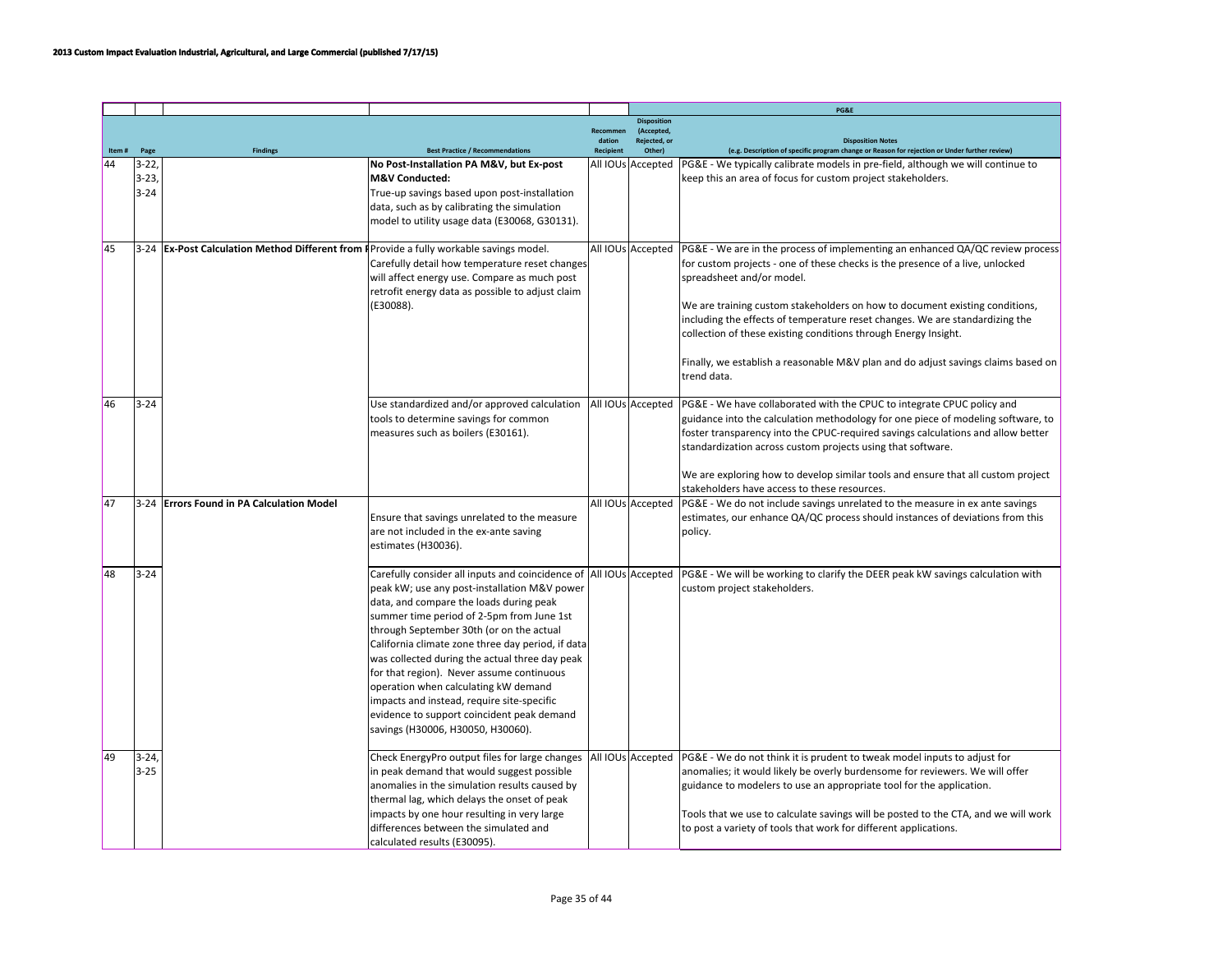|                                                            | <b>SCE</b>                                                                                                                                                                                                                                                                                                                                                                                                                                                                                                                                                                                                                                                             |                                                            | SDG&E                                                                                                                        | SCG                                                        |                                                                                                                                                                                                                                                                                                            |  |
|------------------------------------------------------------|------------------------------------------------------------------------------------------------------------------------------------------------------------------------------------------------------------------------------------------------------------------------------------------------------------------------------------------------------------------------------------------------------------------------------------------------------------------------------------------------------------------------------------------------------------------------------------------------------------------------------------------------------------------------|------------------------------------------------------------|------------------------------------------------------------------------------------------------------------------------------|------------------------------------------------------------|------------------------------------------------------------------------------------------------------------------------------------------------------------------------------------------------------------------------------------------------------------------------------------------------------------|--|
| <b>Disposition</b><br>(Accepted,<br>Rejected, or<br>Other) | <b>Disposition Notes</b><br>(e.g. Description of specific program change or Reason for rejection or Under further<br>review)                                                                                                                                                                                                                                                                                                                                                                                                                                                                                                                                           | <b>Disposition</b><br>(Accepted,<br>Rejected, or<br>Other) | <b>Disposition Notes</b><br>(e.g. Description of specific program change or Reason for rejection or Under<br>further review) | <b>Disposition</b><br>(Accepted,<br>Rejected, or<br>Other) | <b>Disposition Notes</b><br>(e.g. Description of specific program change or Reason for rejection or Under<br>further review)                                                                                                                                                                               |  |
| Accepted                                                   | Projects will continue to be trued up at the post installation<br>phase per the inspections performed. QC checklist item #16<br>states  "For savings calculated using energy models, did the<br>applicant state that the energy model was calibrated to<br>existing kWh, kW, and therm usage or state why calibration<br>was not performed?"                                                                                                                                                                                                                                                                                                                           | Other                                                      | Does not Apply                                                                                                               | Accepted                                                   | SCG - Since Q1 2006, SCG has utilized true-up savings for<br>large projects (>200,000 therms) through its M&V<br>process. Recently, SCG has revised its post-installation<br>procedures to include true-up for projects of all sizes.                                                                      |  |
| Other                                                      | Recommended activity is beyond the scope of the new<br>construction program projects. Potentially delaying incentive<br>payment to allow for occupancy and building ramp up is<br>often not practical for the customers, who commonly rely on<br>the incentives to fund the projects and may not be able to<br>afford the extended wait period. Nonetheless our new<br>construction program has incorporated CPUC guidance<br>regarding default schedules. As a result we are now aiming to<br>capture data from the customer reflecting site specific<br>conditions, trued up at installation verification, while still<br>within customer program engagement period. | Other                                                      | Does not Apply                                                                                                               | Other                                                      | SCG - Please clarify and provide more details on what<br>the term "fully workable savings model" and<br>'temperature reset" pertain to.                                                                                                                                                                    |  |
| Accepted                                                   | We have provided a list of SCE preferred tools in our<br>customized guidelines document and encourage our<br>stakeholders to submit projects with them.                                                                                                                                                                                                                                                                                                                                                                                                                                                                                                                | Other                                                      | Does not Apply                                                                                                               | Accepted                                                   | SCG - SCG will continue its practices to use standardized<br>and/or approved calculation tools. SCG agrees that they<br>will provide their implementers/customers with the<br>most current calculation tools. SCG works closely with<br>CPUC to ensure that it's calculation tools meet CPUC<br>standards. |  |
| Accepted                                                   | We will continue to train our reviewers to ensure that the<br>models are trued up appropriately at the post install stage.                                                                                                                                                                                                                                                                                                                                                                                                                                                                                                                                             | Other                                                      | SDG&E we understand the FSR comments and we will<br>attempt to incorporate prospectively.                                    | Accepted                                                   | SCG - SCG is working closely with CPUC's Ex Ante Review<br>process to ensure programs adhere to CPUC policies.                                                                                                                                                                                             |  |
| Accepted                                                   | SCE currently utilizes this methodology to calculate peak kW.<br>Sometimes equipment kW is constant when in operation<br>which allows average kW to be equated to DEER peak KW<br>(and we justify this with M&V data).                                                                                                                                                                                                                                                                                                                                                                                                                                                 | Accepted                                                   | SDG&E concurs with these findings and have taken<br>steps to correct these aspects of various projects.                      | Other                                                      | SCG - Not applicable.                                                                                                                                                                                                                                                                                      |  |
| Other                                                      | Energy Pro is most commonly used in the Savings by Design<br>program. Each model is reviewed by SCE technical staff to<br>ensure the feasibility of the results.                                                                                                                                                                                                                                                                                                                                                                                                                                                                                                       | Accepted                                                   | SDG&E believes we comply and we adhere to the<br>accepted modeling standard approved by the CEC.                             | Other                                                      | SCG - Not applicable.                                                                                                                                                                                                                                                                                      |  |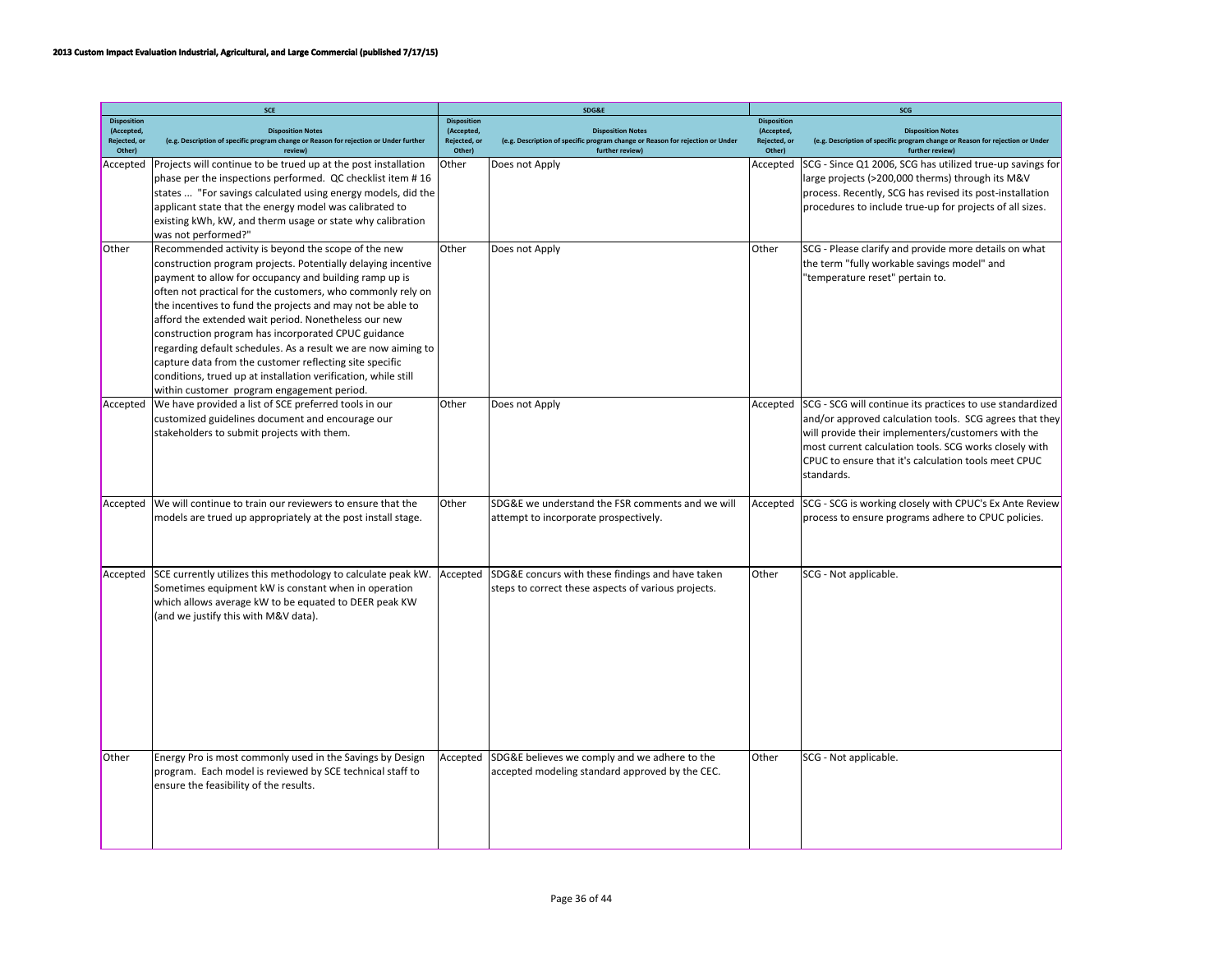|       |          |                                                                                          |                                                                    |                    |                           | PG&E                                                                                                                                                                 |
|-------|----------|------------------------------------------------------------------------------------------|--------------------------------------------------------------------|--------------------|---------------------------|----------------------------------------------------------------------------------------------------------------------------------------------------------------------|
|       |          |                                                                                          |                                                                    |                    | <b>Disposition</b>        |                                                                                                                                                                      |
|       |          |                                                                                          |                                                                    | Recommen<br>dation | (Accepted<br>Rejected, or | <b>Disposition Notes</b>                                                                                                                                             |
| Item# | Page     |                                                                                          | <b>Best Practice / Recommendations</b>                             | <b>Recipient</b>   | Other)                    | (e.g. Description of specific program change or Reason for rejection or Under further review)                                                                        |
| 50    |          | 3-25 Same Calculation Methods, Inputs and                                                | Confirm and use actual equipment                                   |                    | All IOUs Accepted         | PG&E - We do use actual equipment specifications instead of default values when                                                                                      |
|       |          | <b>Assumptions Changed</b>                                                               | specifications instead of default efficiency                       |                    |                           | available, unless directed to use default values (e.g. DEER).                                                                                                        |
|       |          |                                                                                          |                                                                    |                    |                           |                                                                                                                                                                      |
|       |          |                                                                                          | levels whenever possible (E30361, G30097).                         |                    |                           |                                                                                                                                                                      |
|       |          |                                                                                          |                                                                    |                    |                           |                                                                                                                                                                      |
|       |          |                                                                                          |                                                                    |                    |                           |                                                                                                                                                                      |
|       |          |                                                                                          |                                                                    |                    |                           |                                                                                                                                                                      |
|       |          |                                                                                          |                                                                    |                    |                           |                                                                                                                                                                      |
|       |          |                                                                                          |                                                                    |                    |                           |                                                                                                                                                                      |
|       |          |                                                                                          |                                                                    |                    |                           |                                                                                                                                                                      |
|       |          |                                                                                          |                                                                    |                    |                           |                                                                                                                                                                      |
|       |          |                                                                                          |                                                                    |                    |                           |                                                                                                                                                                      |
|       |          |                                                                                          |                                                                    |                    |                           |                                                                                                                                                                      |
|       |          |                                                                                          |                                                                    |                    |                           |                                                                                                                                                                      |
| 51    | $3 - 25$ |                                                                                          | Provide a clear description of the baseline,                       |                    | All IOUs Accepted         | PG&E - We will continue to keep this an area of focus and will work with custom                                                                                      |
|       |          |                                                                                          | including references and documentation                             |                    |                           | project stakeholders to better document scope changes. This information is                                                                                           |
|       |          |                                                                                          | sources                                                            |                    |                           | typically tabulated in Energy Insight, but we will be conducting further training to                                                                                 |
|       |          |                                                                                          | for all values used in the savings analysis and                    |                    |                           | improve the quality of information that appears in the project files.                                                                                                |
|       |          |                                                                                          | explain any discrepancies between initial and                      |                    |                           |                                                                                                                                                                      |
|       |          |                                                                                          | final measured values and savings estimates                        |                    |                           |                                                                                                                                                                      |
|       |          |                                                                                          | (G30039, H30131).                                                  |                    |                           |                                                                                                                                                                      |
|       |          |                                                                                          |                                                                    |                    |                           |                                                                                                                                                                      |
|       |          |                                                                                          |                                                                    |                    |                           |                                                                                                                                                                      |
|       |          |                                                                                          |                                                                    |                    |                           |                                                                                                                                                                      |
|       |          |                                                                                          |                                                                    |                    |                           |                                                                                                                                                                      |
|       |          |                                                                                          |                                                                    |                    |                           |                                                                                                                                                                      |
|       |          |                                                                                          |                                                                    |                    |                           |                                                                                                                                                                      |
|       |          |                                                                                          |                                                                    |                    |                           |                                                                                                                                                                      |
|       |          |                                                                                          |                                                                    |                    |                           |                                                                                                                                                                      |
| 52    | $3 - 25$ |                                                                                          | Use measure level data instead of building level All IOUs Accepted |                    |                           | PG&E - We typically do use measure level data instead of building level data, when                                                                                   |
|       |          |                                                                                          | data to isolate actual savings resulting                           |                    |                           | available. Using DEER building hours for lighnting measures in DEER buildings is a                                                                                   |
|       |          |                                                                                          | from measures (H30014).                                            |                    |                           | notable deviation, as directed by ED Ex Ante.                                                                                                                        |
|       |          |                                                                                          |                                                                    |                    |                           |                                                                                                                                                                      |
|       |          |                                                                                          |                                                                    |                    |                           |                                                                                                                                                                      |
|       |          |                                                                                          |                                                                    |                    |                           |                                                                                                                                                                      |
|       |          |                                                                                          |                                                                    |                    |                           |                                                                                                                                                                      |
|       |          |                                                                                          |                                                                    |                    |                           |                                                                                                                                                                      |
|       |          |                                                                                          |                                                                    |                    |                           |                                                                                                                                                                      |
| 53    | $3 - 25$ |                                                                                          | Take spot measurements for voltage, power                          |                    | All IOUs Accepted         | PG&E - SCADA data, which we use when possible to validate operating schedules,                                                                                       |
|       |          |                                                                                          | factor (PF), and kW and not just amperage. In                      |                    |                           | typically only collects amperage. We have instructed custom project stakeholders                                                                                     |
|       |          |                                                                                          | absence of measured data, include a                                |                    |                           | to take spot measurements on power for PF purposes.                                                                                                                  |
|       |          |                                                                                          | reasonable PF when calculating motor power,                        |                    |                           |                                                                                                                                                                      |
|       |          |                                                                                          | preferably based on motor specifications or                        |                    |                           |                                                                                                                                                                      |
|       |          |                                                                                          | nameplate. The PF for a normal motor should                        |                    |                           |                                                                                                                                                                      |
|       |          |                                                                                          | be in the range of 0.75 to 0.85 (H30030,                           |                    |                           |                                                                                                                                                                      |
|       |          |                                                                                          |                                                                    |                    |                           |                                                                                                                                                                      |
|       |          |                                                                                          | H30045).                                                           |                    |                           |                                                                                                                                                                      |
|       |          |                                                                                          |                                                                    |                    |                           |                                                                                                                                                                      |
| 54    | $3 - 25$ |                                                                                          | Other:                                                             |                    |                           |                                                                                                                                                                      |
|       |          |                                                                                          |                                                                    |                    | All IOUs Accepted         | PG&E - We do use the most relevant data when developing load curves. We also<br>normalize for weather and will continue to do so. Correct weather files are verified |
|       |          |                                                                                          | Use the most relevant data when developing                         |                    |                           |                                                                                                                                                                      |
|       |          |                                                                                          | load curves in addition to using specific climate-                 |                    |                           | in the enhanced QA/QC process we recently instituted.                                                                                                                |
|       |          |                                                                                          | zone weather data (H30060).                                        |                    |                           |                                                                                                                                                                      |
|       |          |                                                                                          |                                                                    |                    |                           |                                                                                                                                                                      |
| 55    |          | 3-25  Incorrect Methods Used for Saving Normalia For compressed air projects, use CFM to |                                                                    |                    | All IOUs Accepted         | PG&E - We have not always done this, but have now made this common practice.                                                                                         |
|       |          |                                                                                          | normalize energy savings not pressure or                           |                    |                           |                                                                                                                                                                      |
|       |          |                                                                                          | production hours.                                                  |                    |                           |                                                                                                                                                                      |
|       |          |                                                                                          |                                                                    |                    |                           |                                                                                                                                                                      |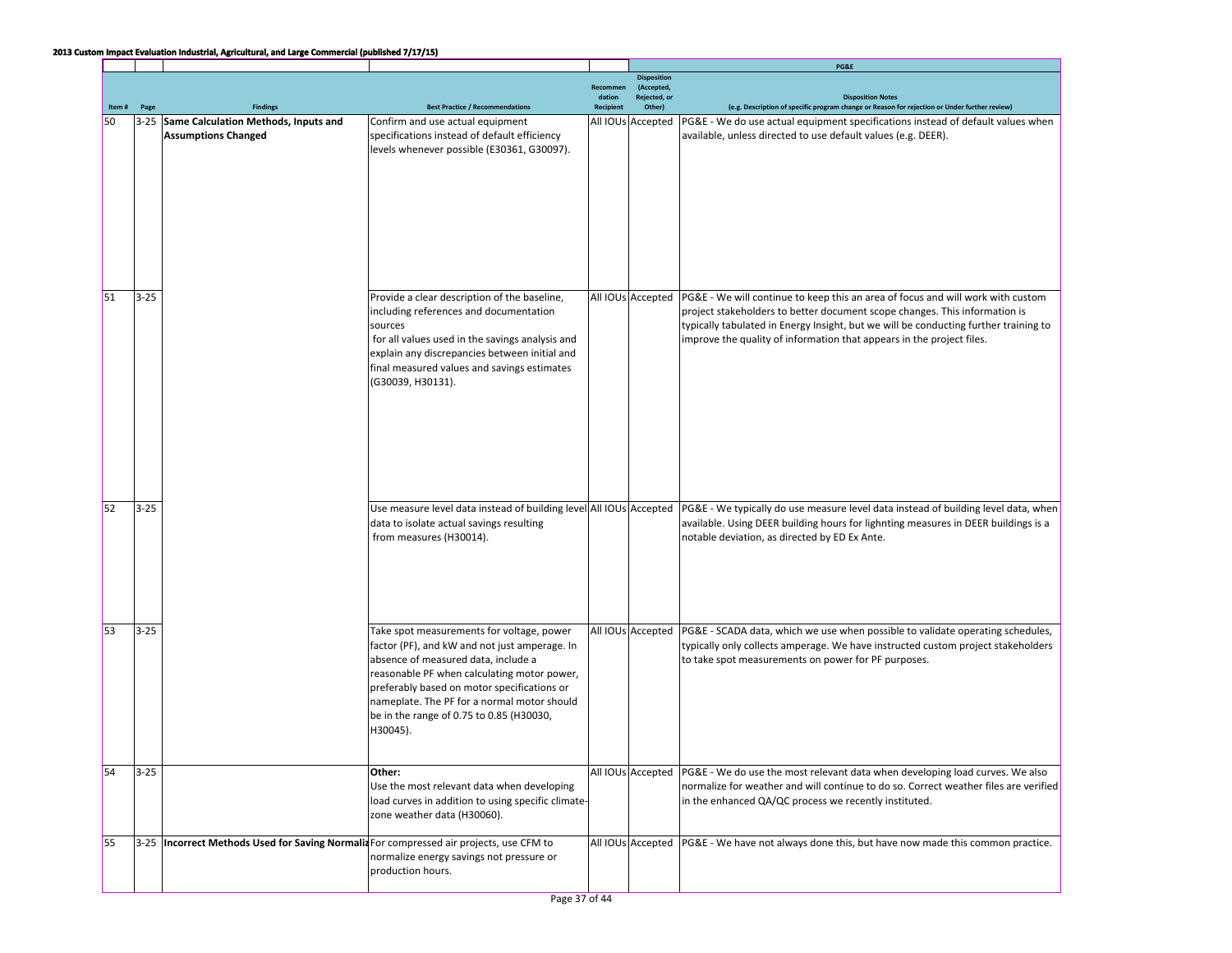|                                                            | SCE                                                                                                                                                                                                                                                                                                                                                                                                                                                                                                                                                                                                                                                                                                                                                                                                                                                                                                                             |                                                            | SDG&E                                                                                                                        | SCG                                                        |                                                                                                                                                                                                                                                                                                                                                                                                                                                                                                                                       |  |
|------------------------------------------------------------|---------------------------------------------------------------------------------------------------------------------------------------------------------------------------------------------------------------------------------------------------------------------------------------------------------------------------------------------------------------------------------------------------------------------------------------------------------------------------------------------------------------------------------------------------------------------------------------------------------------------------------------------------------------------------------------------------------------------------------------------------------------------------------------------------------------------------------------------------------------------------------------------------------------------------------|------------------------------------------------------------|------------------------------------------------------------------------------------------------------------------------------|------------------------------------------------------------|---------------------------------------------------------------------------------------------------------------------------------------------------------------------------------------------------------------------------------------------------------------------------------------------------------------------------------------------------------------------------------------------------------------------------------------------------------------------------------------------------------------------------------------|--|
| <b>Disposition</b><br>(Accepted,<br>Rejected, or<br>Other) | <b>Disposition Notes</b><br>(e.g. Description of specific program change or Reason for rejection or Under further<br>review)                                                                                                                                                                                                                                                                                                                                                                                                                                                                                                                                                                                                                                                                                                                                                                                                    | <b>Disposition</b><br>(Accepted,<br>Rejected, or<br>Other) | <b>Disposition Notes</b><br>(e.g. Description of specific program change or Reason for rejection or Under<br>further review) | <b>Disposition</b><br>(Accepted,<br>Rejected, or<br>Other) | <b>Disposition Notes</b><br>(e.g. Description of specific program change or Reason for rejection or Under<br>further review)                                                                                                                                                                                                                                                                                                                                                                                                          |  |
| Accepted                                                   | We request specification and product selection sheets and<br>incorporate this data into models and calculations when<br>available.                                                                                                                                                                                                                                                                                                                                                                                                                                                                                                                                                                                                                                                                                                                                                                                              | Accepted                                                   | SDG&E believes we comply with this request.                                                                                  | Accepted                                                   | SCG - SCG's standard protocol is to use measurement<br>that is applicable, actual equipment specification. And<br>SCG will continue to do so for all future projects.<br>In 2006, SCG's larger projects (greater than 200k<br>therms) are subjected to M&V review of the energy<br>savings and continue to be subject to this requirement.<br>As of April 1, 2015, SCG has various levels of review of<br>calcuation parameters based on the size of the project<br>for all projects through the Post-Installation review<br>process. |  |
| Accept                                                     | For Third Party; In 2015, the PFS standardization initiative was Accepted<br>executed to improve the Project Feasibility Study document<br>and overall project quality for SCE Third Party Pay-for-<br>Performance programs. Standardizing the PFS Template<br>allows implementers the ability to systematically capture<br>program and technical reporting parameters (such as<br>EUL/RUL, installation type, IMC, etc.) and facilitates a more<br>comprehensive project review at all levels (Contract<br>Manager> Tech Reviewer > CS Staff). the Installation Report<br>will be standardized and will provide detail regarding any<br>variation from the project scoping document (i.e. PFS,<br>application), document reasons for reduced/increased energy<br>savings, delineate the costing documents associated with the<br>EEMs, and describe the rationale for variations in calculation<br>methodology or data source. |                                                            | SDG&E has already taken steps to address these issues,<br>particularly where M&V is concerned.                               | Accepted                                                   | SCG - SCG has implemented enhanced QA/QC elements<br>related to customized projects to conform with CPUC<br>baseline policies. And SCG will continue to do so for all<br>future projects.                                                                                                                                                                                                                                                                                                                                             |  |
| Accepted                                                   | For Third Party; Per a Commission Staff mandate, Third Party<br>Implementers collect a minimum of two weeks M&V data to<br>isolate actual measure level savings resulting from<br>systems/equipment within a defined project boundary. The<br>PFS template documents specific system/equipment<br>operating conditions. The Installation Report documents<br>M&V data obtained to confirm post-project<br>production/operating conditions.                                                                                                                                                                                                                                                                                                                                                                                                                                                                                      | Other                                                      | Additional discussion with ExAnte and ExPost staff<br>maybe warranted with regard to MBCx projects.                          | Other                                                      | SCG - Program design teams will take this under<br>advisement.                                                                                                                                                                                                                                                                                                                                                                                                                                                                        |  |
| Accepted                                                   | Third Party Implementers follow the methodolgy set by the<br>International Performance Measurement & Verification<br>Protocol. Specification of the metering points, period(s) of<br>metering, meter characteristics, meter reading and<br>witnessing protocol, meter<br>commissioning procedure, routine calibration process and the<br>method of dealing with lost data are all described in the<br>Implementers M&V plan. Spot measurments for data other<br>than amperage can be included as part of the M&V plan and<br>should be determined on a case by case basis.                                                                                                                                                                                                                                                                                                                                                      | Other                                                      | For certain outlier projects SDG&E will consider taking<br>power factor readings.                                            | Other                                                      | SCG - Not applicable.                                                                                                                                                                                                                                                                                                                                                                                                                                                                                                                 |  |
| Accepted                                                   | We strive to use the most relevant data for each project<br>based on the judgement of our third party technical<br>reviewers.                                                                                                                                                                                                                                                                                                                                                                                                                                                                                                                                                                                                                                                                                                                                                                                                   | Accepted                                                   | The BID program is no longer in existence and we are<br>looking at the recommendations made.                                 | Other                                                      | SCG - Not applicable.                                                                                                                                                                                                                                                                                                                                                                                                                                                                                                                 |  |
| Other                                                      | As a result of the new 2014 Compressed Air Guidelines, the<br>number of claims for compressed air measures will reduce<br>significantly in the portfolio so we will focus on improvement<br>in other areas of this document.                                                                                                                                                                                                                                                                                                                                                                                                                                                                                                                                                                                                                                                                                                    | Other                                                      | SDG&E requests additional project specifics due to no<br>project data identification listed.                                 | Other                                                      | SCG - SCG will work with internal teams to incorporate<br>this recommendation when appropriate.                                                                                                                                                                                                                                                                                                                                                                                                                                       |  |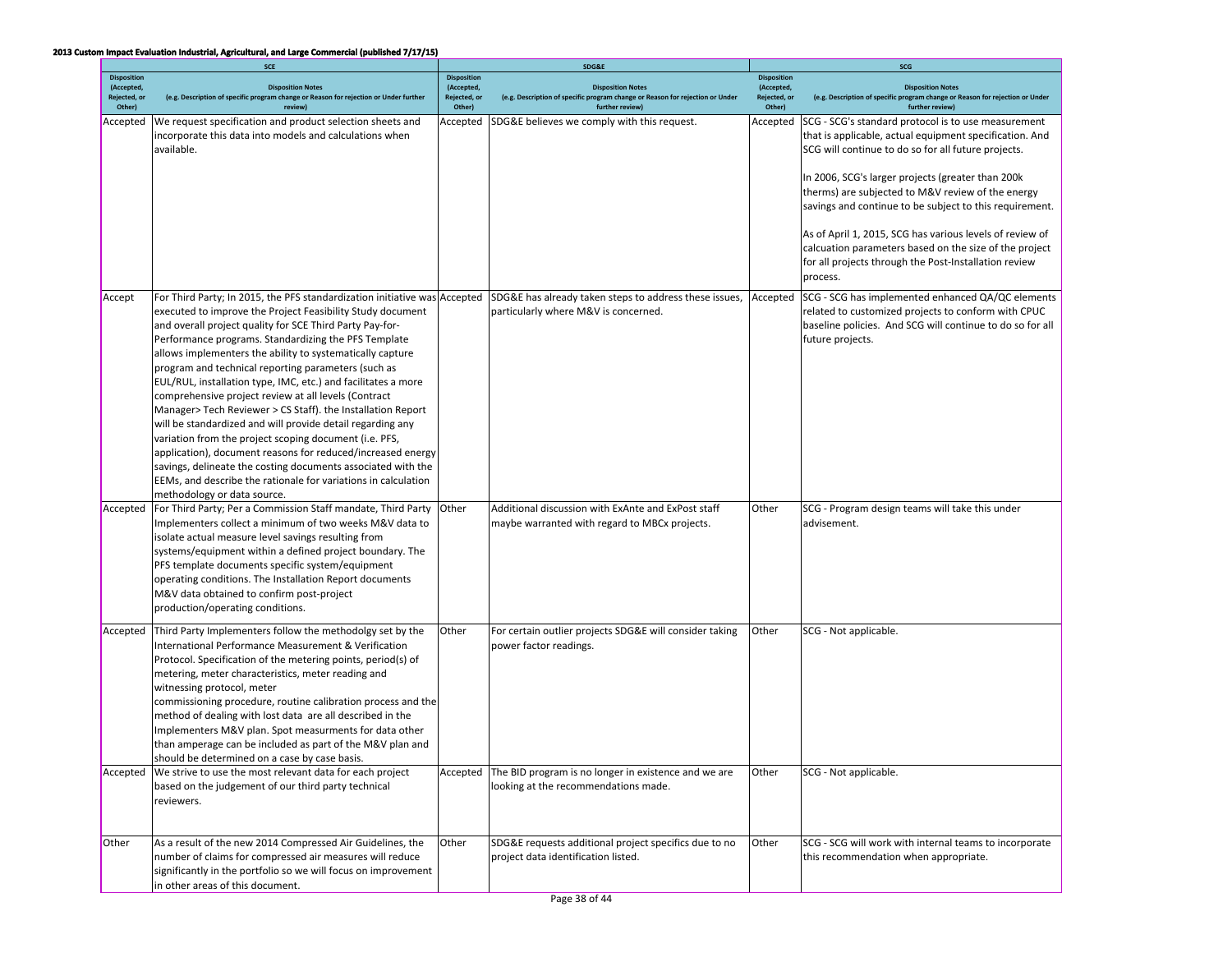|    |                      |                                    |                                                                                                                                                                                                                                                                                                                                                                                                        |                  |                                  | PG&E                                                                                                                                                                                                                                                                                                                                         |
|----|----------------------|------------------------------------|--------------------------------------------------------------------------------------------------------------------------------------------------------------------------------------------------------------------------------------------------------------------------------------------------------------------------------------------------------------------------------------------------------|------------------|----------------------------------|----------------------------------------------------------------------------------------------------------------------------------------------------------------------------------------------------------------------------------------------------------------------------------------------------------------------------------------------|
|    |                      |                                    |                                                                                                                                                                                                                                                                                                                                                                                                        | Recommen         | <b>Disposition</b><br>(Accepted, |                                                                                                                                                                                                                                                                                                                                              |
|    |                      |                                    |                                                                                                                                                                                                                                                                                                                                                                                                        | dation           | <b>Rejected</b> , or             | <b>Disposition Notes</b>                                                                                                                                                                                                                                                                                                                     |
|    | Page                 | <b>Findings</b>                    | <b>Best Practice / Recommendations</b>                                                                                                                                                                                                                                                                                                                                                                 | <b>Recipient</b> | Other)                           | (e.g. Description of specific program change or Reason for rejection or Under further review)                                                                                                                                                                                                                                                |
| 56 | $3 - 25$             |                                    | Normalize for weather when applicable and<br>verify operation of equipment with post-case<br>trends (H30027).                                                                                                                                                                                                                                                                                          |                  | All IOUs Accepted                | PG&E - We do normalize for weather and will continue to do so. Correct weather<br>files are verified in the enhanced QA/QC process we recently instituted.                                                                                                                                                                                   |
| 57 | $3 - 25$             |                                    | For all retrofit measures, it is important to<br>normalize production data or weather between<br>pre- and post-installation periods. Always<br>match the time periods, if at all possible, for<br>instance the first 7 weeks of 2013 compared<br>with the first 7 weeks of 2014.                                                                                                                       |                  |                                  | All IOUs Accepted   PG&E - We do normalize for weather and production and will continue to do so.<br>Both are verified in the enhanced QA/QC process we recently instituted.                                                                                                                                                                 |
| 58 |                      | 3-25 No Savings Normalization Done | Ensure that M&V captures representative<br>operating conditions and adjust for production<br>levels, if possible (F30049, G30025, G30048).                                                                                                                                                                                                                                                             |                  |                                  | All IOUs Accepted   PG&E - We do normalize for weather and production and will continue to do so.<br>Both are verified in the enhanced QA/QC process we recently instituted.                                                                                                                                                                 |
| 59 |                      |                                    | 3-25 <b>Inappropriate Baselines: Wrong ISP/code Co</b> For all capacity expansion projects, a new ISP<br>equipment baseline must be established that<br>meets the post-installation operating and<br>production capacities. In-situ equipment<br>(unless it's above code or ISP) is an invalid<br>baseline to calculate energy savings for NR,<br>ROB, capacity expansion and NC projects<br>(E30176). |                  | All IOUs Accepted                | PG&E - We are in the process of implementing an enhanced QA/QC review process<br>for custom projects - one of these checks is the applicable baseline.                                                                                                                                                                                       |
| 60 | $3 - 25$<br>$3 - 26$ |                                    | Do not allow RTO measure installations at<br>manufacturers who service either automotive<br>or<br>aerospace industries. Recuperative units as<br>baseline for other industries should be<br>researched and ISP guidelines will need to be<br>established based on current market trends<br>(G30010, G30014).                                                                                           |                  |                                  | All IOUs $ $ Accepted $ $ PG&E - We are in the process of implementing an enhanced QA/QC review process<br>for custom projects - one of these checks is the applicable baseline. We will<br>continue to pursue ISP studies when appropriate.                                                                                                 |
| 61 | $3 - 25$<br>$3 - 26$ |                                    | When considering new high efficiency<br>equipment, incentive applications should<br>include quotes for available new, less efficient<br>equipment (baseline) of the same functionality<br>to support availability (G30028).                                                                                                                                                                            |                  |                                  | All IOUs Accepted   PG&E - We do cost due diligence on larger projects. On smaller projects, we will<br>typically use RS Means and DEER. In general, though, baseline costs are<br>challenging and time consuming to procure. We look forward to working with the<br>CPUC and custom project stakeholders on documentation of measure costs. |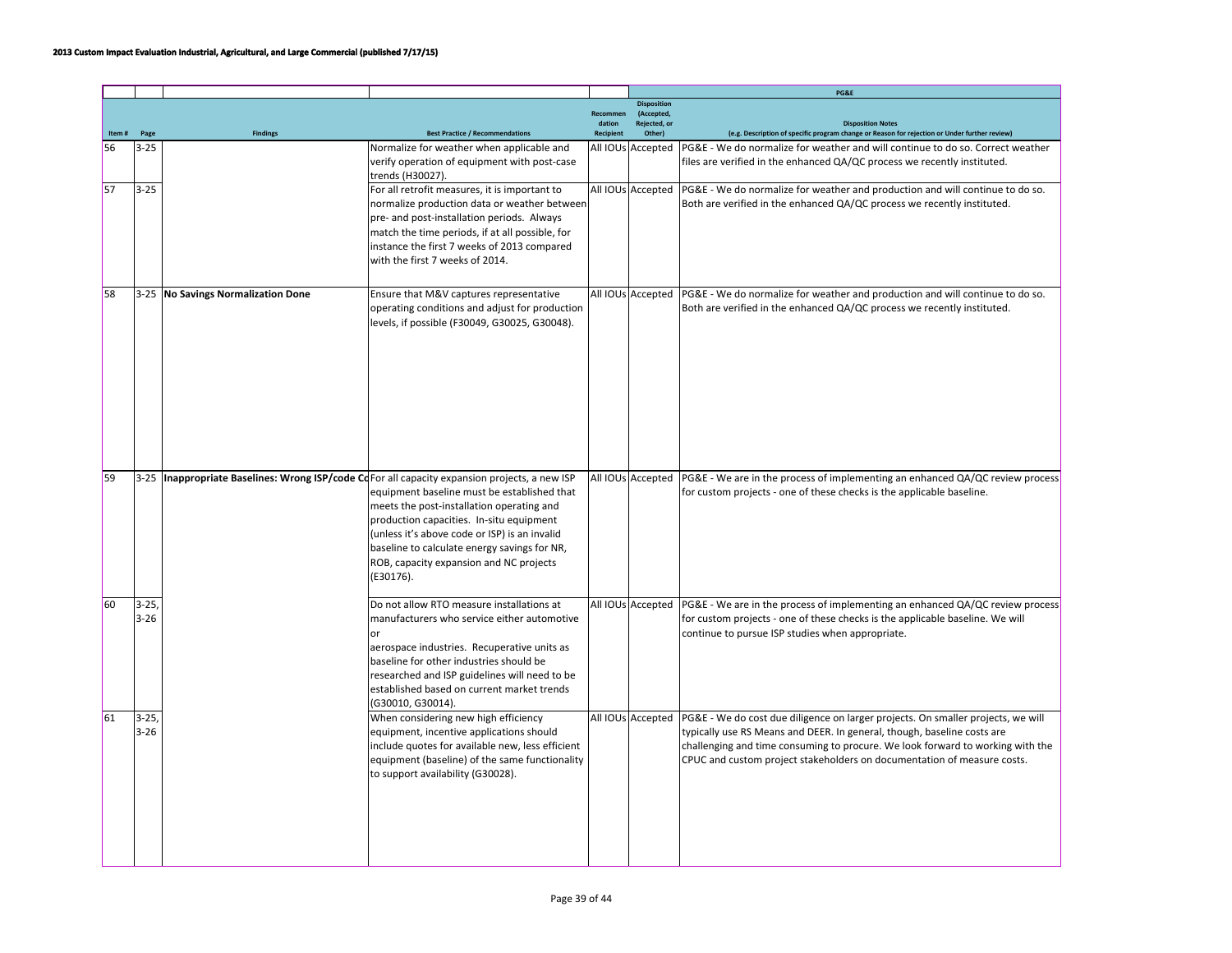|                                                            | <b>SCE</b>                                                                                                                                                                                                                                                                                                                                                                                                                                                                                                                                                                                                                                            |                                                            | SDG&E                                                                                                                                                  | SCG                                                        |                                                                                                                                                                                                                                                                                                                                                   |  |
|------------------------------------------------------------|-------------------------------------------------------------------------------------------------------------------------------------------------------------------------------------------------------------------------------------------------------------------------------------------------------------------------------------------------------------------------------------------------------------------------------------------------------------------------------------------------------------------------------------------------------------------------------------------------------------------------------------------------------|------------------------------------------------------------|--------------------------------------------------------------------------------------------------------------------------------------------------------|------------------------------------------------------------|---------------------------------------------------------------------------------------------------------------------------------------------------------------------------------------------------------------------------------------------------------------------------------------------------------------------------------------------------|--|
| <b>Disposition</b><br>(Accepted,<br>Rejected, or<br>Other) | <b>Disposition Notes</b><br>(e.g. Description of specific program change or Reason for rejection or Under further<br>review)                                                                                                                                                                                                                                                                                                                                                                                                                                                                                                                          | <b>Disposition</b><br>(Accepted,<br>Rejected, or<br>Other) | <b>Disposition Notes</b><br>(e.g. Description of specific program change or Reason for rejection or Under<br>further review)                           | <b>Disposition</b><br>(Accepted,<br>Rejected, or<br>Other) | <b>Disposition Notes</b><br>(e.g. Description of specific program change or Reason for rejection or Under<br>further review)                                                                                                                                                                                                                      |  |
| Accepted                                                   | SCE currently performs normalization when applicable and<br>will continue to do so.                                                                                                                                                                                                                                                                                                                                                                                                                                                                                                                                                                   | Other                                                      | The BID program is no longer in existence and we are<br>looking at the recommendations made.                                                           | Accepted                                                   | SCG - SCG's larger projects (greater than 200k therms)<br>would be subject to M&V review and we would<br>normalize for weather for these projects.                                                                                                                                                                                                |  |
| Accepted                                                   | SCE currently normalizing production data or weather<br>between periods nad will continue to do so. Sometimes we<br>are able to match time periods of M&V data when enough<br>data is present.                                                                                                                                                                                                                                                                                                                                                                                                                                                        | Accepted                                                   | SDG&E performs these recommendations as its<br>standard analysis procedure.                                                                            | Accepted                                                   | SCG - SCG's larger projects (greater than 200k therms)<br>would be subject to M&V review and we would<br>normalize for weather for these projects. For<br>production data, SCG would compare it between pre-<br>and post-installation periods.                                                                                                    |  |
| Accepted                                                   | SCE currently follows this approach and will continue to do so Accepted<br>going forward.                                                                                                                                                                                                                                                                                                                                                                                                                                                                                                                                                             |                                                            | SDG&E makes every effort to perform this<br>recommendation as its normal analysis process.                                                             | Accepted                                                   | SCG - SCG's standard protocol is ensure that M&V<br>captures representative operating conditions and adjust<br>for production levels. And SCG will continue to do so for<br>all future projects.                                                                                                                                                  |  |
|                                                            |                                                                                                                                                                                                                                                                                                                                                                                                                                                                                                                                                                                                                                                       |                                                            |                                                                                                                                                        |                                                            | SCG made modification of the procedures and<br>processes were made to produce a more thorough<br>process to verify exisiting conditions and production<br>hours. A significant revision of the review process was<br>done in October 1, 2014.                                                                                                     |  |
|                                                            |                                                                                                                                                                                                                                                                                                                                                                                                                                                                                                                                                                                                                                                       |                                                            |                                                                                                                                                        |                                                            | SCG has continuously ensure the use of site-specific<br>inputs when possible.                                                                                                                                                                                                                                                                     |  |
| Other                                                      | We have communicated throughout the company that<br>capacity expansions must have a code or ISP baseline similar<br>to ROB, normal replacement, and new construction.                                                                                                                                                                                                                                                                                                                                                                                                                                                                                 | Accepted                                                   | SDG&E requests that additional discussion occur<br>between all IOU's and Commission with regard to the<br>ISP data as oppossed to best available data. | Accepted                                                   | SCG - SCG uses above code or ISP baseline to calculate<br>energy savings for NR, ROB, capacity expansion and NC<br>projects.<br>SCG will continue to review and educate its customers<br>on ISP studies and CPUC's guidance documentation as<br>they become available to help better align the PA's<br>baseline selection with CPUC's directives. |  |
| Rejected                                                   | We can apply any ISP guidelines, but we cannot exclude a<br>customer segment from program participation without CPUC<br>authorization.                                                                                                                                                                                                                                                                                                                                                                                                                                                                                                                | Other                                                      | SDG&E has no comment lacking context.                                                                                                                  | Accepted                                                   | SCG - SCG will continue to follow CPUC guidance on<br>fiberglass industry (e.g. automotive, aerospace). SCG<br>will continue to review and educate its customers on ISP<br>studies and CPUC's guidance documentation as they<br>become available to help better align the PA's baseline<br>selection with CPUC's directives.                      |  |
| <b>Other</b>                                               | In new construction, it is important to consider that it is cost<br>prohibitive and not practical for customers to get multiple<br>quotes ahead of time. Disaggregation of individual measure<br>costs is not practical and impossible in some cases.<br>Nonetheless we are in the process of developing a means of<br>gathering incremental costs and other supporting documents<br>for projects, though not necessary cost quotes.<br>For non new construction, our reviewers sometimes requests<br>this information for specific projects. SCE will take this under<br>consideration. It will be a best practice until the value is<br>determined. | Other                                                      | SDG&E has no comment lacking context.                                                                                                                  | Accepted                                                   | SCG - In SCG's program package, SCG provides quotes<br>for standard less efficient equipment to its customers<br>for comparison purposes to evaluate performance,<br>energy savings and capital expenditures.                                                                                                                                     |  |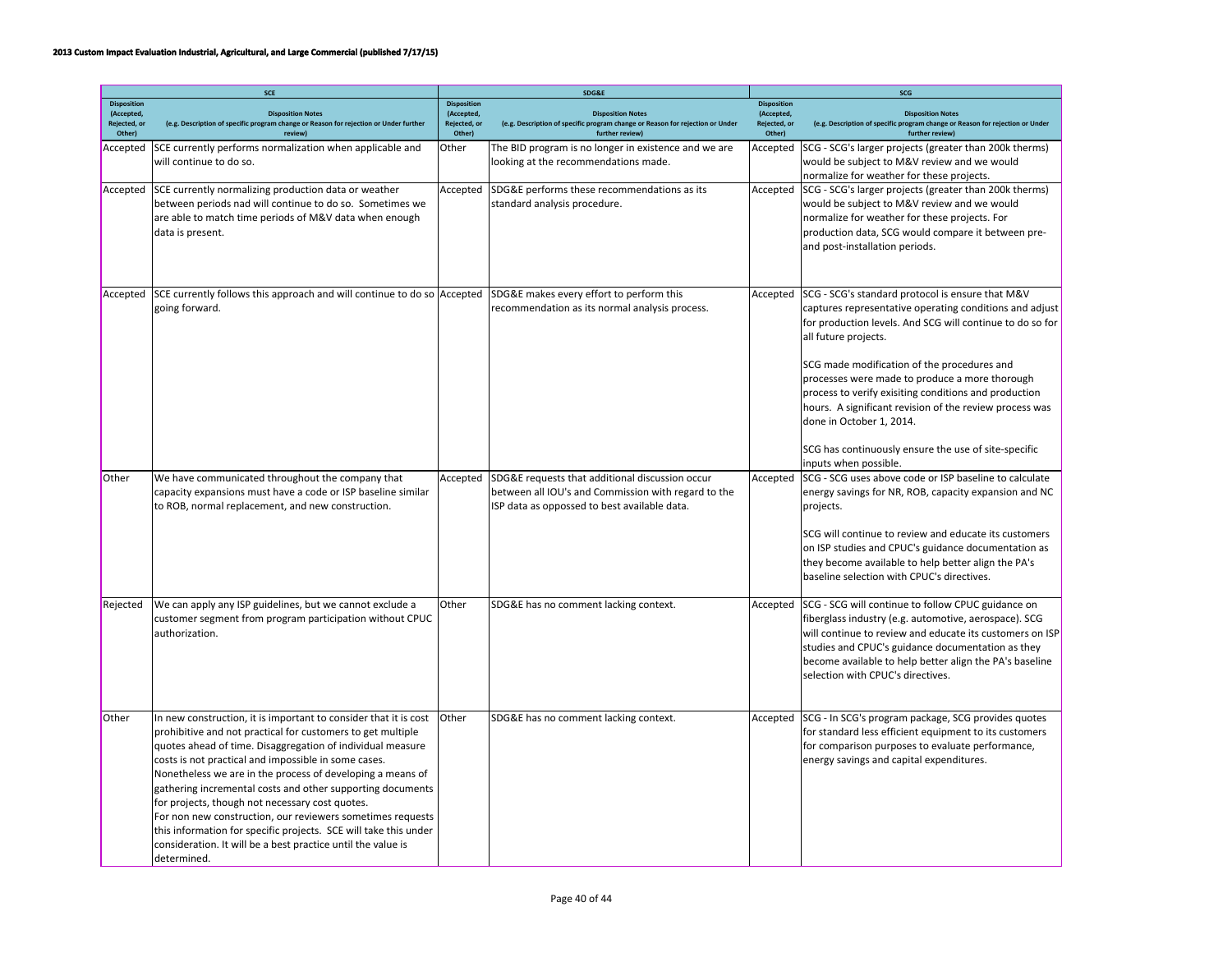|       |                   |                                                                                                                                                                                                                                                                                                                                                                                                                                                                                                                                                                                                         |                                                                                                                                                                                                                                                                                                                                                                                                       |                                        |                                                            | PG&E                                                                                                                                                                                                                                                                                                                  |
|-------|-------------------|---------------------------------------------------------------------------------------------------------------------------------------------------------------------------------------------------------------------------------------------------------------------------------------------------------------------------------------------------------------------------------------------------------------------------------------------------------------------------------------------------------------------------------------------------------------------------------------------------------|-------------------------------------------------------------------------------------------------------------------------------------------------------------------------------------------------------------------------------------------------------------------------------------------------------------------------------------------------------------------------------------------------------|----------------------------------------|------------------------------------------------------------|-----------------------------------------------------------------------------------------------------------------------------------------------------------------------------------------------------------------------------------------------------------------------------------------------------------------------|
| Item# | Page              | <b>Findings</b>                                                                                                                                                                                                                                                                                                                                                                                                                                                                                                                                                                                         | <b>Best Practice / Recommendations</b>                                                                                                                                                                                                                                                                                                                                                                | Recommen<br>dation<br><b>Recipient</b> | <b>Disposition</b><br>(Accepted,<br>Rejected, or<br>Other) | <b>Disposition Notes</b><br>(e.g. Description of specific program change or Reason for rejection or Under further review)                                                                                                                                                                                             |
| 62    | $3 - 26$          | Inappropriate Baselines: ER Overturned to RRequire all applications to include the                                                                                                                                                                                                                                                                                                                                                                                                                                                                                                                      | remaining useful life (RUL) of the pre-existing<br>equipment and carefully review the<br>assumptions involved in the calculation of RUL<br>for all early retirement applications (in<br>general). Correctly classify project baseline<br>based on condition of replaced equipment<br>(E30600, F30003, G30006, H30034).                                                                                |                                        | All IOUs Accepted                                          | PG&E - We are planning to implement an Early Retirement supplement that will<br>require individual projects to meet all requirements for an Early Retirement<br>savings claim, including the RUL of the existing equipment.                                                                                           |
| 63    | $3-26$            |                                                                                                                                                                                                                                                                                                                                                                                                                                                                                                                                                                                                         | Conduct appropriate due diligence to insure<br>that the current removed system would not be<br>failing for an ER project (E30161).                                                                                                                                                                                                                                                                    |                                        | All IOUs Accepted                                          | PG&E - We are planning to implement an Early Retirement supplement that will<br>require individual projects to meet all requirements for an Early Retirement<br>savings claim, including the RUL (which should be greater than one) of the existing<br>equipment.                                                     |
| 64    | $3-26$            |                                                                                                                                                                                                                                                                                                                                                                                                                                                                                                                                                                                                         | Other:<br>The PAs should complete their assigned<br>research, as directed from the CPUC EAR team,<br>on the industrial boiler efficiency ISP baseline<br>study. Until CPUC approval, use the minimum<br>efficiency value of 82 percent (E30013,<br>E30014).                                                                                                                                           |                                        | All IOUs Accepted                                          | PG&E - We will continue to conduct relevant ISP studies. We do use standard<br>efficiency values for boilers as directed.                                                                                                                                                                                             |
| 65    |                   | 3-26 Inappropriate Baselines: Regressive<br><b>Baseline.</b> For normal replacement measure<br>retrofits, using an NC PA baseline study<br>could be problematic in allowing a<br>regressive baseline. Retrofitting with a<br>measure that is of equivalent efficiency is<br>not an energy efficiency action (G30016).                                                                                                                                                                                                                                                                                   | PAs should push their customers into<br>incremental energy savings over non-regressive<br>baseline equipment. For example, customers<br>should use thicker or better insulating<br>materials for pool covers than were previously<br>in use at site. Otherwise the installation<br>constitutes a like-for-like replacement, which is<br>not considered to be an energy efficiency<br>action (E30140). |                                        | All IOUs Accepted                                          | PG&E - We are in the process of implementing an enhanced QA/QC review process<br>for custom projects - one of these checks is the applicable baseline and the<br>existing conditions on site. This should ensure that both incremental savings and<br>incremental costs are positive and nonzero for custom projects. |
| 66    | 5-4,<br>5-5       | 3-26, Table 5 2 shows that 31 measures were<br>and seven measures in the 2013+ period<br>across the four PAs. Mean appropriateness<br>scores for ineligible measures range from<br>1.29 to 2.0 in the pre-2013 period and from<br>1.0 to 2.0 in the post period. Similarly,<br>eligibility quality scores for these measures<br>range from 1.43 to 2.75 in the pre-period<br>and 1 to 2.25 in the post-period. It may be<br>expected that all ineligible measures would<br>receive quality and appropriateness scores<br>of 1. However, quality scores may be<br>greater than 1 if, for example, the PA | Ensure that electricity supplied is from the PA<br>found to be ineligible in the pre-2013 period source and that tracking savings are zero for<br>measures that do not affect the PA fuel source<br>(Or consider not claiming such a measure at all)<br>(E30006).                                                                                                                                     |                                        | All IOUs Accepted                                          | PG&E - We are in the process of implementing an enhanced QA/QC review process<br>for custom projects - one of these checks is the presence of any non-IOU fuel<br>sources and corresponding calculation of savings per the Non-IOU Fuel Source<br>guidance document.                                                  |
| 67    | $5-4,$<br>$5 - 5$ | 3-26, provided documentation that was<br>satisfactory, but the PA assessment of<br>eligibility based on that documentation was<br>inappropriate. Appropriateness scores may<br>be greater than 1 for an ineligible project<br>due to several factors. For instance, there<br>were cases where applicable CPUC guidance G30016, G30046, H30009, H30029).<br>was issued only slightly in advance of the                                                                                                                                                                                                   | The PAs should ensure that the installed<br>measures exceed code/ISP baseline<br>performance levels<br>and do not entail like-for-like replacements,<br>regressive baselines or reprogramming existing<br>controls for RCx-type measures (E30161,                                                                                                                                                     |                                        | All IOUs Accepted                                          | PG&E - We are in the process of implementing an enhanced QA/QC review process<br>for custom projects - one of these checks is the applicable baseline and the<br>existing conditions on site. This should ensure that both incremental savings and<br>incremental costs are positive and nonzero for custom projects. |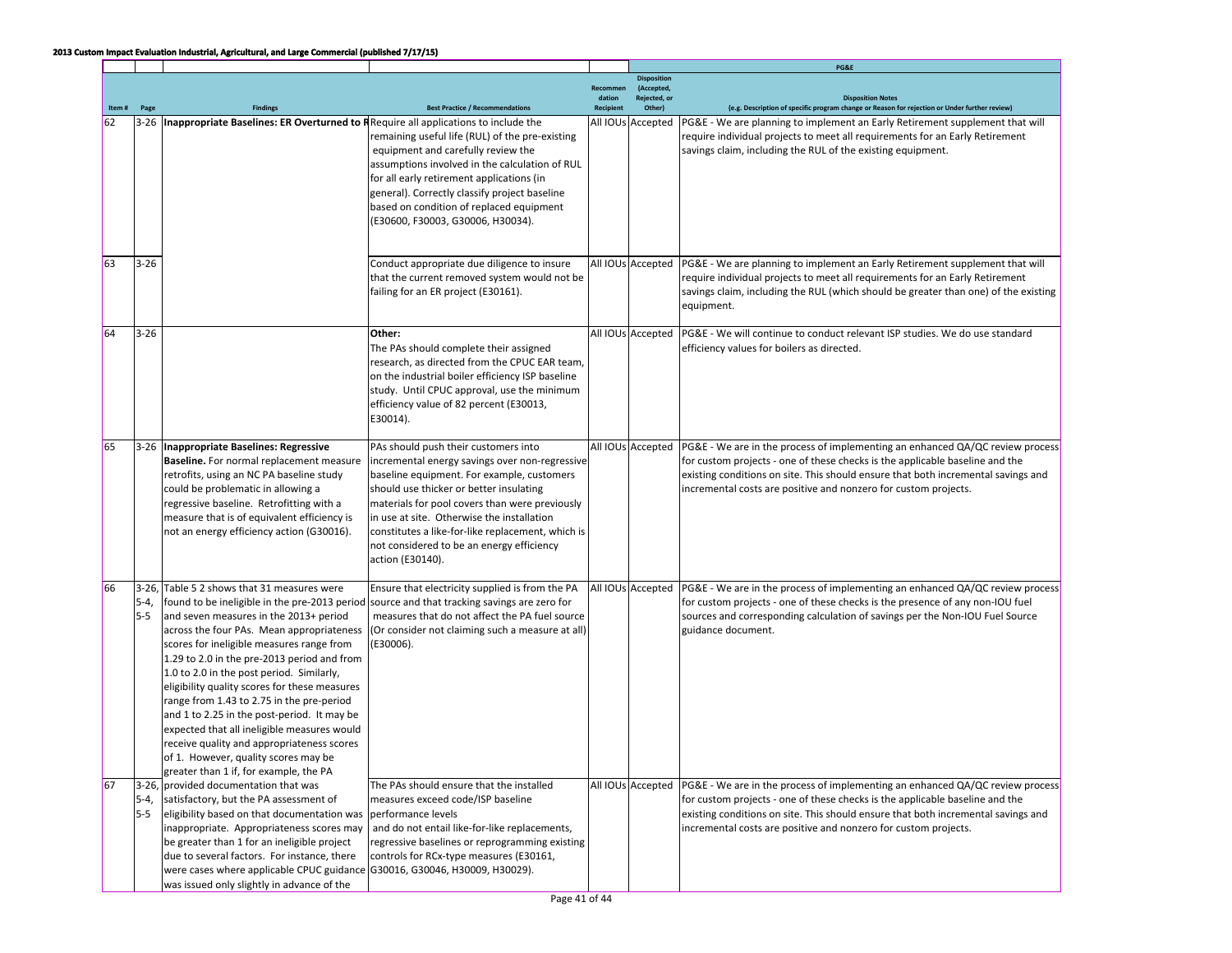|                            | <b>SCE</b>                                                                                                                                                                                                                                                                                                                                                                                                                                                                                       |                            | SDG&E                                                                                                                                                                                                                                                                                                                                   | SCG                        |                                                                                                                                                                                                                                                                                                                                                                                                                                                                                     |  |
|----------------------------|--------------------------------------------------------------------------------------------------------------------------------------------------------------------------------------------------------------------------------------------------------------------------------------------------------------------------------------------------------------------------------------------------------------------------------------------------------------------------------------------------|----------------------------|-----------------------------------------------------------------------------------------------------------------------------------------------------------------------------------------------------------------------------------------------------------------------------------------------------------------------------------------|----------------------------|-------------------------------------------------------------------------------------------------------------------------------------------------------------------------------------------------------------------------------------------------------------------------------------------------------------------------------------------------------------------------------------------------------------------------------------------------------------------------------------|--|
| <b>Disposition</b>         |                                                                                                                                                                                                                                                                                                                                                                                                                                                                                                  | <b>Disposition</b>         |                                                                                                                                                                                                                                                                                                                                         | <b>Disposition</b>         |                                                                                                                                                                                                                                                                                                                                                                                                                                                                                     |  |
| (Accepted,<br>Rejected, or | <b>Disposition Notes</b><br>(e.g. Description of specific program change or Reason for rejection or Under further                                                                                                                                                                                                                                                                                                                                                                                | (Accepted,<br>Rejected, or | <b>Disposition Notes</b><br>(e.g. Description of specific program change or Reason for rejection or Under                                                                                                                                                                                                                               | (Accepted,<br>Rejected, or | <b>Disposition Notes</b><br>(e.g. Description of specific program change or Reason for rejection or Under                                                                                                                                                                                                                                                                                                                                                                           |  |
| Other)                     | review)                                                                                                                                                                                                                                                                                                                                                                                                                                                                                          | Other)                     | further review)                                                                                                                                                                                                                                                                                                                         | Other)                     | further review)                                                                                                                                                                                                                                                                                                                                                                                                                                                                     |  |
| Accepted                   | Early retirement projects are allowed to use two methods to<br>claim RUL. Either the RUL based on an the existing<br>equipment life, or RUL = EUL / 3 method.                                                                                                                                                                                                                                                                                                                                    | Accepted                   | SDG&E BID program is no longer offered. Additional<br>efforts have since been in place to validate comments in<br>this FSR.                                                                                                                                                                                                             | Accepted                   | SCG - SCG made modification of the procedures and<br>processes were made to produce a more thorough PA<br>review of the Final Status Reports (FSRs). A significant<br>revision of the process was done to address the FSRs in<br>October 1, 2014. Since that time, SCG includes the<br>remaining useful life (RUL) on all applicable measure<br>types including all early retirement applications. Thus,<br>project baselines are identified and therefore classified<br>correctly. |  |
| Accepted                   | We are requiring our developers to complete and early<br>retirement consideration checklist to ensure that projects<br>claiming early retirement qualify                                                                                                                                                                                                                                                                                                                                         | Other                      | SDG&E has no comment lacking context.                                                                                                                                                                                                                                                                                                   | Accepted                   | SCG - SCG continues to conduct appropriate due<br>diligence.                                                                                                                                                                                                                                                                                                                                                                                                                        |  |
|                            |                                                                                                                                                                                                                                                                                                                                                                                                                                                                                                  |                            |                                                                                                                                                                                                                                                                                                                                         |                            | SCG is working closely with CPUC's Ex Ante Review<br>process to ensure programs adhere to CPUC policies.                                                                                                                                                                                                                                                                                                                                                                            |  |
| Other                      | Boilers are not a common measure at SCE                                                                                                                                                                                                                                                                                                                                                                                                                                                          | Other                      | SDG&E has no comment, SDG&E currently relys on Title- Accepted<br>24 code.                                                                                                                                                                                                                                                              |                            | SCG - SCG adheres to the minimum efficiency value of<br>82 percent.                                                                                                                                                                                                                                                                                                                                                                                                                 |  |
|                            |                                                                                                                                                                                                                                                                                                                                                                                                                                                                                                  |                            |                                                                                                                                                                                                                                                                                                                                         |                            | SCG is working closely with CPUC's Ex Ante Review<br>process to ensure programs adhere to CPUC policies.                                                                                                                                                                                                                                                                                                                                                                            |  |
| Accepted                   | SCE engineering group has been socializing the ineligibility of<br>'like for like" measures with third party reviewers and will<br>continue to do so going forward. We are also reminding<br>customers that early retirement measure installations must<br>be above code.                                                                                                                                                                                                                        | Other                      | SDG&E has no comment, SDG&E concurs and does not<br>allow regresive baseline.                                                                                                                                                                                                                                                           | Accepted                   | SCG - SCG encourages its customers into incremental<br>energy savings over non-regressive baseline equipment.                                                                                                                                                                                                                                                                                                                                                                       |  |
| Accepted                   | Our QC checklist requires that all project developers and<br>reviewers state if onsite generation is present at the site or is<br>not applicable. This is the first step to determine if<br>adjustments to the claimed savings are needed. After<br>determining this, we will apply the calculation methodology<br>that will be forthcoming in the CPUC non-IOU fuel sources<br>guidance document going forward.                                                                                 | Other                      | SDG&E is currently following our interpretation of the<br>DRAFT guidance which was released by Commission<br>staff.                                                                                                                                                                                                                     | Other                      | SCG - Not applicable                                                                                                                                                                                                                                                                                                                                                                                                                                                                |  |
| Accepted                   | SCE engineering group has begun socializing the ineligibility of Other<br>'like for like" measures with third party reviewers and will<br>continue to do so going forward. When project ISP<br>documentation is insufficient we have asked reviewers not to<br>approve the projects until additional ISP justification is<br>provided from project developers. The current REA<br>discussions related to RCx will help shape the measures that<br>are offered in the RCx program moving forward. |                            | SDG&E would disagree with the comments with regard<br>to project H30009 because there is no reason to expect<br>that the customer would not have replaced in like kind<br>and we believe the program induced a higher efficiency.<br>As for H30029, SDG&E does agree that additional<br>documentation would have provided more clarity. | Other                      | SCG - Program design teams will take this under<br>advisement.                                                                                                                                                                                                                                                                                                                                                                                                                      |  |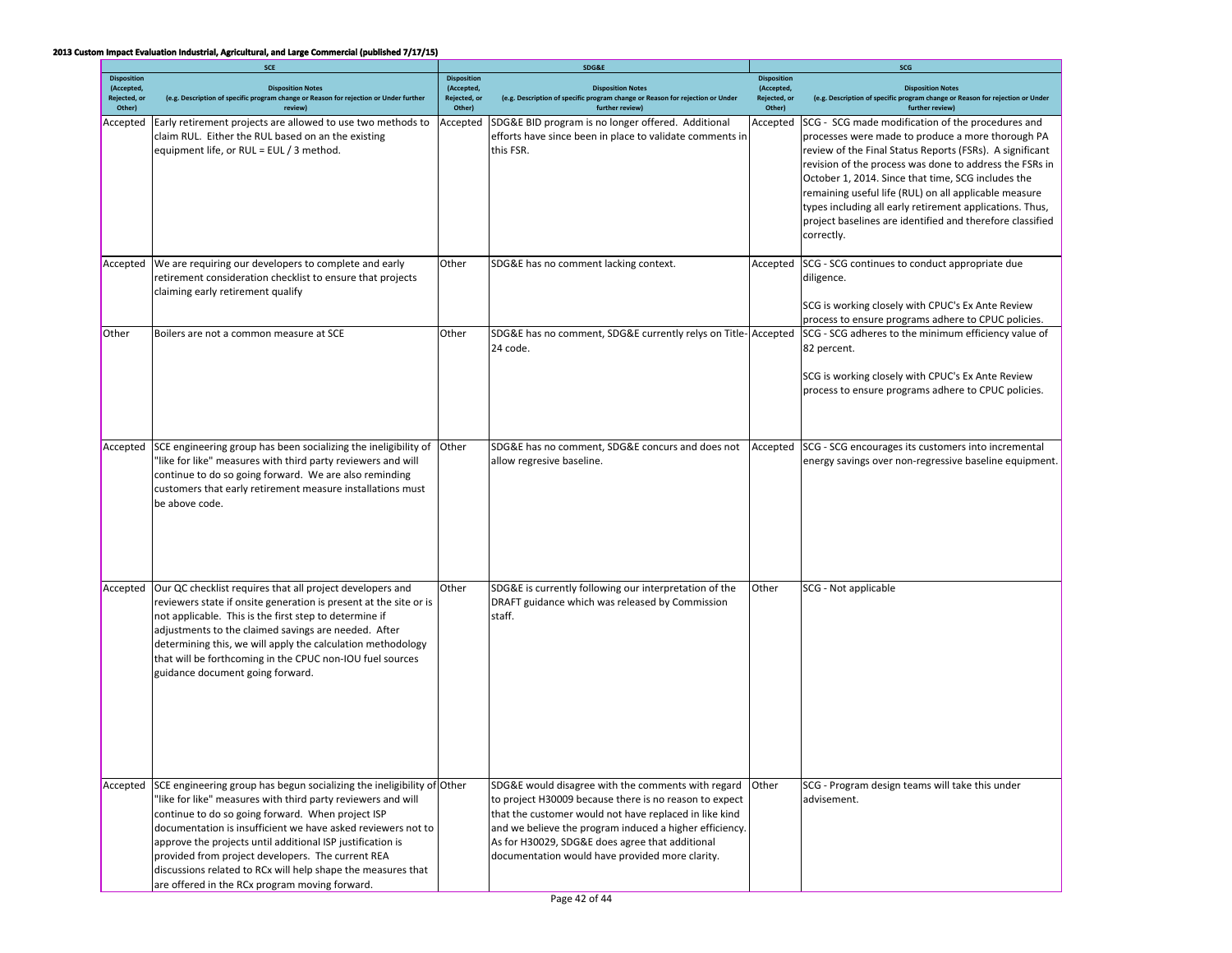|       |           |                                                                                                                                                                                                                                                                                                                                   |                                                                   |                    |                                                                   | PG&E                                                                                                                                                                                                |
|-------|-----------|-----------------------------------------------------------------------------------------------------------------------------------------------------------------------------------------------------------------------------------------------------------------------------------------------------------------------------------|-------------------------------------------------------------------|--------------------|-------------------------------------------------------------------|-----------------------------------------------------------------------------------------------------------------------------------------------------------------------------------------------------|
| Item# | Page      | <b>Findings</b>                                                                                                                                                                                                                                                                                                                   | <b>Best Practice / Recommendations</b>                            | dation<br>Recipien | <b>Disposition</b><br>(Accepted,<br><b>Rejected, or</b><br>Other) | <b>Disposition Notes</b><br>(e.g. Description of specific program change or Reason for rejection or Under further review)                                                                           |
| 168   |           | 3-27, customer agreement, likely leaving                                                                                                                                                                                                                                                                                          | Clearly document the energy efficiency action                     |                    | All IOUs Accepted                                                 | PG&E - We are in the process of implementing an enhanced QA/QC review process                                                                                                                       |
|       | $5 - 4$   | inadequate time for the PA to address all                                                                                                                                                                                                                                                                                         | that is being performed. Provide nameplate                        |                    |                                                                   | for custom projects - one of these checks is the applicable baseline. Both a text                                                                                                                   |
|       | $5 - 5$   | relevant and active applications.                                                                                                                                                                                                                                                                                                 | details of pre-retrofit ESP and post-retrofit ESP,                |                    |                                                                   | description and pictures are provided with many custom projects, both of which                                                                                                                      |
|       |           |                                                                                                                                                                                                                                                                                                                                   | along with electrical & mechanical                                |                    |                                                                   | help to document and describe the energy efficiency project implemented.                                                                                                                            |
|       |           | Table 5 2 also presents the ex-post                                                                                                                                                                                                                                                                                               | specifications. Ensure conformance with ISP                       |                    |                                                                   |                                                                                                                                                                                                     |
|       |           | conclusions for why measures were                                                                                                                                                                                                                                                                                                 | guidelines (F30014, F30024).                                      |                    |                                                                   |                                                                                                                                                                                                     |
|       | $69$ 3-27 | determined to be ineligible. While a variety<br>of reasons for ineligibility were cited, the<br>majority of ineligible projects were due to<br>CPUC guidance, requirement that measures<br>exceed code/ISP baseline, and previous EAR<br>guidance. Additional detail on eligibility<br>considerations can be found in Appendix E. | Ensure that the installed measures meet prograd All IOUs Accepted |                    |                                                                   | PG&E - We are in the process of implementing an enhanced QA/QC review process<br>for custom projects - one of these checks is compliance with all program rules,<br>including payback requirements. |